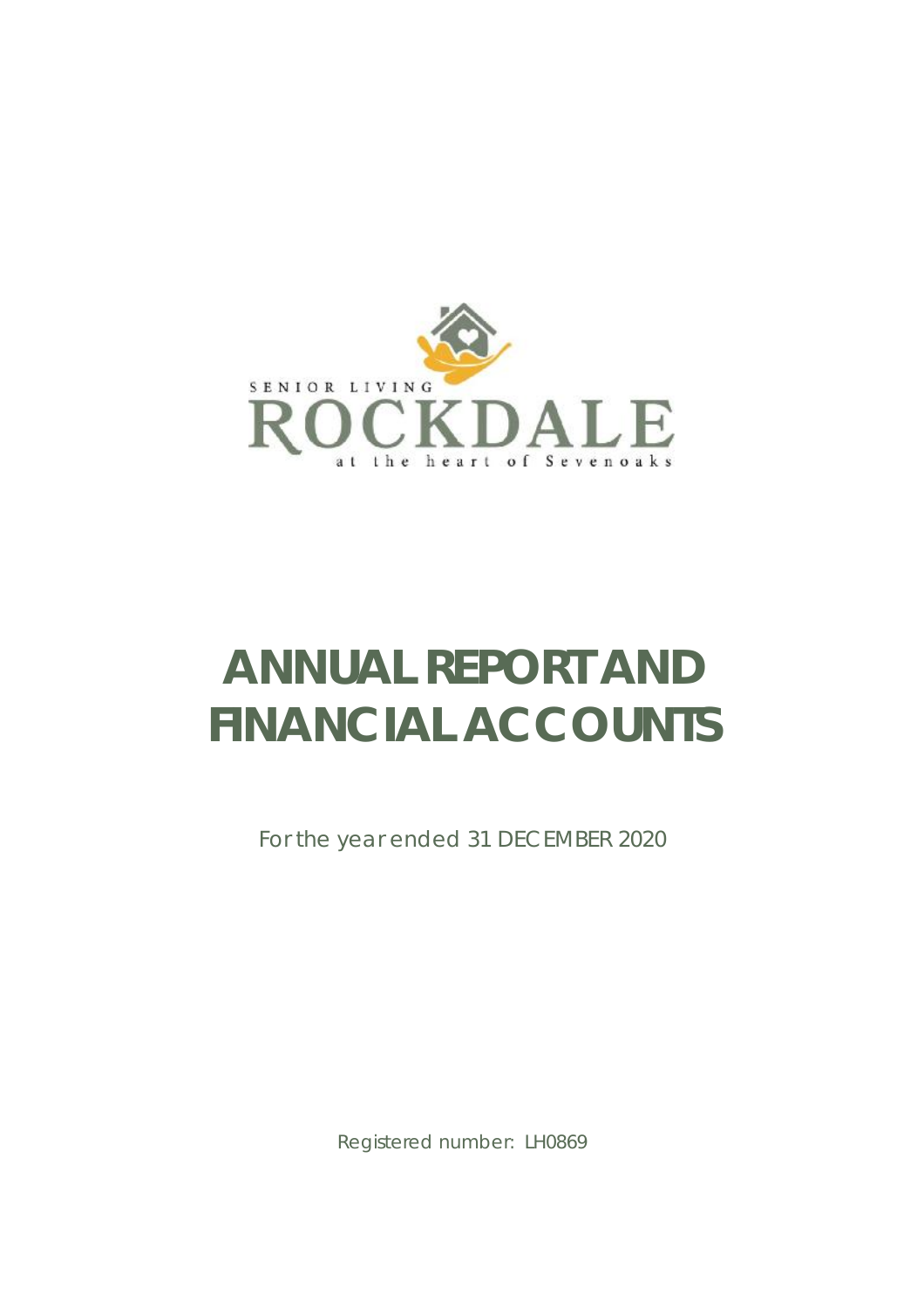# **CONTENTS**

| Statement of Board of Management's Responsibilities12-13 |  |
|----------------------------------------------------------|--|
|                                                          |  |
|                                                          |  |
|                                                          |  |
|                                                          |  |
|                                                          |  |
|                                                          |  |

# **Accounts for the Year Ended 31st December 2020**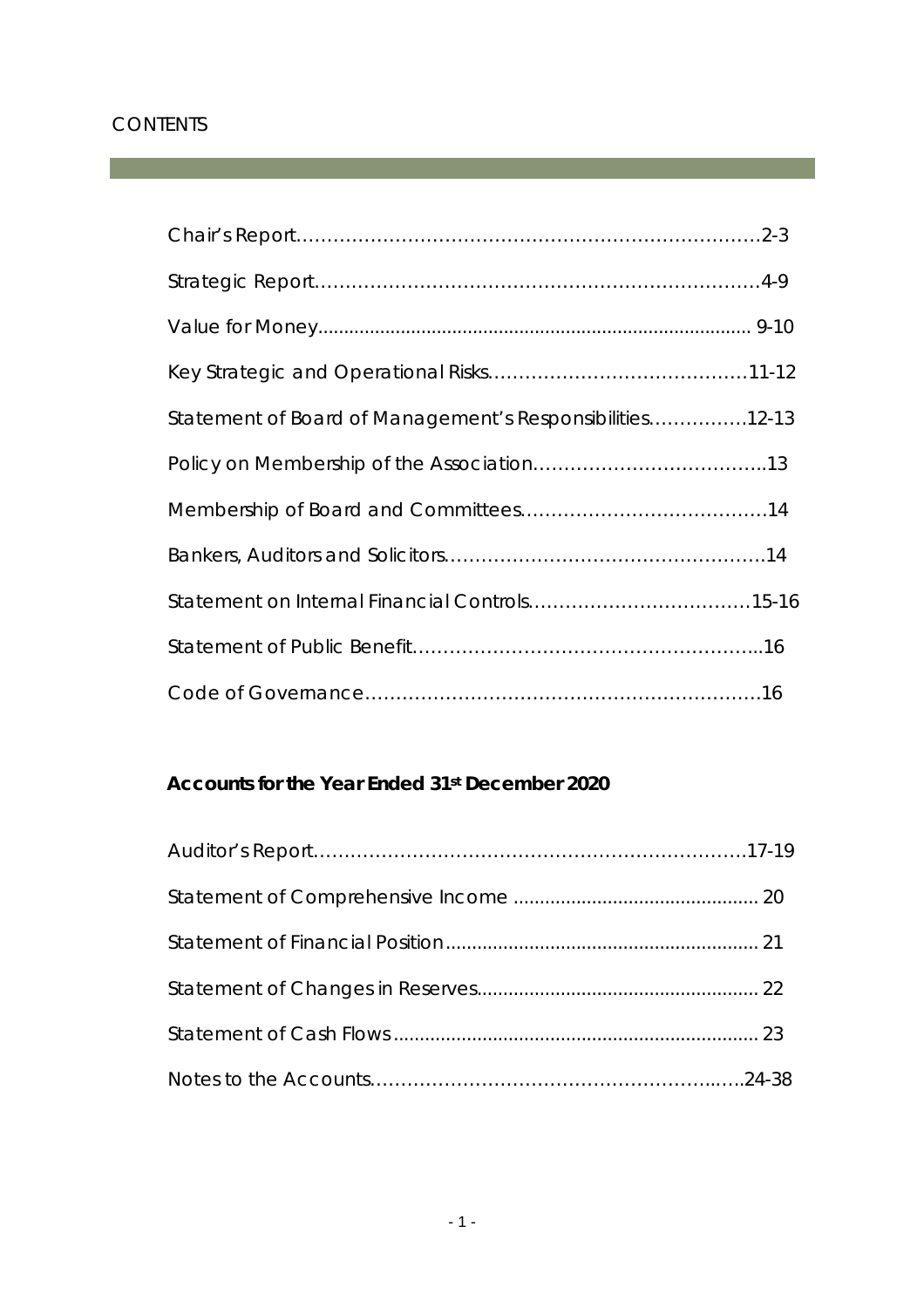#### CHAIR'S REPORT

I am delighted to present Rockdale's annual report and accounts, and to have the opportunity to provide an update on the challenges 2020 brought about and how the Association rose to meet them.

At the time of this report the world is still managing the Covid-19 pandemic and I cannot underestimate the impact this has had on each and every one of us. The past 12 months has been the most challenging time in the Associations' history, with the coronavirus pandemic affecting every facet of daily life at Rockdale and one which has had a devastating impact on our care home.

Throughout this, Rockdale has remained committed to its core purpose and I am immensely proud of our staff who mobilised quickly to support our residents and keep essential services running. Their professionalism, dedication and reliance enabled them to rapidly adapt to emerging and changing situations. This has had a profound impact on our business, with non-essential staff working remotely for the last 12 months creating additional challenges and hurdles to overcome. Despite these difficulties we have continued to provide an effective service to all our residents, ensuring 24-hour on-site support service continued, adapted meal provision, maintained an emergency repair service and conducted key health and safety checks.

Given these challenges, I am pleased to report that 2020 shows an acceptable financial year overall for the Association. The financial statements show an operating deficit of £(196,501) and a deficit before other comprehensive income of £(98,635).

Due to the challenges some short-term projects were reviewed and consequently placed on hold to ensure resident wellbeing by not spreading the virus. We have however successfully completed the refurbishment project to the common room in Beatrice Wilson, this included redecoration and replacement carpet and furnishing items following consultation with residents. Our residents are yet to see the benefit of this, but we are hopeful access restrictions can be lifted in Spring/Summer 2021.

We continued to carry out major works across the site in line with our 25-year planned maintenance programme. During 2021 we are forecasting to spend £465,100 on planned maintenance projects, which equates to 13.8% of our budgeted income from lettings. In addition, we are also forecasting to spend an additional £130,500 on capital projects and £143,400 on leasehold works. Of this spend, £125,550 is for new projects in the coming year and the rest for projects deferred from 2020 due to Covid restrictions.

We strive to achieve value for money across all departments and undertake regular reviews in areas of high value costs such as those associated with repair work, maintenance contracts and utility costs. We work hard to negotiate cost effective contracts and have reviewed our supplier list in 2020 to deliver this key objective.

2020 continued to be a challenging year for Rockdale House with the departure of the Home Manager. The Association has been fortunate that Mrs Ros Ward stepped in as Interim Manager whilst recruitment for the post is underway. Since August, Mrs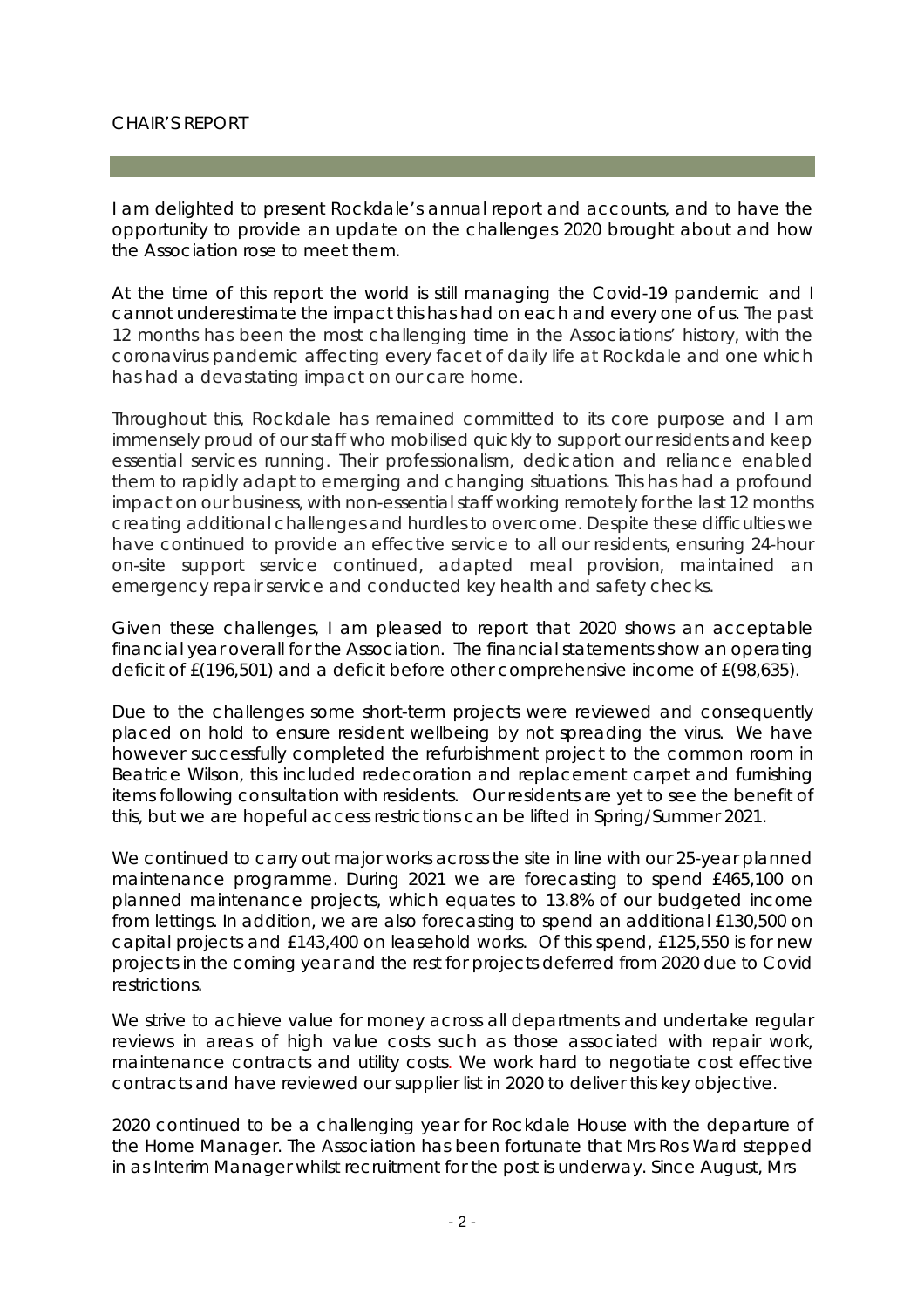Ward has made significant improvements to the quality of care and support offered to both residents and staff. In the care home due in part to the stringent infection control methods adopted early in the pandemic, Rockdale House remained Covid-19 free for all of 2020. This position changed dramatically in January 2021 despite the residents and staff receiving their first vaccinations, when sadly the Association lost 12 residents due to the virus. This had a huge impact on staff, some of whom required counselling.

During 2020 void levels in in the care home improved considerably on the previous year's position. Staffing and agency costs remained high, incurred due to ongoing difficulties with recruitment and covering Covid related absence as a result of staff needing to shield or self-isolate. The focus going forward will be on recovering from the impact of the pandemic, filling empty rooms, recruitment of key Management roles, and reducing costs associated with the management of our care home.

In June 2020 we welcomed a new Head of Housing following the retirement of the Housing Manager who had been in post over 20 years. This has enabled Rockdale to review a number of its current processes with an aim of enhancing its service delivery to both new and existing residents and to provide ongoing support for staff.

In 2020, 31 rented apartments became available for re-let. 6 units were offered to transferring residents and 14 to residents from the waiting list. This is a significant increase compared to previous years and consequently the Association has seen increased refurbishment and void loss costs. We have also seen 4 leasehold apartments changed hands. Due to the Covid pandemic we encountered significant challenges with our lettings process due to lockdown and social distancing restrictions and to overcome these interim Assessment and Viewing Procedures were devised. As part of the refurbishment work, washing machine outlets were installed in apartments where this was possible, this has proven to be a value for money incentive which is anticipated to benefit both the resident and Rockdale long term.

Looking forward, the long-term impact of the Covid-19 pandemic remains unclear and 2021 continues to be dominated by the effects of a further national lock-down. With the vaccine roll-out well under way, there is a glimmer of hope for some level of normality to return.

Our priory for the year is supporting Rockdale's residents through the pandemic and looking after the mental and physical wellbeing of our staff. Our operating environment has change significantly and there is an opportunity to review how we do things in the future. Like many housing organisations the longer-term focus will be on liquidity and the challenges around funding our charitable aims.

Finally, I would like to take this opportunity thank the Board, Care & Assessment committee members, the Executive Team, and all Rockdale employees who have worked so incredibly hard this year in supporting our residents through very challenging times.

> Ian Grattidge Chair of the Board of Trustees March 2021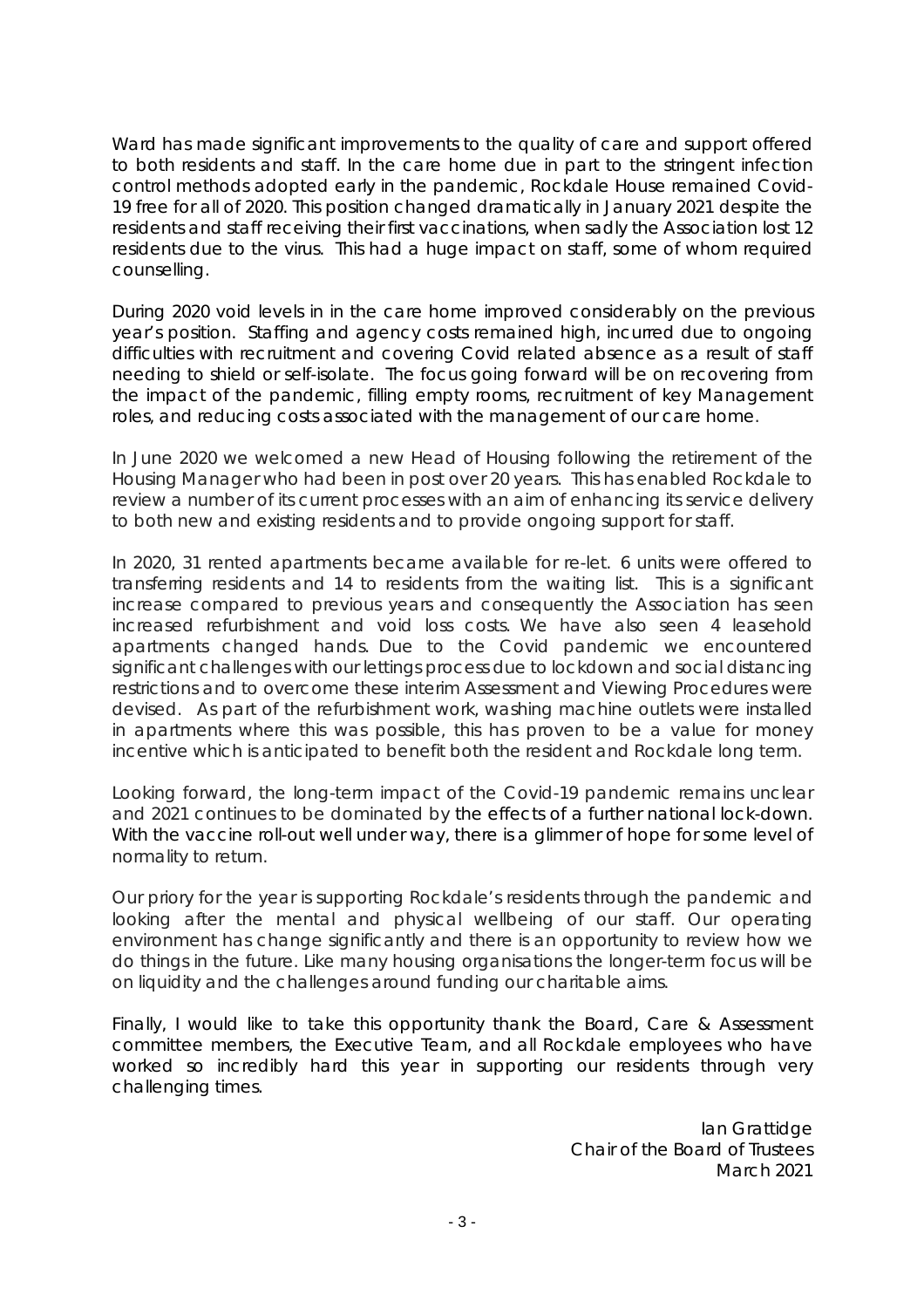#### **STRATEGIC REPORT**

The Sevenoaks and District Old People's Housing Association was founded in 1947 with the aim of providing suitable housing for older people of restricted means who were members of the working classes in Sevenoaks and elsewhere. Renamed Rockdale Housing Association Ltd in 1979, the Association is a community benefit society registered under the Co-operative and Community Benefit Societies Act 2014 (registered No.13507R), a registered provider of social housing as defined under the Housing and Regeneration Act 2008 (Registered No. LH0869), and an exempt charity.

#### **Properties in Management**

| Rockdale House, Sevenoaks<br>Registered Residential Care Home | 48 rooms<br>2 short stay rooms    |
|---------------------------------------------------------------|-----------------------------------|
| Rockdale Road, Sevenoaks                                      | 123 sheltered apartments for rent |
| Webbs Meadow, Sevenoaks                                       | 18 sheltered leasehold apartments |
| Constant Meadow, Sevenoaks                                    | 10 sheltered leasehold apartments |
| Summerbank, Rockdale Road, Sevenoaks                          | 10 sheltered leasehold apartments |
| Laurie House 1-19, Sevenoaks                                  | 19 sheltered leasehold apartments |

The average monthly charges for the various types of properties during 2020 were:

**Rents**

|                   |                          | <b>Rent</b> | <b>Services</b> | Support | Total monthly charge |           |
|-------------------|--------------------------|-------------|-----------------|---------|----------------------|-----------|
|                   |                          | 2020        | 2020            | 2020    | 2020                 | 2019      |
| Rockdale<br>Road  | Studio                   | £389.24     | £247.95         | £102.76 | £739.95              | £724.67   |
| Rockdale<br>Road  | bedroom                  | £456.71     | £272.73         | £102.76 | £832.20              | £815.16   |
| Stable<br>Court   | bedroom                  | £456.71     | £238.61*        | £102.76 | £798.08              | £781.86   |
| Rockdale<br>House | Residential<br>care home | £3,744.25   |                 |         | £3,565.95            | £3,565.95 |

\* Heating & hot water not included in services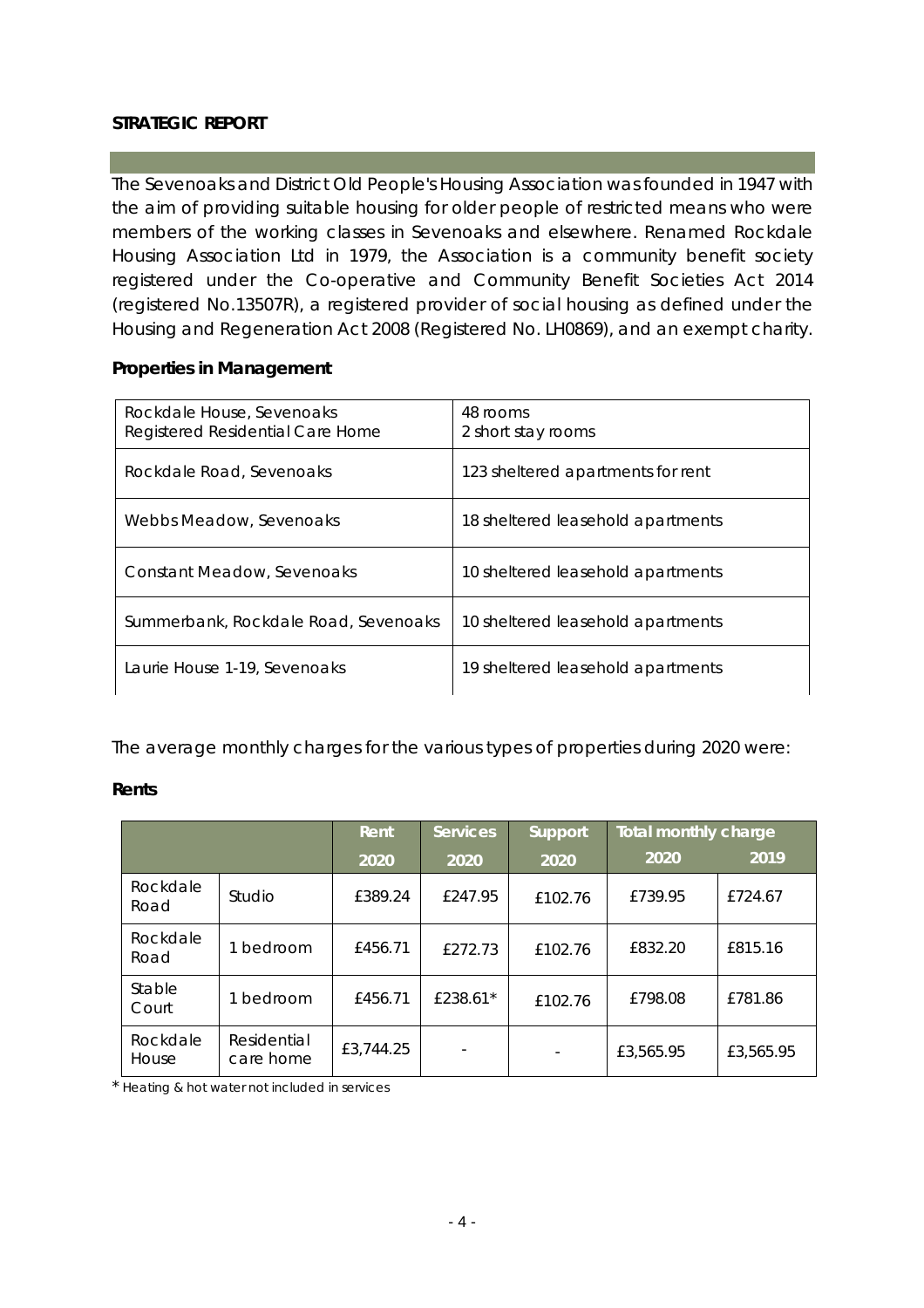#### **STRATEGIC OBJECTIVES**

**Mission** 

Rockdale's mission is to provide affordable housing, care and other help to improve the quality of life for older people

We will:

- **1. Provide good quality homes and support services for older people which meet their changing needs. This means we will:**
- Ø Provide well managed housing cost-effectively and to high standards
- Ø Consult with residents, tenants and leaseholders on the services provided
- Ø Regularly monitor, evaluate and strive to improve services
- $\emptyset$  Provide efficient and responsive repair services, and make adequate provision for planned maintenance
- Ø Make the best use of our assets to maintain a sustainable community
- Ø Offer appropriate advice to services and welfare benefits
- **2. Offer high quality residential care. This means we will:**
- Ø Aim to establish Rockdale House as a model of excellence in residential care
- Ø Recognise that the quality of residential care is dependent on the quality of the staff providing it, and thus place a high priority on the recruitment, training and retention of staff
- **3. Sustain and develop our charitable work. This means we will:**
- Ø Set aside such capacity and funding as can be afforded by the Association for the support of those who do not have the financial means to access our services
- Ø Account clearly for our charitable work through external reporting
- $\emptyset$  Seek grants and donations for the support and expansion of our charitable work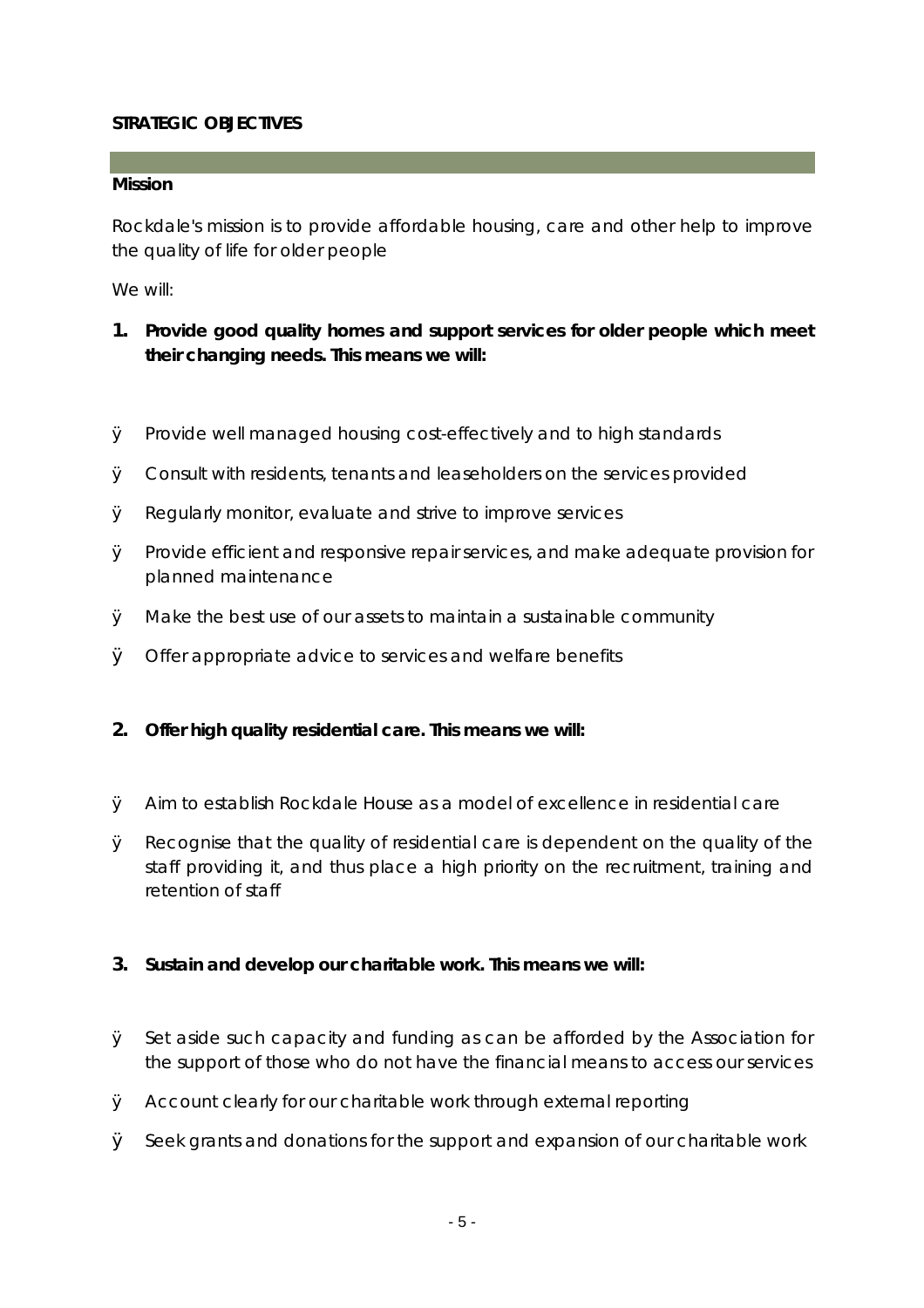The Board is responsible for the monitoring the Association's business plan activities.

During 2020, the Associations activities were severely impacted by the Covid-19 crisis and resulted in the majority of larger projects being postponed until the second half of 2021. Many activities were also placed on hold whilst front line staff prioritised delivering essential services to residents and vital infection control measures.

| Objective                                                                                                                                                             | Comments at year end 2020                                                                                                                                                                                                                                                                                                                                                                                                                                                                                    |
|-----------------------------------------------------------------------------------------------------------------------------------------------------------------------|--------------------------------------------------------------------------------------------------------------------------------------------------------------------------------------------------------------------------------------------------------------------------------------------------------------------------------------------------------------------------------------------------------------------------------------------------------------------------------------------------------------|
| To complete major projects including<br>Webbs meadow courtyard project,<br>Beatrice Wilson common room<br>redecoration and Beatrice Wilson<br>additional lift project | Ongoing-The deferred re-decorating of the common<br>room has been completed. The lift project has been<br>severely delayed by the Covid pandemic and work has<br>been rescheduled for September 2021. Several design<br>issues were identified for the Webbs Courtyard project<br>which led to a review of the project. Full costings and<br>design are subject to further resident consultation which<br>has been delayed due to Covid restrictions. This has been<br>rescheduled for Quarter three in 2021 |
| To produce a long-term plan to update<br>the fabric of each building                                                                                                  | Ongoing- The project has been delayed due to the<br>availability of the consultant following the lockdown in<br>March and additional restrictions imposed later in the year<br>which caused a back log of work. This is due to be<br>completed by Summer 2021                                                                                                                                                                                                                                                |
| To maintain occupancy at budgeted<br>levels in Rockdale House                                                                                                         | Ongoing - Void levels in the care home fluctuated<br>throughout the year due to periods of time when<br>admissions were not allowed. Levels started to stabilise at<br>the end of 2020 although this position worsened at the<br>start of 2021 when an outbreak of Covid-19 occurred.                                                                                                                                                                                                                        |
| To reduce the use of agency staff                                                                                                                                     | Ongoing - Staff shortages associated with self -isolation<br>and shielding made reducing agency staffing extremely<br>challenging during the year. This activity has been carried<br>forward to 2021 but may prove difficult to achieve until<br>the later part of the year due to the ongoing Covid<br>situation.                                                                                                                                                                                           |
| To seek new opportunities through the use<br>of technology to improve the quality of<br>care and support to residents.                                                | Delayed - The roll out of an electronic medication system<br>has been placed on hold and is unlikely to be considered<br>until 2022. This is to allow the home to stabilise, recruit a<br>new manager and fill vacancies                                                                                                                                                                                                                                                                                     |
| Investigate opportunities to improve on<br>our previous CQC rating and approaches<br>for continual improvement                                                        | Ongoing - in June 2020, the Board conducted a review of<br>the care home which resulted in the implementation of an<br>improvement plan focusing on communication and<br>wellbeing. In addition to managing the homes response to<br>Covid, the focus has been on addressing issues in this<br>area. Going forward the Interim manager will look for<br>other opportunities for continuous improvement.                                                                                                      |

The table below shows the Association's progress during 2020.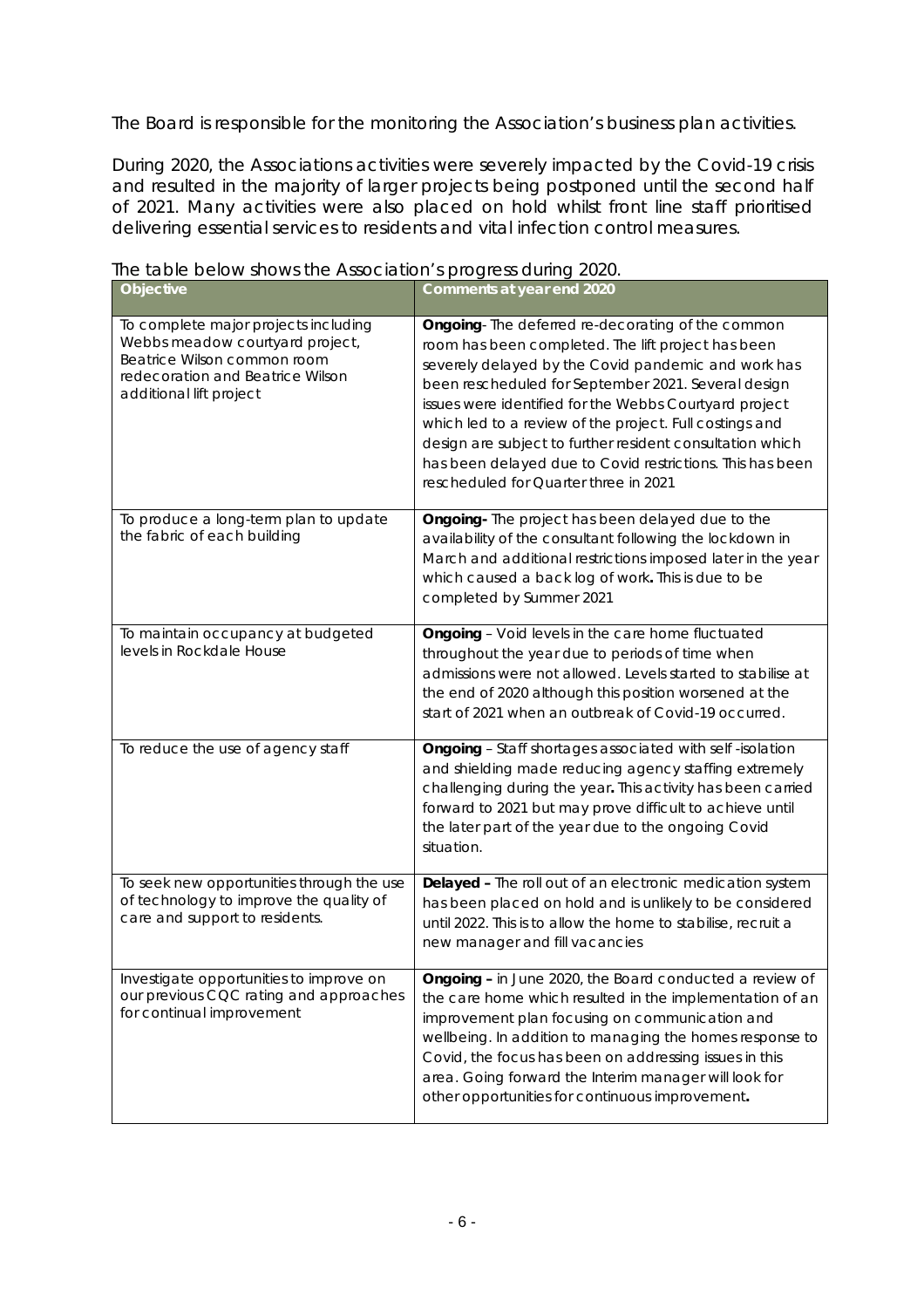| Working with IT partners to develop and<br>implement new Housing Management<br>/maintenance data base to support<br>operational activities across, Finance and<br>Maintenance departments, Housing<br>management and Care Home.   | Completed - The new Housing management database<br>and rent ledger was implemented in October 2020. The<br>finance module is due to be rolled out in Quarter two of<br>the new financial year                                                                                                                                                            |
|-----------------------------------------------------------------------------------------------------------------------------------------------------------------------------------------------------------------------------------|----------------------------------------------------------------------------------------------------------------------------------------------------------------------------------------------------------------------------------------------------------------------------------------------------------------------------------------------------------|
| To refresh current promotional material                                                                                                                                                                                           | Completed – All new resident information packs have<br>been updated and refreshed                                                                                                                                                                                                                                                                        |
| To introduce an environmental impact<br>policy for approved contractors<br>To look at the introduction of a recycling<br>scheme for residents, with their<br>involvement<br>To start recording measurable recycling<br>statistics | Delayed - The introduction of environmental policies and<br>schemes have been put on hold until Covid restrictions<br>are lifted in order to involve residents and the<br>Associations' principal contractors in the process. This<br>position will be reviewed in July 2020 when it is anticipated<br>that the majority of restrictions will be lifted. |

# **OPERATIONAL PERFORMANCE**

The following statistics outline our performance in key areas:

| <b>Operational Metrics</b>                                       |       |       |           |                             |                |
|------------------------------------------------------------------|-------|-------|-----------|-----------------------------|----------------|
| <b>Measure</b>                                                   | 2018  | 2019  | 2020      | Per<br>Quartile<br>position | 2021<br>Target |
| Homes                                                            |       |       |           |                             |                |
| Current tenant arrears (rented flats) as % of<br>annual rent due | 1.4   | 1.1   | 1.3       | 2                           | 1.1            |
| Repairs completed within target                                  | 100   | 98    | 98        | $\overline{2}$              | 99             |
| Emergency repairs completed within target                        | 100   | 100   | 100       | N/A                         | 100            |
| Cost per property pa - Housing Management £                      |       | 646   | 691       | 3                           |                |
| Cost per property pa-Responsive repairs £                        | 963   | 569   | 854       | $\overline{4}$              |                |
| Cost per property pa- Major & Cyclical works £                   | 1846  | 1743  | 1172      | 3                           |                |
| Average re-let time (in days)                                    | 56    | 35    | 60        | $\overline{4}$              | 45             |
| % of Rent loss through empty properties<br>(excluding care home) | 2.6   | 0.9   | 4.0       | 4                           | $\overline{2}$ |
| <b>Services</b>                                                  |       |       |           |                             |                |
| Satisfaction with overall services                               | 96    | 96    | 96        | $\overline{2}$              | 98             |
| Satisfaction with responsive repairs                             | 96    | 98    | 98        | 2                           | 99             |
| Satisfaction - VFM rent                                          | 96    | 98    | 98        | 2                           | 99             |
| People                                                           |       |       |           |                             |                |
| Staff turnover                                                   | 26.59 | 29.03 | 28.12     | $\overline{2}$              | 22%            |
| Average days lost to sickness absence                            | 6.9   | 5.3   | $10.06**$ | $\overline{2}$              | 5              |
| Average days lost due to short term sickness<br>absence          | 3.3   | 2.3   | 1.98      | $\overline{2}$              | 1.75           |
| Average days lost to long term sickness<br>absence               | 3.3   | 2.9   | 2.55      | $\overline{2}$              | $\overline{2}$ |

\*\*includes Covid-19 related sickness and isolation periods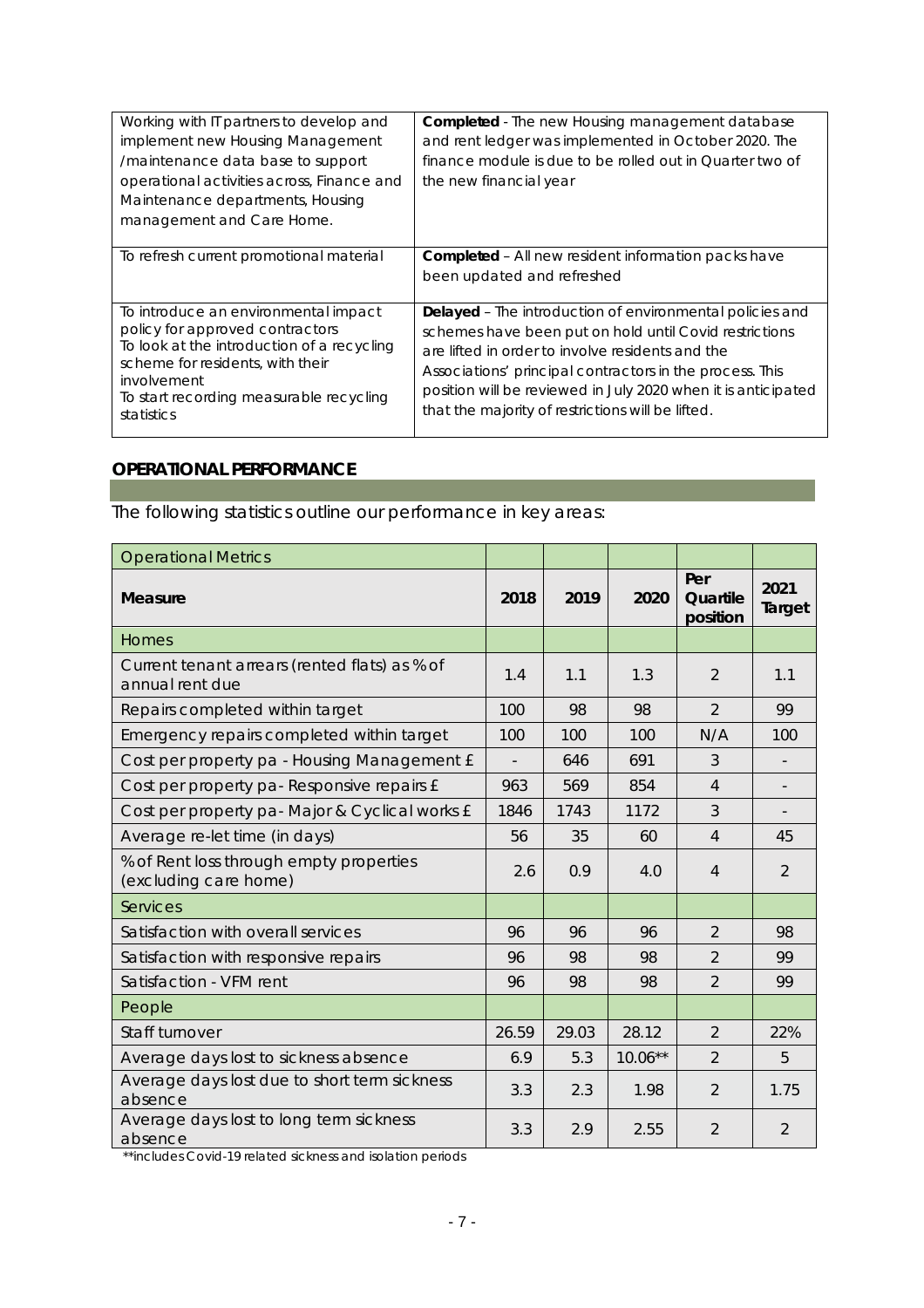## **Assets**

The lost income arising from our 2020 void flats was £ 43,102 which equates to 4% of total Sevenoaks rented flats income, in line with our budgeted level of 3.7%. We carried out improvement works in all void flats in order to continue to achieve our 100% decent home standard and ensure they remain attractive to let.

In addition to the decent home's maintenance expenditure, we carried out other major works around the site in accordance with our 25-year planned and capital maintenance programme. This also included the installation of 7 kitchens and 5 bathrooms.

During 2020 we spent £80,686 on planned maintenance projects, £167,411 on capital projects and £24,475 on leasehold apartment works. This included the upgrading of flats to maintain our decent homes status, the refurbishing of the Common Room at Beatrice Wilson and improvements to guttering round the site.

The loss of rent and service charges over the year as a whole (voids) expressed as a percentage of the gross debit (chargeable if all properties were fully occupied) was:

|                                                            | Total % of void<br>cost 2020 | Total % of void<br>cost 2019 | Total % of void<br>cost 2018 |
|------------------------------------------------------------|------------------------------|------------------------------|------------------------------|
| Rented apartments<br>(Tunbridge Wells included in<br>2018) | 4%                           | 0.9%                         | 2.19%                        |
| Rockdale House                                             | 10%                          | 15%                          | 7.5%                         |

Our cost per unit for repairs, reactive, and planned maintenance decreased over the course of the year due to the impact of the national lockdown periods and Government restrictions on movement & activities for a considerable part of 2020 as a direct result of Covid-19.

As expected, Housing Management costs per property for the year have shown an increase. This is partly due to the increased costs of personal protective clothing due to Covid-19 but also because costs have been reallocated to the main Rockdale site following the sale of Tunbridge Wells in 2019.

## **Maintenance**

Our in-house maintenance staff carried out in total 502 maintenance jobs in 2020 This is a 62% reduction in the number of jobs carried out compared to 2019, this is as a direct result of the Associations response to the Governments Covid -19 requirements to only carry out emergency and urgent work. In response to the Covid restrictions, priority was given to infection control within communal areas and maintenance of the wider site. An additional 11.5 hours of infection control per week has been absorbed into the maintenance schedules.

Due to the significant reduction in the number of maintenance requests the Association has seen an improvement in response times, as only requests assessed as either emergency or urgent were attended as these required an almost immediate response.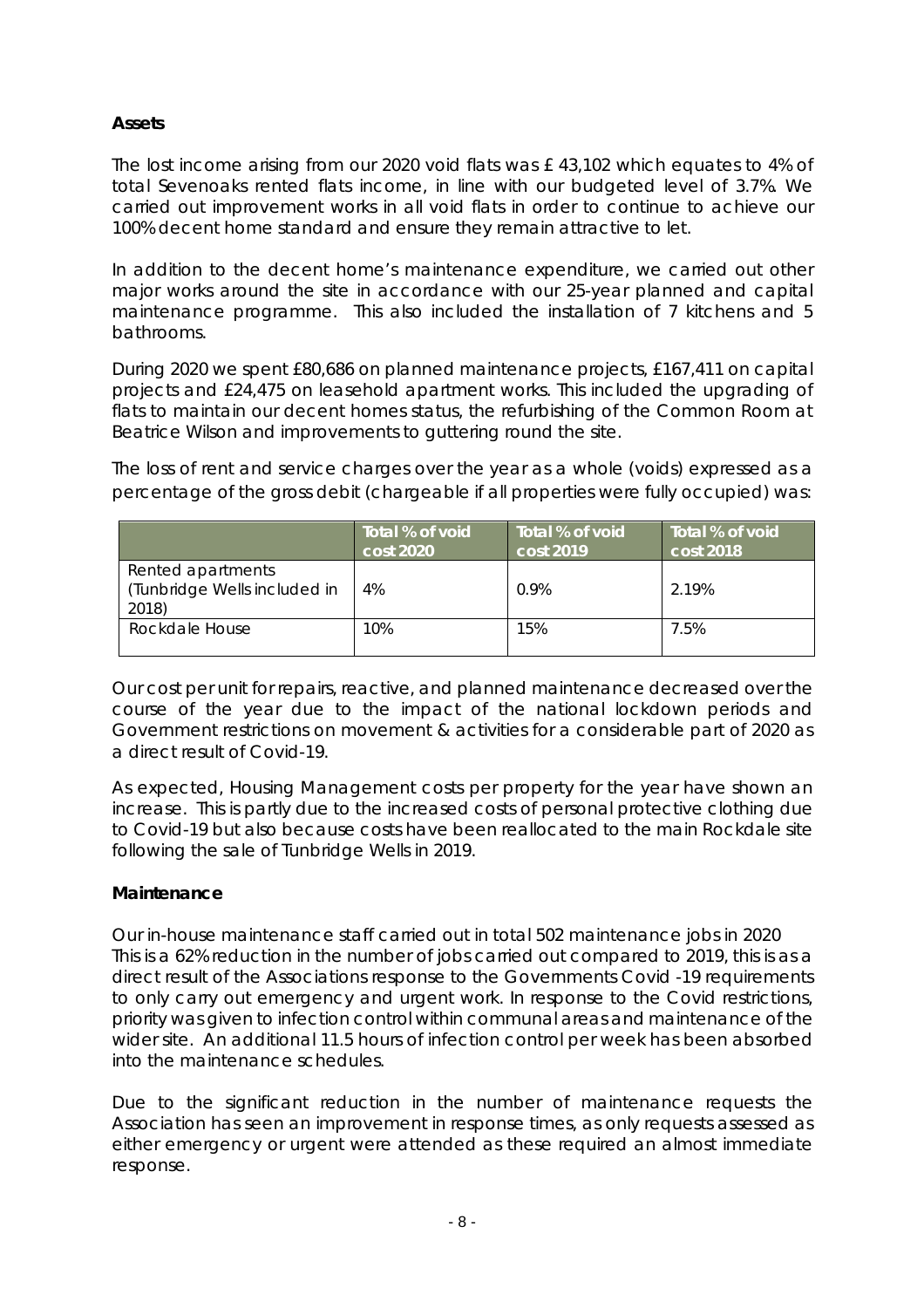Our target time for carrying out repairs is 24 hours for emergency repairs, 5 working days for urgent repairs, and one calendar month for routine repairs.

| <b>Contractors</b>       | 2020  | 2019   | 2018   | 2017   |
|--------------------------|-------|--------|--------|--------|
| <b>Emergency repairs</b> | 100%  | 100%   | 100%   | 100%   |
| <b>Urgent Repairs</b>    | 100%  | 100%   | 96.51% | 93.58% |
| Routine repairs          | 93.4% | 94.34% | 94.16% | 95.9%  |

The table below shows how we have performed compared to previous years.

#### **VALUE FOR MONEY**

The Board acknowledges that it is ultimately responsible for ensuring compliance with the regulatory standard on Value for Money (VFM). The Board regularly receives a range of internal and external information providing adequate evidence to demonstrate compliance with the VFM standard**.**

Annually, the Association provides an assessment of its performance setting out how Rockdale is achieving Value for Money in delivering its purpose, objectives and services to residents and this can be found on our website **[www.rockdale.org.uk](http://www.rockdale.org.uk)**

The Regulator of Social Housing issued a new Value for Money Standard in 2018, setting out specific requirements for registered providers to publish evidence within their statutory accounts of its value for money targets and metrics set out by the regulator, as well as setting out how performance compares to that of its peers.

Rockdale is a member of the Acuity benchmarking group for older people, the care home benchmarking group, and the Sector Scorecard (administered by Housemark). A key focus for the Association is to understand performance and costs in relation to our peers through regular benchmarking.

The Association demonstrates Value for Money by: -

- Ensuring Value for Money is embedded through all decision-making processes
- Setting clear strategic objectives
- ◆ Having a framework of strategies, policies & processes in place to ensure optimal benefits are achieved from both assets and resources
- **Ensuring services are cost effective, efficient and customer driven.**
- Recruiting and retaining the best staff to deliver our services

Each year the Association provides an assessment of its performance setting out how we are achieving Value for Money in delivering our purpose, objectives and services to residents and this can be found on our website **[www.rockdale.org.uk.](http://www.rockdale.org.uk)**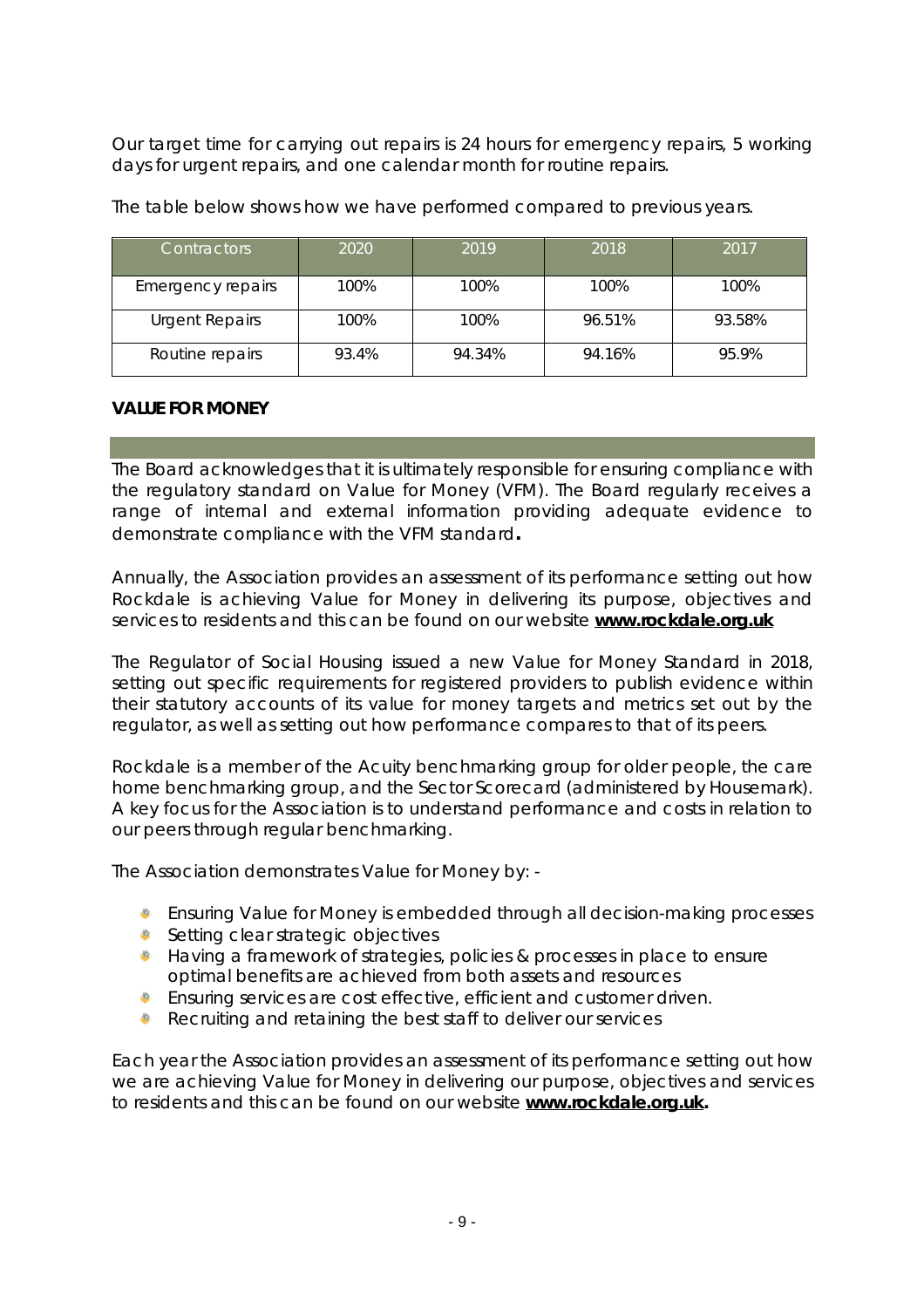| Metric set by the<br>Regulator                                                                                                                                                                                                                                                                                                                                                                                                                                                                                                                                                                                    | 2018     | 2019        | 2020     | Benchmarking<br>Median                                                                                                                                                                                | Benchmarking<br>Quartile<br>position |
|-------------------------------------------------------------------------------------------------------------------------------------------------------------------------------------------------------------------------------------------------------------------------------------------------------------------------------------------------------------------------------------------------------------------------------------------------------------------------------------------------------------------------------------------------------------------------------------------------------------------|----------|-------------|----------|-------------------------------------------------------------------------------------------------------------------------------------------------------------------------------------------------------|--------------------------------------|
| Reinvestment %                                                                                                                                                                                                                                                                                                                                                                                                                                                                                                                                                                                                    | 3.07     | 5.4         | 1.08     | 4.05                                                                                                                                                                                                  | 4                                    |
| New supply delivered %<br>(Social Housing units)<br>(N.B. no Non-Social<br>Housing units were<br>supplied in the year)                                                                                                                                                                                                                                                                                                                                                                                                                                                                                            | $\Omega$ | $\mathbf 0$ | $\Omega$ | 2.40                                                                                                                                                                                                  | 4                                    |
| being considered in wake of the Pandemic                                                                                                                                                                                                                                                                                                                                                                                                                                                                                                                                                                          |          |             |          | Reinvestment into the existing stock has been lower than planned due to the effect of Covid -19<br>lockdowns on our building works program. The direction of future development projects is currently |                                      |
| Gearing %                                                                                                                                                                                                                                                                                                                                                                                                                                                                                                                                                                                                         | 0        | $\Omega$    | $\Omega$ | 2                                                                                                                                                                                                     | Not available                        |
| stock.                                                                                                                                                                                                                                                                                                                                                                                                                                                                                                                                                                                                            |          |             |          | Gearing is zero because the value of long-term loans is much smaller than the value of the housing                                                                                                    |                                      |
| Earnings before interest,<br>tax, depreciation,<br>amortisation, (EBITDA<br>MRI) as % of interest                                                                                                                                                                                                                                                                                                                                                                                                                                                                                                                 | $-1,475$ | 502         | 765      | 927                                                                                                                                                                                                   | Not available                        |
| EBITDA measures the level of operating surplus compared to interest payable, avoiding distortions<br>from non-cash items e.g., depreciation but including costs of capital repairs. 2020 shows an<br>increase, closer to the benchmark median, due to reduced capital building works due to Covid-19<br>and an increase in interest received on investments. In 2018 a pension deficit of £381,000 was<br>incurred and capital works were significantly higher than in the two more recent years                                                                                                                  |          |             |          |                                                                                                                                                                                                       |                                      |
| Headline Social housing<br>cost per unit                                                                                                                                                                                                                                                                                                                                                                                                                                                                                                                                                                          | 7,404    | 7,955       | 7,330    | 5,413                                                                                                                                                                                                 | Not available                        |
| This measure is shown for the rental flats and is higher than the benchmarking median as Rockdale<br>provides support as well as housing to our tenants and provision to an older age group is<br>recognised as increasing these headline costs. The 2020 headline cost is however lower than<br>expected due to the slowing of the capital repairs program as a result of Covid-19                                                                                                                                                                                                                               |          |             |          |                                                                                                                                                                                                       |                                      |
| Operating margin %                                                                                                                                                                                                                                                                                                                                                                                                                                                                                                                                                                                                | $-10.71$ | $-3.16$     | $-5.95$  | 9.6                                                                                                                                                                                                   | $\overline{4}$                       |
| Return on Capital<br>Employed (ROCE) %                                                                                                                                                                                                                                                                                                                                                                                                                                                                                                                                                                            | $-2.6$   | 10.7        | $-1.4$   | $-0.05$                                                                                                                                                                                               | Not available                        |
| Both operating margin and ROCE assess the Association's profitability and ROCE also looks at the<br>efficiency with which capital is used. The above two measures have declined since 2019 due to<br>pressure on costs from the effect of Covid-19. Staff and agency costs were higher in 2020 due to<br>extra pay awarded to staff working to care and support our residents and tenants. Extra costs were<br>also incurred to cover staff who were self-isolating or sick and to provide suitable personal<br>protective clothing. These costs affected the Care Home more significantly than the rental stock. |          |             |          |                                                                                                                                                                                                       |                                      |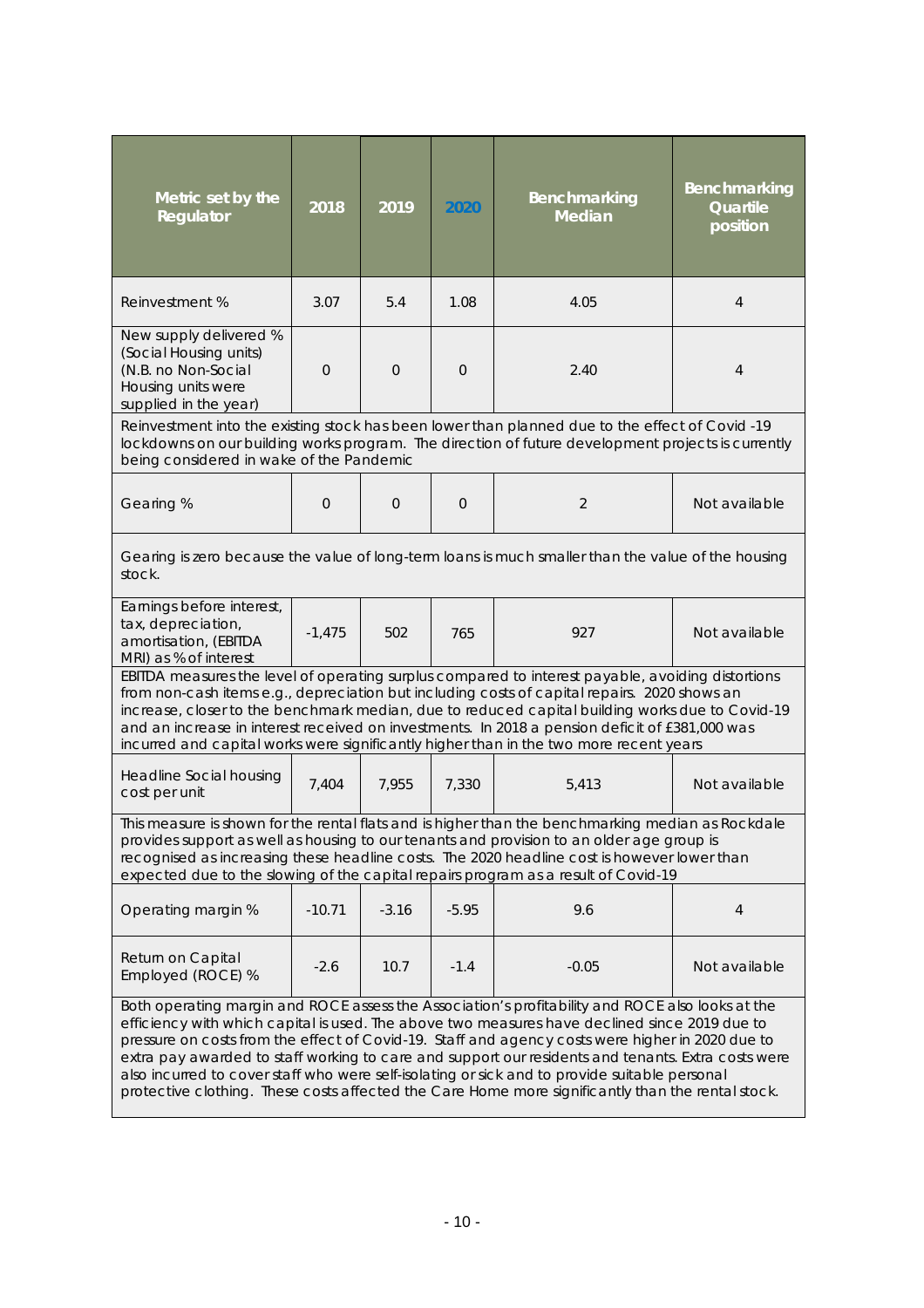# **KEY STRATEGIC AND OPERATIONAL RISKS**

Risk management is a fundamental element intrinsically linked to the Association's overall strategy and business planning activities. The key strategic risks affecting Rockdale Housing Association, as of 31 December 2019, are summarised in the table below. These risks are regularly reviewed, and the Board monitor risks at each board meeting.

| <b>Strategic Risk</b>                                                                                                                                                                    | Measures to mitigate risks                                                                                                                                                                                                                                                                                                                                                                                                                                                                                                                                                                                                                                                                                                                                                                                                                                                                                                         |
|------------------------------------------------------------------------------------------------------------------------------------------------------------------------------------------|------------------------------------------------------------------------------------------------------------------------------------------------------------------------------------------------------------------------------------------------------------------------------------------------------------------------------------------------------------------------------------------------------------------------------------------------------------------------------------------------------------------------------------------------------------------------------------------------------------------------------------------------------------------------------------------------------------------------------------------------------------------------------------------------------------------------------------------------------------------------------------------------------------------------------------|
| Impact of Brexit as the UK<br>prepares to leave the EU on<br>31 December 2020                                                                                                            | The Association reviewed advice from the Government<br>and reviewed supply chains, checked for issues and<br>reviewed business continuity plans. Registered Manager<br>identifying possible links with local partners such as Health<br>and the Local authority in the event of issues or ongoing<br>problems in the care home. The Head of Finance<br>reviewed the Associations finances, considering cash<br>availability to ensure liquidity.<br>Political and fiscal policy may change which could<br>impact residents and their income in future years, as a<br>result to cuts in benefits and grants etc. The finance &<br>housing teams have identified residents likely to be<br>affected and are monitoring arears closely, stepping in<br>quickly to assist where issues occur. In addition, the<br>Association could experience issues with data sharing<br>and access which may need to be considered in the<br>future |
| Impact of increasing<br>Coronavirus infections,<br>resulting in severe staff<br>shortages and challenges to<br>our ability to manage/<br>provide services within the<br>care home safely | The Association has ensured that all staff have been<br>offered and encouraged to take up a Covid<br>vaccination. Information on how to book vaccinations is<br>regularly provided to staff who may have not yet taken<br>up offers<br>Increased infection control measures are in place to<br>$\blacksquare$<br>prevent infection, including the use of high protection<br>face masks Residents are required to undertake monthly<br>PCR Covid testing, and staff are required to test weekly.<br>Lateral Flow (30minute) test are conducted twice a week<br>for staff. These will also be in use for relative visits once<br>visits can take place again.<br>Regular infection control cleaning takes place<br>$\blacksquare$                                                                                                                                                                                                    |
| High staff turnover due to<br>poor staff retention                                                                                                                                       | Management to review succession plans, identify training<br>$\blacksquare$<br>and development needs and provide support and<br>mentoring opportunities                                                                                                                                                                                                                                                                                                                                                                                                                                                                                                                                                                                                                                                                                                                                                                             |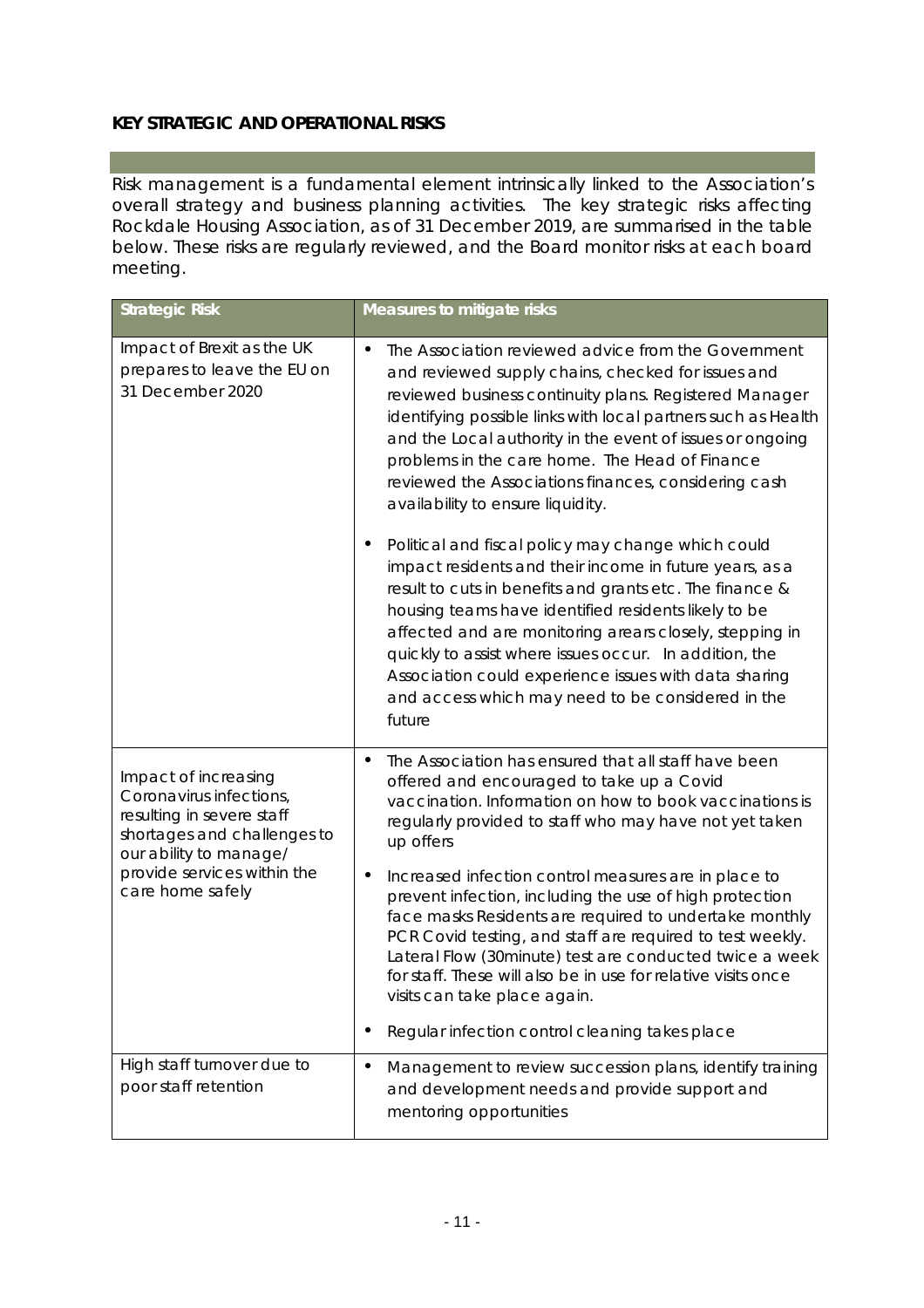| Long term financial<br>implications of Covid on the<br>Associations ability to fill<br>vacant rooms in the care<br>home                                                 | The Association will Initiate a marketing campaign once<br>$\blacksquare$<br>restrictions are lifted to fill vacancies and attract new<br>residents<br>Staff are maintaining rooms to a high standard to make<br>$\blacksquare$<br>them attractive to potential new residents.<br>Rockdale House staff are actively working to Increase<br>$\blacksquare$<br>"carehome.co.uk" satisfaction score to 9.5%                                                                                                                                                                             |
|-------------------------------------------------------------------------------------------------------------------------------------------------------------------------|--------------------------------------------------------------------------------------------------------------------------------------------------------------------------------------------------------------------------------------------------------------------------------------------------------------------------------------------------------------------------------------------------------------------------------------------------------------------------------------------------------------------------------------------------------------------------------------|
| Risk that the Association has<br>inadequate fire policies and<br>procedures in place to meet<br>its obligations under Fire<br>Safety requirements                       | An external qualified Fire consultant was appointed in<br>$\blacksquare$<br>2017 to carry out 6 monthly reviews and to annual<br>update the Associations Fire Risk Assessments (FRA). The<br>last FRA was carried out in Dec 2020. Staff also conduct<br>regular fire inspections and tests.<br>Items identified from the FRA are recorded on an action<br>$\blacksquare$<br>log along with required remedial works. Previously<br>identified actions were the buggy store which has now<br>been completed and the replacement of fire doors<br>which is due to commence Summer 2021 |
| Not making the best use of<br>the Associations assets either<br>through investment or<br>development opportunities<br>and not maintaining existing<br>housing provision | Development feasibility study has been delayed due to<br>$\blacksquare$<br>Covid-19 restrictions. Ongoing discussions about the<br>future development strategy will take place early 2021<br>with the final strategy document due for completion by<br>the end of the year                                                                                                                                                                                                                                                                                                           |

## **STATEMENT OF BOARD OF MANAGEMENT'S RESPONSIBILITIES**

The Board is responsible for preparing the report and financial statements in accordance with applicable law and regulations.

The Co-operative and Community Benefit Societies Act 2014 and registered social housing legislation require the Board to prepare financial statements for each financial year which provide a true and fair view of the state of affairs of the Association and of its income and expenditure for the period.

In preparing these financial statements the Board is required to:

- select suitable accounting policies and then apply them consistently
- $\bullet$  make judgements and estimates that are reasonable and prudent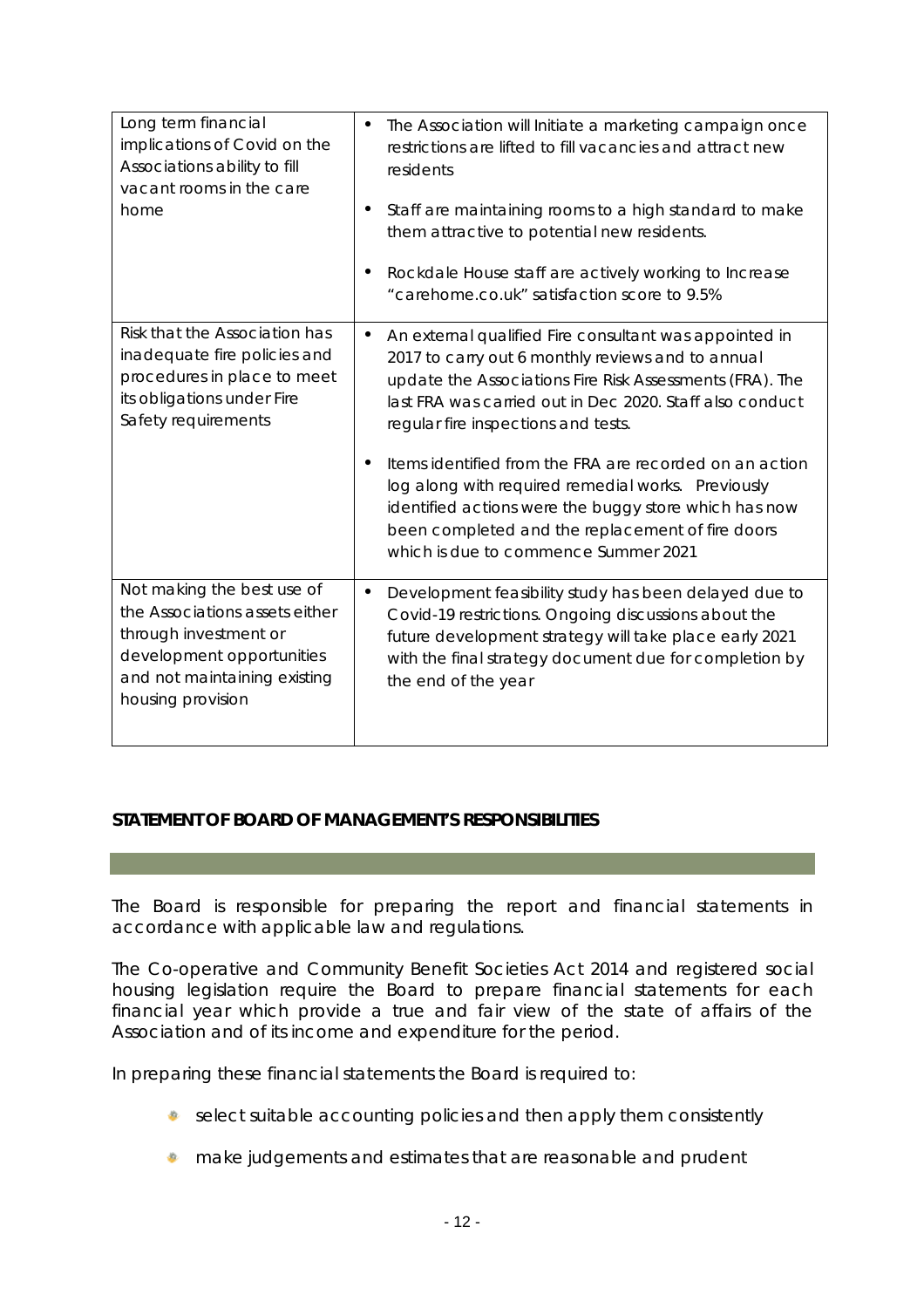state whether applicable accounting standards have been followed, subject to any material departures disclosed and explained in the financial statements; and prepare the financial statements on the going concern basis unless it is inappropriate to presume that the Association will continue in business.

The Board is responsible for the keeping of proper accounting records which disclose with reasonable accuracy at any time the financial position of the association and enable it to ensure its financial statements comply with the Co-operative and Community Benefit Societies Act 2014, the Housing & Regeneration Act 2008 and the Accounting Direction for private registered providers of social housing England 2019. It has general responsibility for taking reasonable steps to safeguard the assets of the association and to prevent and detect fraud and other irregularities.

The Board proactively review and manage potential risk exposure through the risk register and aim to mitigate this risk as much as possible

#### **POLICY ON BOARD MEMBERSHIP**

Membership to the Board of Management or Sub-Committee is based on the candidate's ability to provide considerable technical knowledge, expertise and make a substantial contribution to the long-term wellbeing of the Association. Applications for membership to the Board or Committees should be in writing and will be individually determined by the Board based on the above criteria.

On 31 December 2020, the Board of Management consisted of seven non-executive members, Mrs R Ward having temporally stepped down from the Board to take on the role of Interim Home Manager. All Trustees are £1 shareholders.

The Board has undertaken a skills review in 2020 and having gone through external recruitment, the Board is now in the process of recruiting new Trustees.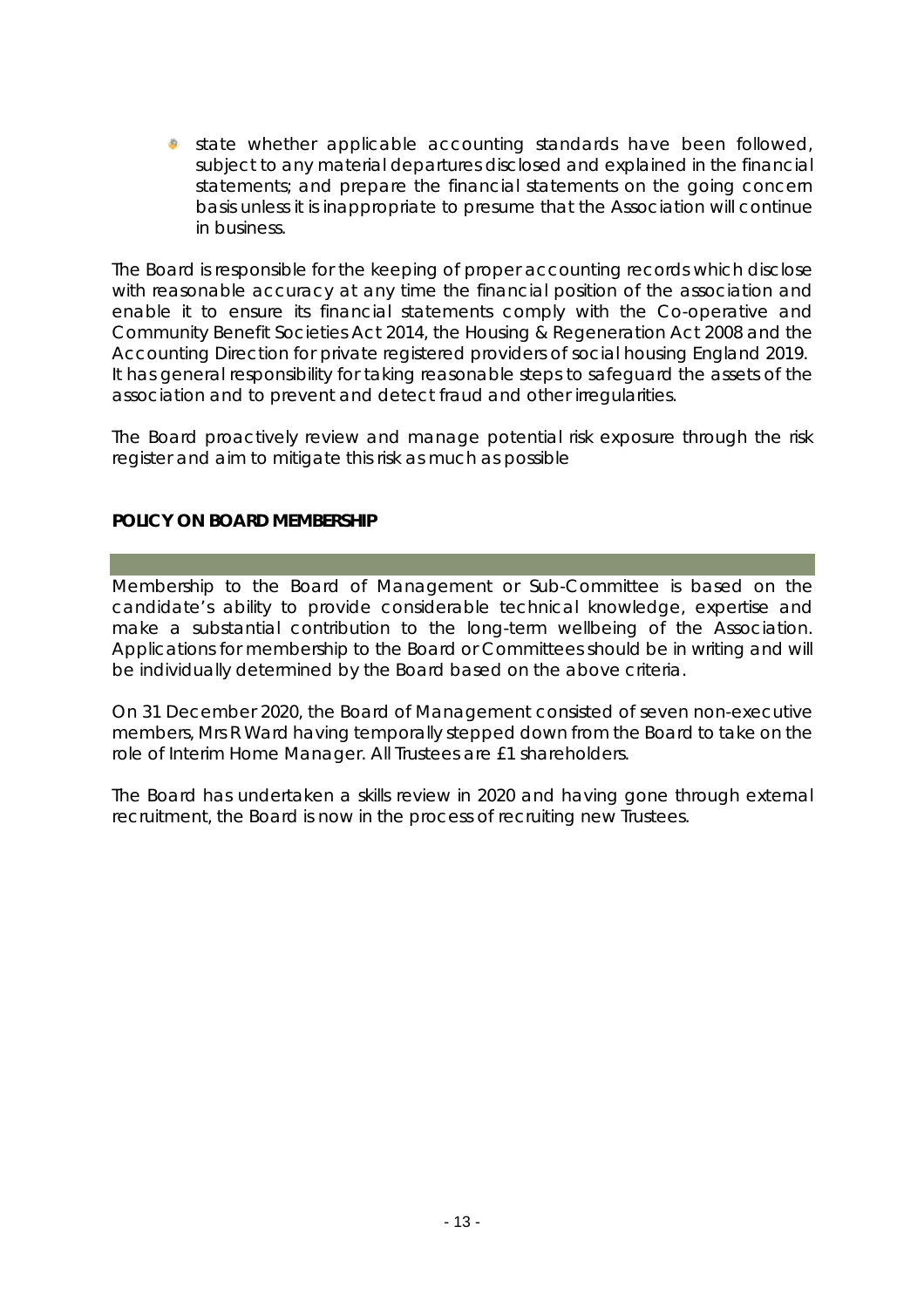| <b>Board</b><br><b>Members</b> |                             |                                                                   | Appointed | Retired |
|--------------------------------|-----------------------------|-------------------------------------------------------------------|-----------|---------|
|                                | <b>Roland Courtney</b>      | <b>BSC MSC DIC</b>                                                | 2015      |         |
| Chair                          | lan Grattidge               |                                                                   | 2015      |         |
|                                | <b>Jill Griffiths</b>       |                                                                   | 2011      |         |
| Deputy<br>Chair                | Sarah Heilbron              |                                                                   | 2013      |         |
|                                | Jim Latheron                |                                                                   | 2013      | 22.5.20 |
|                                | David McKee                 |                                                                   | 2016      |         |
|                                | Gillian Shepherd-<br>Coates | Cert of Social Work<br><b>CCETSW</b><br>Dip Man Henley<br>College | 2009      |         |
|                                | Patricia Smith              |                                                                   | 2018      |         |

# **MEMBERSHIP OF BOARD AND COMMITTEES AS AT 31 DECEMBER 2020**

#### **Care & Assessment Committee**

| Chair                     | Sarah Heilbron                                                                                      |
|---------------------------|-----------------------------------------------------------------------------------------------------|
| <b>Members</b>            | Meryl Edwards                                                                                       |
|                           | Sara Thomson                                                                                        |
|                           | <b>Rachel Robbins</b>                                                                               |
|                           | Gillian Roberts                                                                                     |
| Senior Staff              | Anita Cleugh, Chief Executive (Appointed 2016)                                                      |
| <b>Bankers</b>            | National Westminster bank plc, 67 High Street,<br>Sevenoaks, Kent TN13 1JY                          |
| <b>Auditors</b>           | Lindeyer Francis Ferguson Ltd, North House, 198 High<br>Street, Tonbridge, Kent TN9 1BE             |
| <b>Solicitors</b>         | Devonshire's, Salisbury House, 30 Finsbury Circus,<br>London, EC2M 5QY                              |
| Registered<br>office      | Rockdale Lodge, Rockdale Road, Sevenoaks, Kent,<br><b>TN13 1JT</b>                                  |
| Statutory<br>registration | Co-operative and Community Benefit Society (13507R)<br>and the Regulator of Social Housing (LH0869) |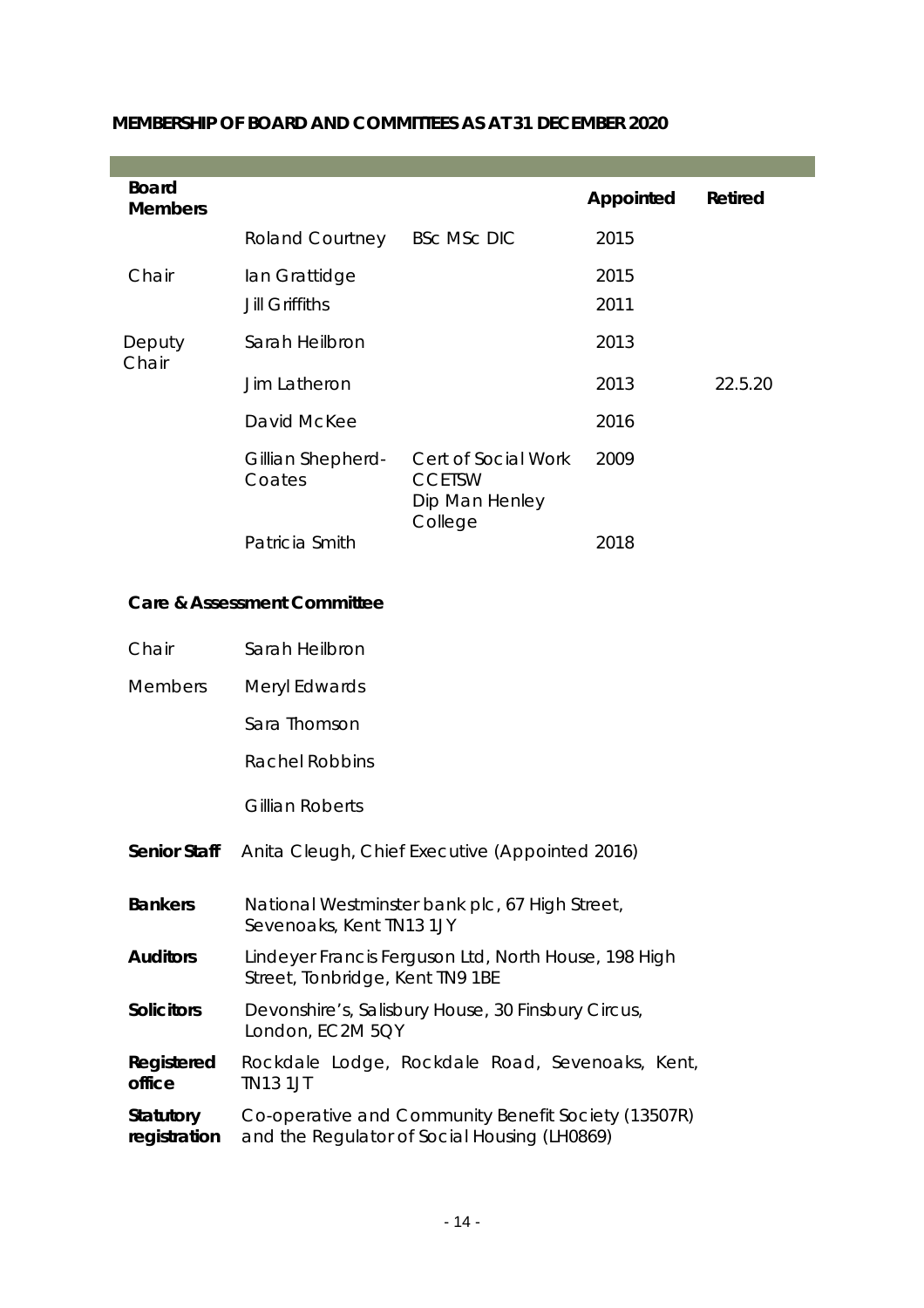# **STATEMENT OF INTERNAL FINANCIAL CONTROLS**

The Board acknowledge their ultimate responsibility for ensuring that the Association has in place a system of controls that is appropriate to the various business environments in which it operates. These controls are designed to give reasonable assurance with respect to:

- the reliability of financial information used within the Association or for publication
- $\bullet$  the maintenance of proper accounting records, and
- the safeguarding of assets against unauthorised use or disposition
- It is the Board's responsibility to establish and maintain systems of internal financial control. Such systems can only provide reasonable and not absolute assurance against material financial miss-statement or loss. Key elements include ensuring that:
- 卷 formal policies and procedures are in place, including the documentation of key systems and rules relating to the delegation of authorities, which allow the monitoring of controls and restrict the unauthorised use of the Association's assets
- experienced and suitably qualified staff take responsibility for key business functions. Annual appraisal procedures have been established to maintain standards of performance
- dite. forecasts and budgets are prepared which allow the Board and senior staff to monitor the key business risks, the financial objectives and progress towards financial plans set for the year. In the medium term, regular management accounts are prepared promptly, providing relevant, reliable, up-to-date financial and other information highlighting significant variances from budgets which are investigated as appropriate
- all significant new initiatives, major commitments and investment projects are  $\frac{1}{2}$ subject to formal authorisation procedures
- the Board reviews reports from the senior staff and from the external auditors to dite. provide reasonable assurance that control procedures are in place and that they are being followed. This includes a general review of the major risks facing the Association at each Board meeting
- di. actions required to rectify any weaknesses identified from the above reports are dealt with on an individual basis. In all cases these actions will be recorded, monitored, and reported to the Board
- $\bullet$  the Board proactively reviews and manages potential risk exposure through the risk register with an aim for risk mitigation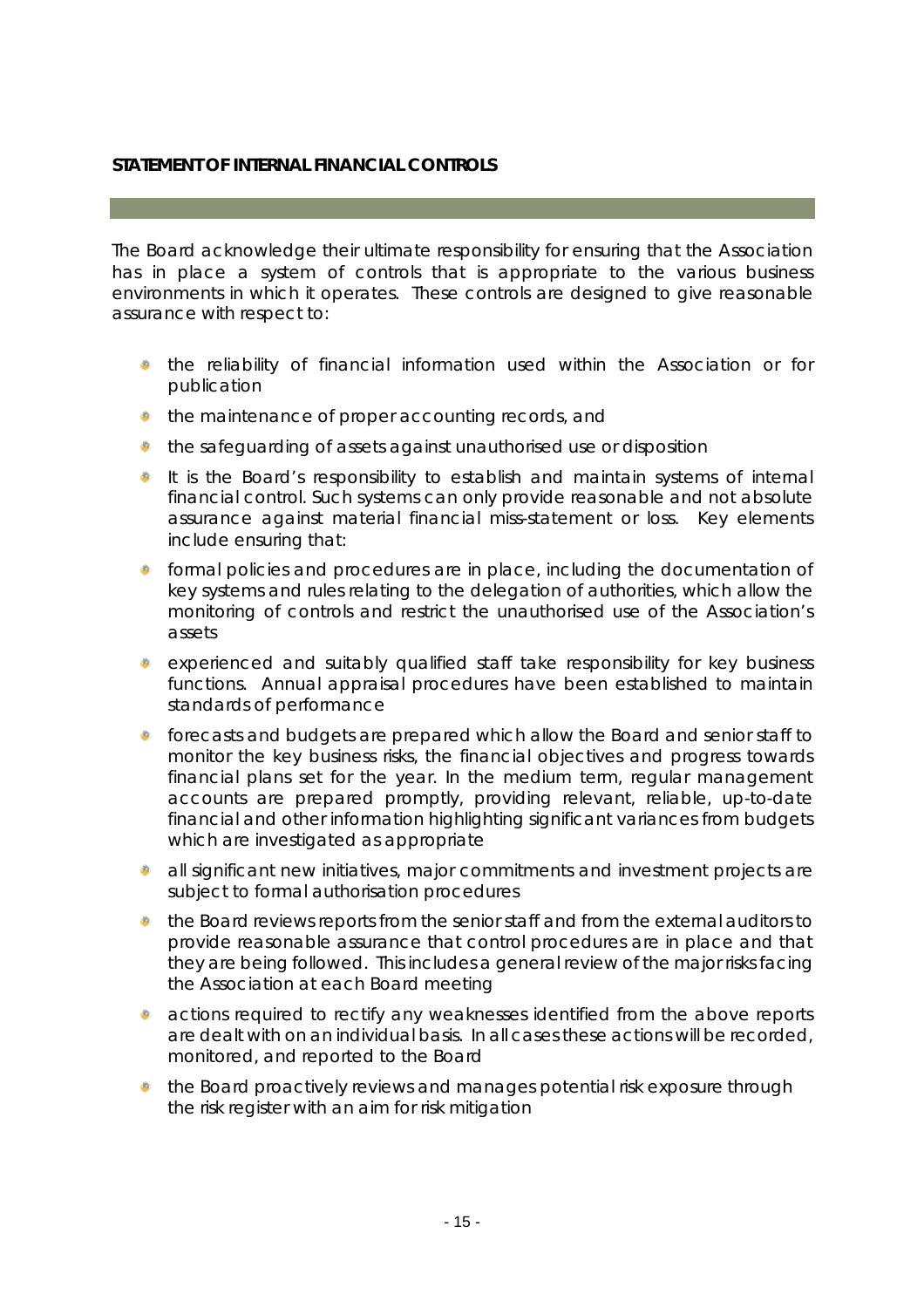The Board has reviewed the effectiveness of the internal financial control systems in existence within the Association for the year ending 31 December 2020.

No weaknesses were found in internal financial controls which resulted in material losses, contingencies, or uncertainties or which required disclosure in the financial statements or in the auditors' report on the financial statements.

#### **STATEMENT OF PUBLIC BENEFIT**

The Association refers to the Charity Commission's general guidance on public benefit when reviewing its mission statement and in planning future activities.

Originally founded to assist the local people of Sevenoaks in need of affordable housing and or care, this ethos remains a fundamental part of Rockdale's culture today and we continue to charitably support some residents who need our housing, support and care but who may not have the financial means to access it. The Association does this in a variety of ways including keeping our fees as low as possible and accepting local authority residents at reduced rates, supplemented by our own funds. At 31 December 2020 we were supporting 7 residents in Rockdale House and 60 sheltered housing residents.

## **COMPLIANCE WITH THE GOVERNANCE AND FINANCIAL VIABILITY STANDARD**

The Association has adopted the principles and provisions of the National Housing Federation ('NHF') Code of Governance 2005 and has carried out a compliance selfassessment against the requirements of the Regulator of Social Housing's Governance and Financial Viability Standards. The Board considers that the Association complies with all requirements of the Regulatory Framework.

In 2020, the Board initiated an external review of Governance and Board effectiveness. During 2021 the aim is to strengthen the Board through recruitment of four additional Board members to help develop and drive the Associations strategy for the next 5 years. The Association understands the importance of Board regeneration it also feels it is important for Trustees to have experience, knowledge and history of the Association to best serve the local community.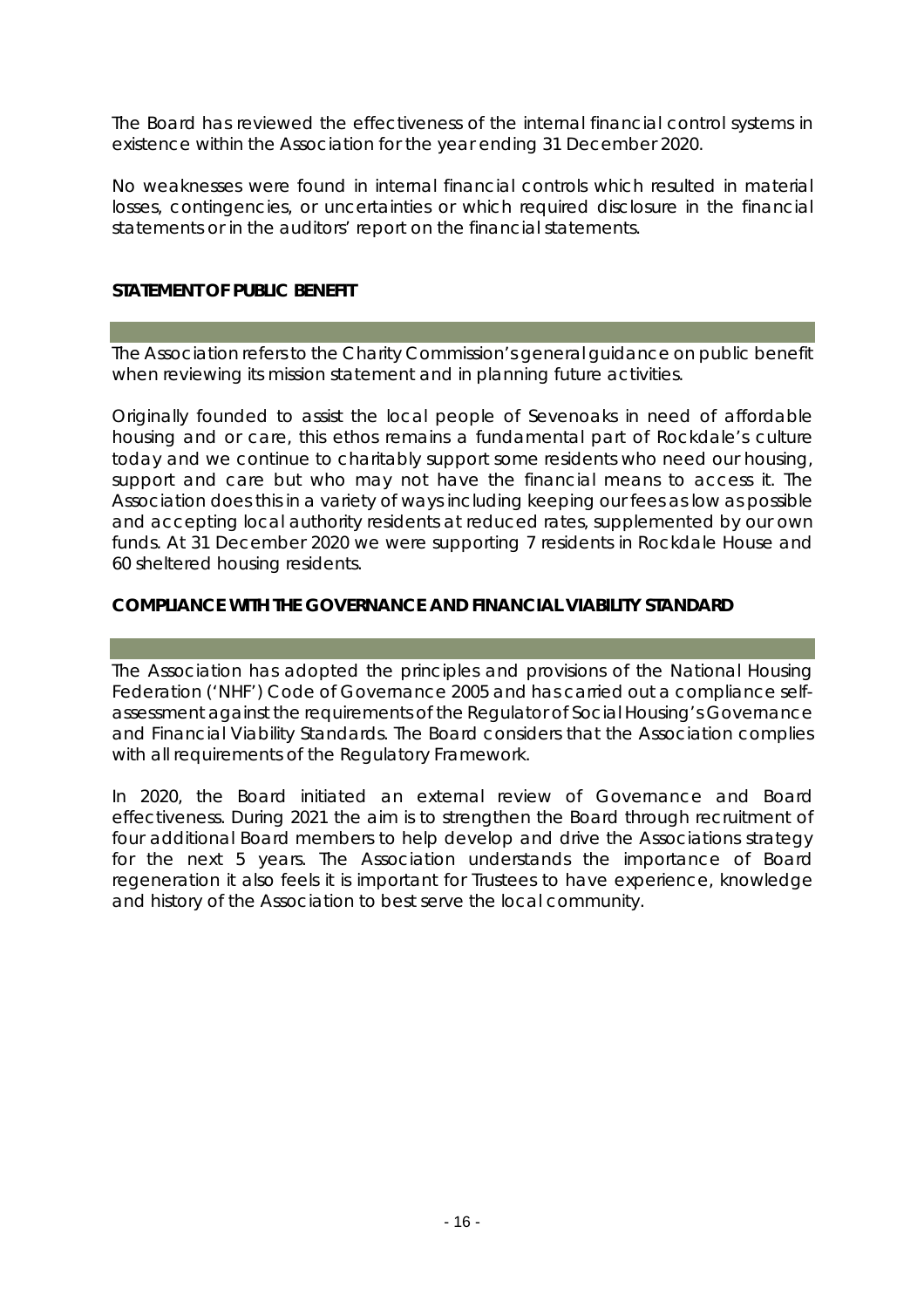#### **INDEPENDENT AUDITOR'S REPORT TO THE MEMBERS OF ROCKDALE HOUSING ASSOCIATION**

## **Opinion**

We have audited the financial statements of Rockdale Housing Association for the year ended 31 December 2020, which comprise the statement of comprehensive income, statement of financial position, statement of changes in reserves, statement of cash flows and notes to the financial statements, including a summary of significant accounting policies. The financial reporting framework that has been applied in their preparation is applicable law and United Kingdom Accounting Standards, including Financial Reporting Standard 102 *The Financial Reporting Standard applicable in the UK and Republic of Ireland* (United Kingdom Generally Accepted Accounting Practice).

In our opinion, the financial statements:

- give a true and fair view of the state of the Association's affairs as at 31 December 2020 and of its income and expenditure for the year then ended;
- have been properly prepared in accordance with United Kingdom Generally Accepted Accounting Practice;
- have been prepared in accordance with the requirements of the Co-operative and Community Benefit Societies Act 2014, the Housing and Regeneration Act 2008 and the Accounting Direction for Private Registered Providers of Social Housing 2019.

#### **Basis for opinion**

We conducted our audit in accordance with International Standards on Auditing (UK) (ISAs (UK)) and applicable law. Our responsibilities under those standards are further described in the Auditor's responsibilities for the audit of the financial statements section of our report. We are independent of the Association in accordance with the ethical requirements that are relevant to our audit of the financial statements in the UK, including the FRC's Ethical Standard, and we have fulfilled our other ethical responsibilities in accordance with these requirements. We believe that the audit evidence we have obtained is sufficient and appropriate to provide a basis for our opinion.

#### **Conclusions relating to going concern**

In auditing the financial statements, we have concluded that the Board of Managements use of the going concern basis of accounting in the preparation of the financial statements is appropriate.

Based on the work we have performed, we have not identified any material uncertainties relating to events or conditions that, individually or collectively, may cast significant doubt on the Association's ability to continue as a going concern for a period of at least twelve months from when the financial statements are authorised for issue.

Our responsibilities and the responsibilities of the Board of Management with respect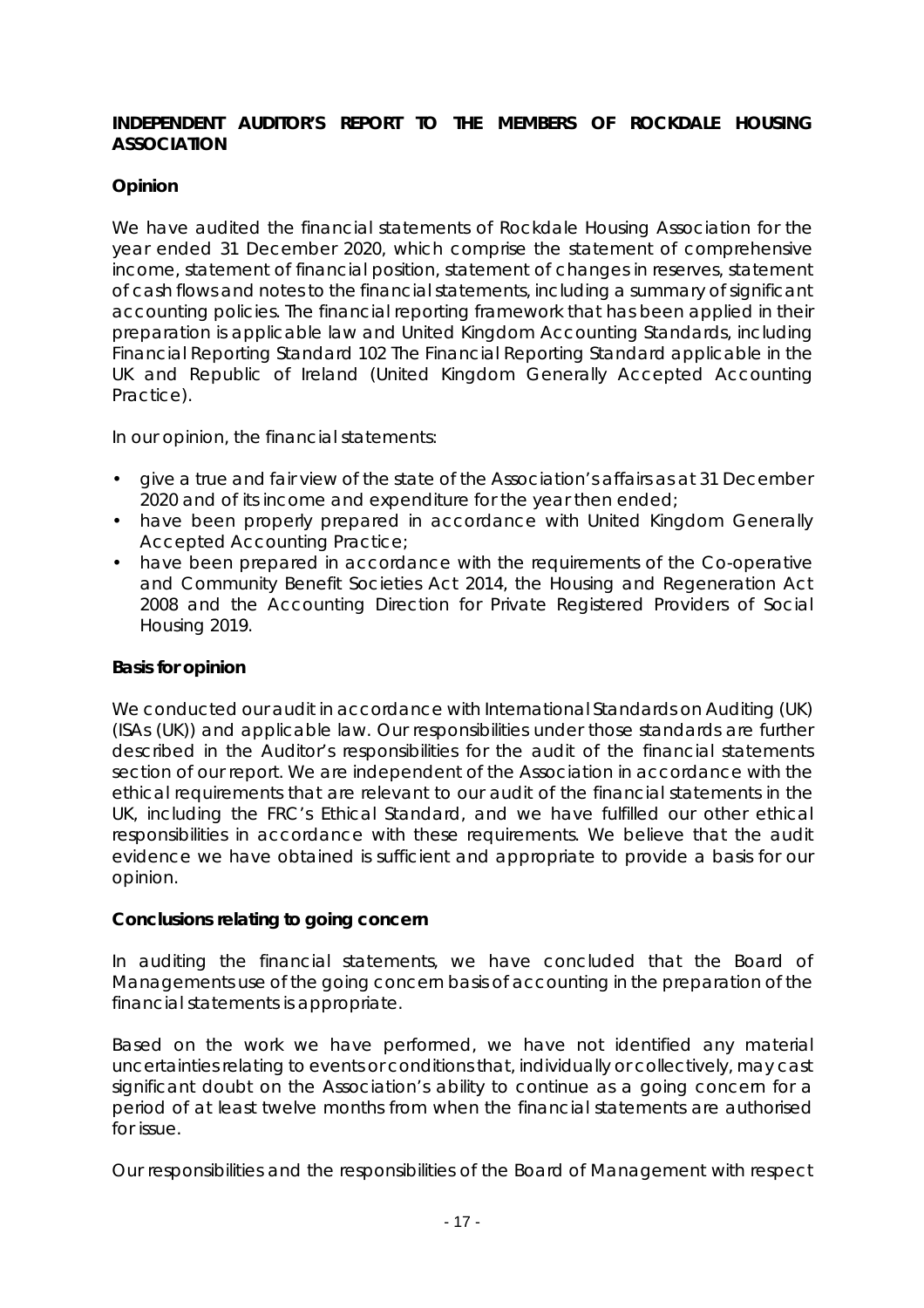to going concern are described in the relevant sections of this report.

#### **Other information**

The other information comprises the information included in the Annual Report other than the financial statements and our auditor's report thereon. The Board of Management is responsible for the other information. Our opinion on the financial statements does not cover the other information and we do not express any form of assurance conclusion thereon.

In connection with our audit of the financial statements, our responsibility is to read the other information and, in doing so, consider whether the other information is materially inconsistent with the financial statements or our knowledge obtained in the audit or otherwise appears to be materially misstated. If we identify such material inconsistencies or apparent material misstatements, we are required to determine whether there is a material misstatement in the financial statements or a material misstatement of the other information. If, based on the work we have performed, we conclude that there is a material misstatement of this other information, we are required to report that fact. We have nothing to report in this regard.

**Matters on which we are required to report by exception** 

We have nothing to report in respect of the following matters in relation to which the Co-operative and Community Benefit Societies Act 2014 requires us to report to you if, in our opinion:

- a satisfactory system of control over transactions has not been maintained; or
- the Association has not kept proper accounting records; or
- the financial statements are not in agreement with the books of account; or
- we have not received all the information and explanations we require for our audit.

**Responsibilities of the Board of Management** 

As explained more fully in the Board of Management's responsibilities statement set out on page 13, the Board of Management is responsible for the preparation of the financial statements and for being satisfied that they give a true and fair view, and for such internal control as the Board of Management determine is necessary to enable the preparation of financial statements that are free from material misstatement, whether due to fraud or error.

In preparing the financial statements, the Board of Management is responsible for assessing the Association's ability to continue as a going concern, disclosing, as applicable, matters related to going concern and using the going concern basis of accounting unless the Board of Management either intends to liquidate the Association or to cease operations, or have no realistic alternative but to do so.

**Auditor's responsibilities for the audit of the financial statements** 

Our objectives are to obtain reasonable assurance about whether the financial statements as a whole are free from material misstatement, whether due to fraud or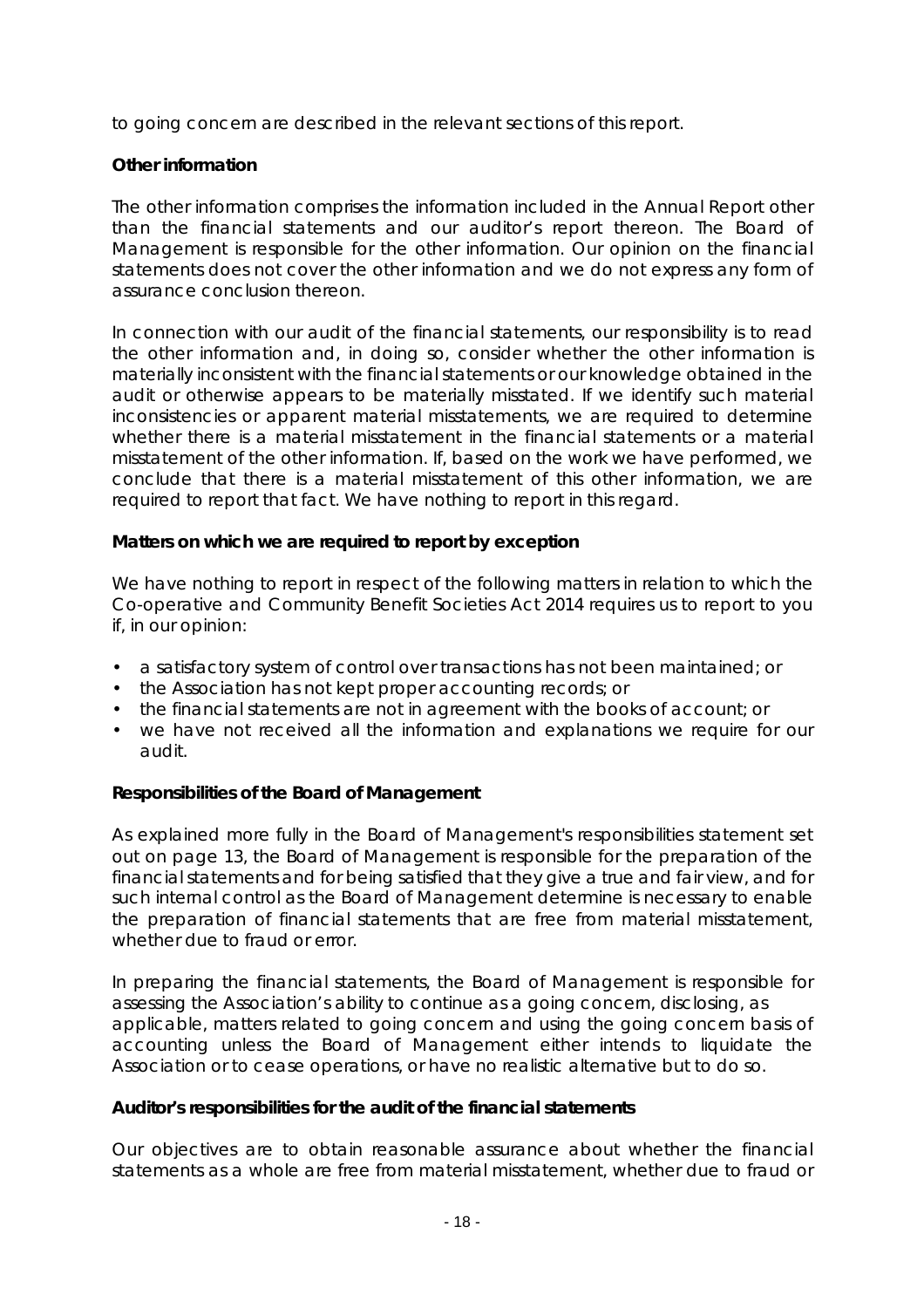error, and to issue an auditor's report that includes our opinion. Reasonable assurance is a high level of assurance, but is not a guarantee that an audit conducted in accordance with ISAs (UK) will always detect a material misstatement when it exists. Misstatements can arise from fraud or error and are considered material if, individually or in the aggregate, they could reasonably be expected to influence the economic decisions of users taken on the basis of these financial statements.

Irregularities, including fraud, are instances of non-compliance with laws and regulations. We design procedures in line with our responsibilities, outlined below, to detect material misstatements in respect of irregularities, including fraud. The extent to which our procedures are capable of detecting irregularities, including fraud is detailed below.

- We obtained an understanding of the legal and regulatory framework applying to the Trust, in particular the Co-operative and Community Benefit Societies Act 2014, the Housing and Regeneration Act 2008 and the Accounting Direction for Private Registered Providers of Social Housing 2019, and the procedures that management adopt to ensure compliance;
- We assigned an engagement team to the audit with particular familiarity in dealing with registered providers of social housing;
- We assessed the susceptibility of the Associations' financial statement to material misstatement, including considering how fraud might occur;
- We obtained the Board of Management's assessment of fraud risk and enquired as to any known or suspected instances of fraud; and
- We designed and performed audit procedures to obtain sufficient appropriate audit evidence regarding compliance with laws and regulations, including enquiry of the Board of Management, review of minutes and correspondence, and review of the completeness and accuracy of disclosures made in the financial statements.

A further description of our responsibilities for the audit of the financial statements is located on the Financial Reporting Council's website at: http://www.frc.org.uk/ auditorsresponsibilities. This description forms part of our auditor's report.

#### Use of our report

This report is made solely to the Association's members, as a body, in accordance with section 87 of the Co-operative and Community Benefit Societies Act 2014. Our audit work has been undertaken so that we might state to the Association's members those matters we are required to state to them in an auditors' report and for no other purpose. To the fullest extent permitted by law, we do not accept or assume responsibility to anyone other than the Association and the Association's members as a body, for our audit work, for this report, or for the opinions we have formed.

hirdeyer francis Revolven when Date:

Lindeyer Francis Ferguson Limited **Chartered Accountants Statutory Auditors** 

615/21

North House 198 High Street Tonbridge Kent TN9 1BE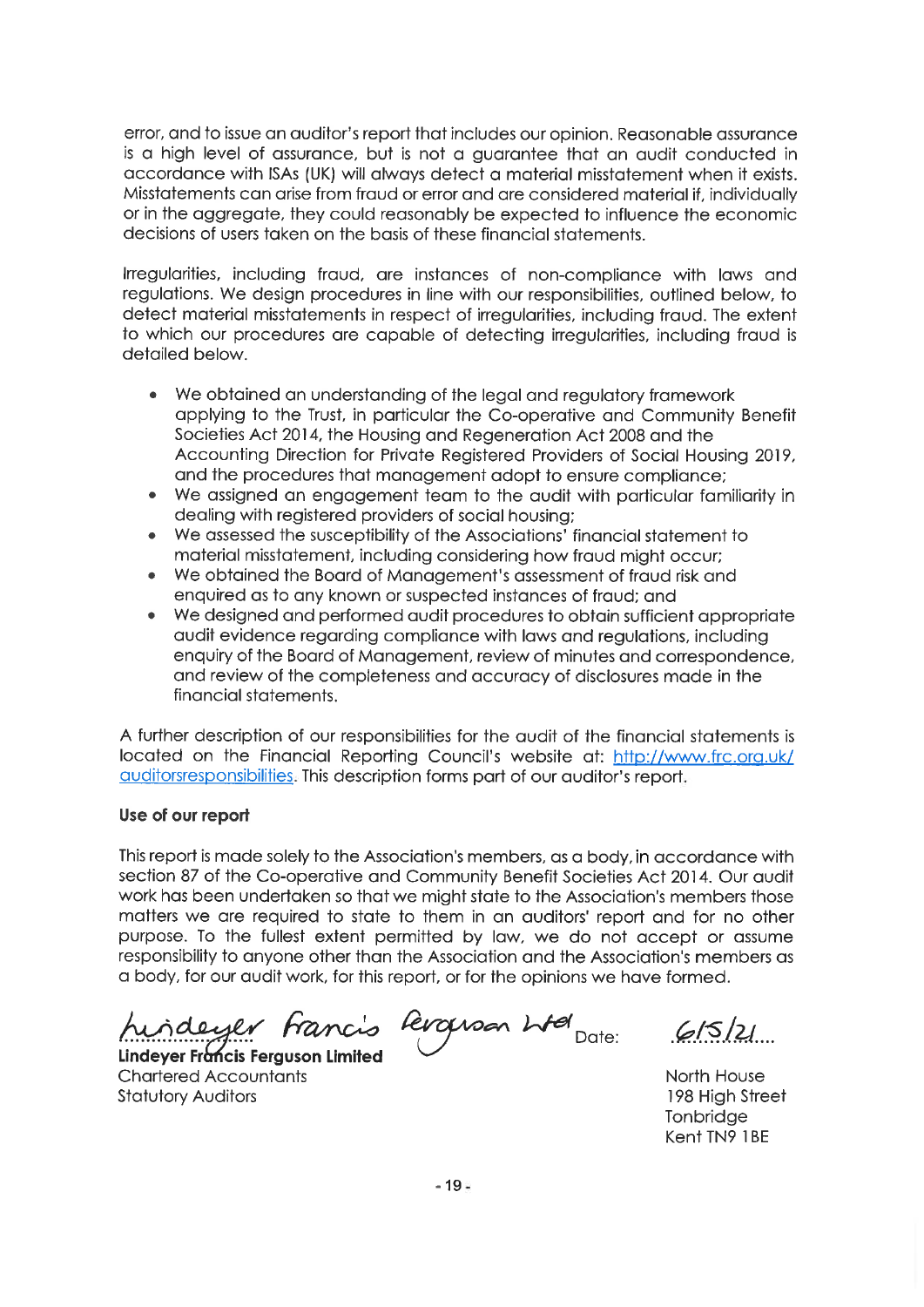# **Rockdale Housing Association Ltd STATEMENT of COMPREHENSIVE INCOME for the YEAR ENDED 31st DECEMBER 2020**

|                                                                                         | <b>Note</b>    | 2020        | 2019        |
|-----------------------------------------------------------------------------------------|----------------|-------------|-------------|
|                                                                                         |                | £           | £           |
| <b>TURNOVER</b>                                                                         |                |             |             |
| Income from Lettings                                                                    | 3              | 3,191,699   | 3,090,593   |
| <b>OPERATING EXPENDITURE</b><br>Direct Property Management and                          |                |             |             |
| Administration                                                                          | 3              | (3,434,049) | (3,201,014) |
|                                                                                         |                | (242, 350)  | (110, 421)  |
| Gain on disposal of housing properties                                                  |                |             | 1,629,930   |
| <b>Other Operating Income</b>                                                           |                | 100,286     | 58,816      |
| <b>Other Operating Costs</b>                                                            |                | (54, 437)   | (45, 169)   |
| <b>OPERATING (DEFICIT) / SURPLUS</b>                                                    |                | (196, 501)  | 1,533,156   |
| Interest Receivable and Other Income                                                    | $\overline{7}$ | 159,025     | 115,294     |
| Interest Payable and Other Costs                                                        | 8              | (85, 598)   | (72, 446)   |
| Net gains / (losses) on investments                                                     |                | 24,439      | 9,914       |
| (DEFICIT) / SURPLUS FOR THE YEAR                                                        | 10             | (98, 635)   | 1,585,918   |
| OTHER COMPREHENSIVE INCOME                                                              |                |             |             |
| Actuarial losses in respect of pension schemes<br>Initial recognition of multi-employer |                | (220,000)   | (13,000)    |
| defined benefit schemes                                                                 |                |             | 100,972     |
| TOTAL COMPREHENSIVE INCOME FOR THE YEAR                                                 |                | (318, 635)  | 1,673,890   |

The turnover and (deficit) / surplus for the current and previous years relate to continuing activities

iddh

Amcley  $\sim$ 

I Grattidge - Chairman

S Heilbron - Deputy Chairman

A Cleugh - Secretary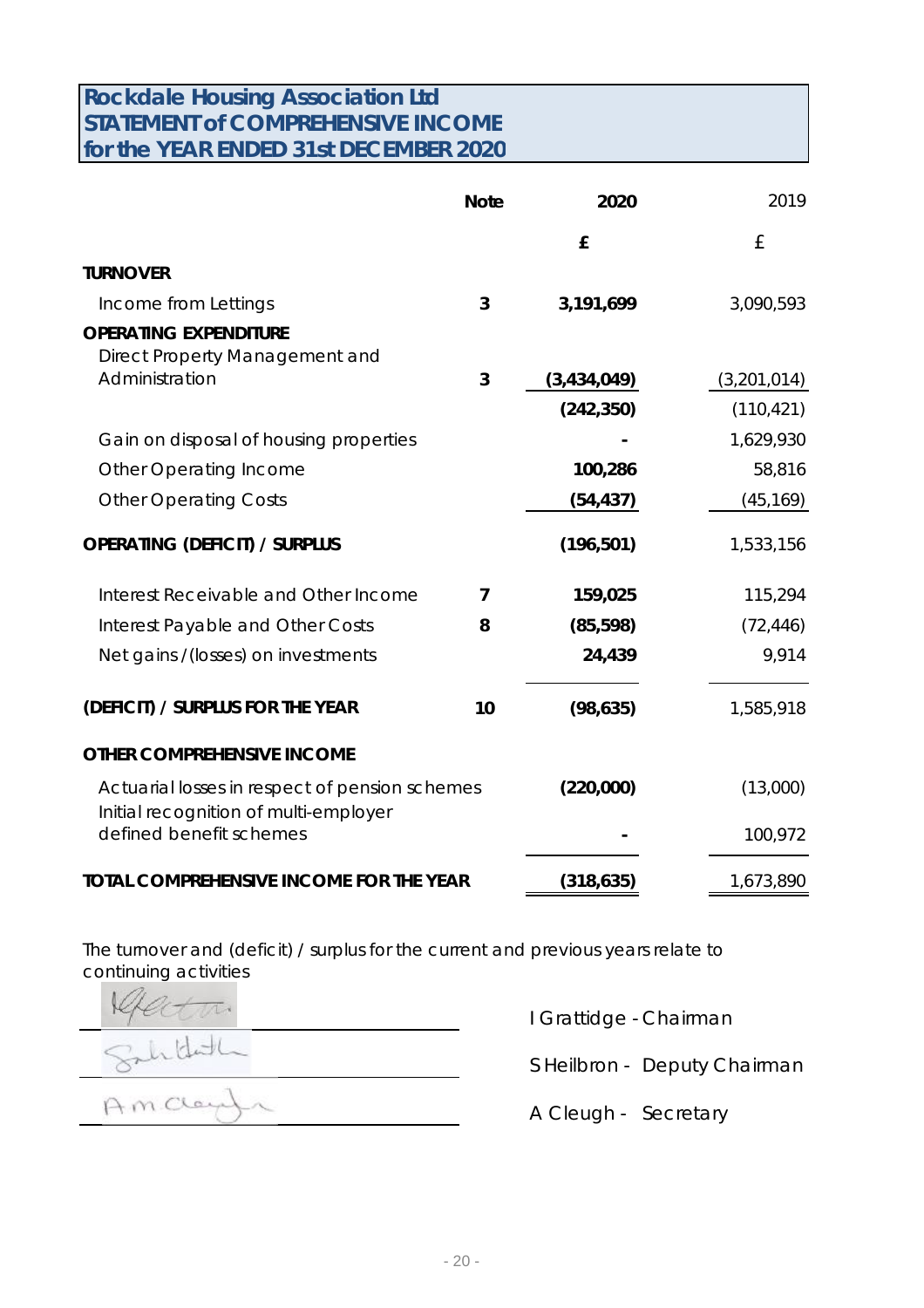# **Rockdale Housing Association Ltd STATEMENT OF FINANCIAL POSITION as at 31st DECEMBER 2020**

|                                                         | <b>Note</b>       |            | 2020                    |            | 2019<br>as restated     |
|---------------------------------------------------------|-------------------|------------|-------------------------|------------|-------------------------|
|                                                         |                   | £          | £                       | £          | £                       |
| <b>FIXED ASSETS</b>                                     |                   |            |                         |            |                         |
| <b>Housing Properties</b>                               | 11                |            | 8,005,367               |            | 8,238,155               |
| Other tangible fixed assets                             | 12                |            | 111,189                 |            | 83,191                  |
| Investments                                             | 13 & (a)<br>below |            | 2,704,949<br>10,821,505 |            | 2,024,224<br>10,345,570 |
| <b>CURRENT ASSETS</b>                                   |                   |            |                         |            |                         |
| Trade and other debtors                                 | 14                | 191,887    |                         | 153,288    |                         |
| Cash and cash equivalents                               | (a) below         | 3,442,063  |                         | 4,190,726  |                         |
|                                                         |                   | 3,633,950  |                         | 4,344,014  |                         |
| <b>CREDITORS</b>                                        |                   |            |                         |            |                         |
| Amounts falling due within one year                     | 15                | (508, 119) |                         | (416, 025) |                         |
| <b>NET CURRENT ASSETS</b>                               |                   |            | 3,125,831               |            | 3,927,989               |
| <b>TOTAL ASSETS LESS CURRENT LIABILITIES</b>            |                   |            | 13,947,336              |            | 14,273,559              |
| <b>CREDITORS</b>                                        |                   |            |                         |            |                         |
| Amounts falling due after more                          |                   |            |                         |            |                         |
| than one year                                           | 16,17             |            | (1,860,120)             |            | (1,969,709)             |
| <b>NET ASSETS EXCLUDING PENSION</b><br><b>LIABILITY</b> |                   |            | 12,087,216              |            | 12,303,850              |
| <b>PROVISIONS FOR LIABILITIES</b>                       |                   |            |                         |            |                         |
| Defined benefit pension scheme                          |                   |            |                         |            |                         |
| liability                                               | 18                |            | (965,000)               |            | (863,000)               |
| <b>TOTAL NET ASSETS</b>                                 |                   |            | 11,122,216              |            | 11,440,850              |
| <b>EQUITY</b>                                           |                   |            |                         |            |                         |
| Called-up share capital                                 | 19                |            | 51                      |            | 50                      |
| Reserves:                                               |                   |            |                         |            |                         |
| <b>Restricted reserves</b>                              | 20                |            | 388,310                 |            | 374,007                 |
| Income and Expenditure reserve                          |                   |            | 10,733,855              |            | 11,066,793              |
|                                                         |                   |            | 11,122,216              |            | 11,440,850              |

The comparatives for 2019 have been restated as explained in note 24 to the accounts

The financial statements on page 20 to 38 were approved by and authorised for issue by the Board of Management on 26 April 2021 and were signed on its behalf by

I Grattidge - Chairman Salithdh S Heilbron - Deputy Chairman AMCCay A Cleugh - Director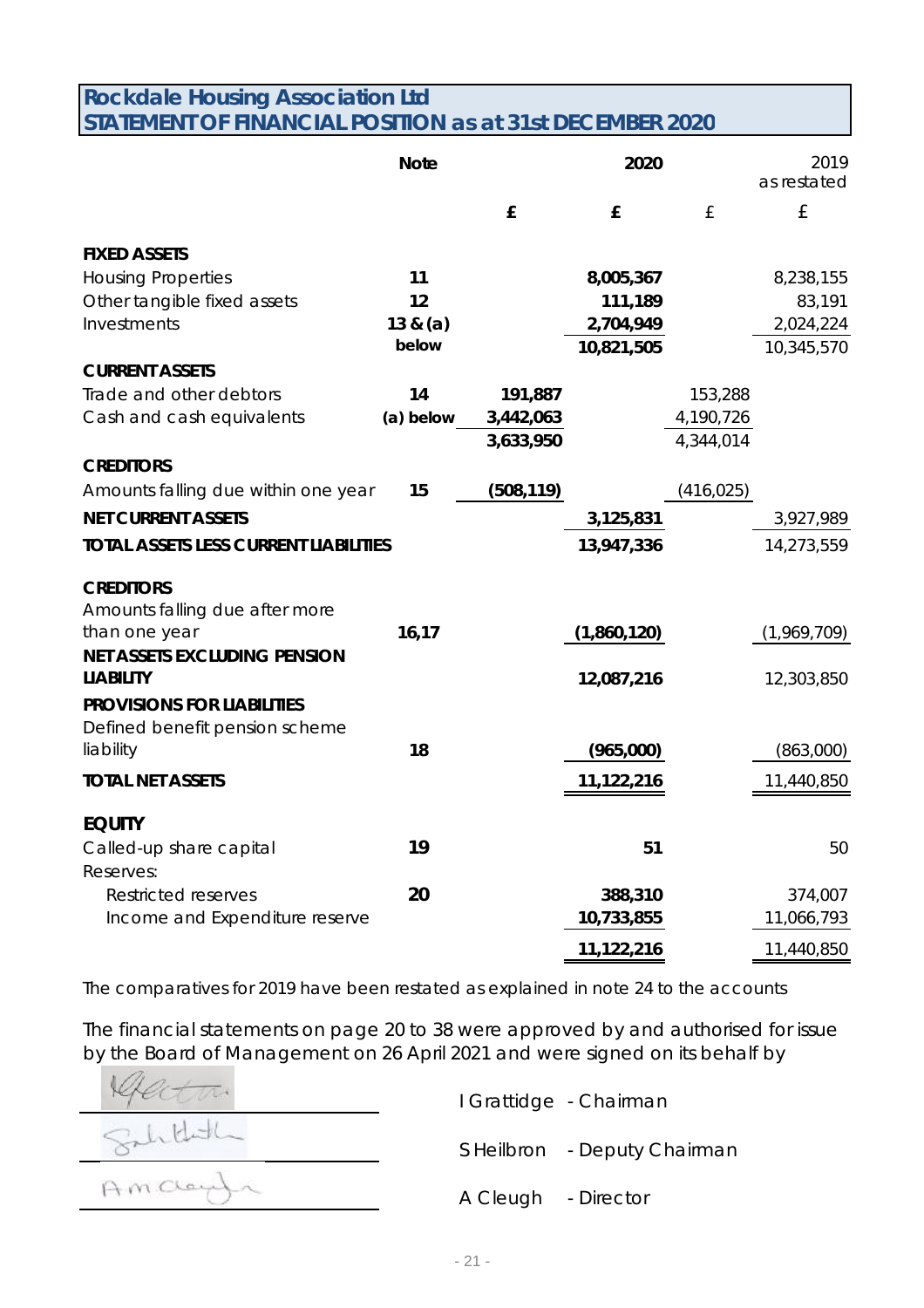# **Rockdale Housing Association Ltd STATEMENT OF CHANGES IN RESERVES for the YEAR ENDED 31st DECEMBER 2020**

|                                                     | Called up<br>share capital | Restricted<br>Reserves | Income and<br>Expenditure<br>Reserve | Total      |
|-----------------------------------------------------|----------------------------|------------------------|--------------------------------------|------------|
|                                                     | £                          | £                      | £                                    | £          |
| Balance at 1 January 2020                           | 50                         | 374,007                | 11,066,793                           | 11,440,850 |
| Share issued during the year                        | 1                          |                        |                                      |            |
| (Deficit) from Statement of Comprehensive<br>Income |                            |                        | (318, 635)                           | (318, 635) |
| Restricted Reserves Income and Expenditure          |                            | 14,303                 | (14, 303)                            |            |
| Balance at 31 December 2020                         | 51                         | 388,310                | 10,733,855                           | 11,122,216 |
|                                                     |                            |                        |                                      |            |
| Balance at 1 January 2019                           | 50                         | 360,324                | 9,406,586                            | 9,766,960  |
| Surplus for the year                                |                            |                        | 1,673,890                            | 1,673,890  |
| <b>Transfers</b>                                    |                            | 13,683                 | (13,683)                             |            |
| Balance at 31 December 2019                         | 50                         | 374,007                | 11,066,793                           | 11,440,850 |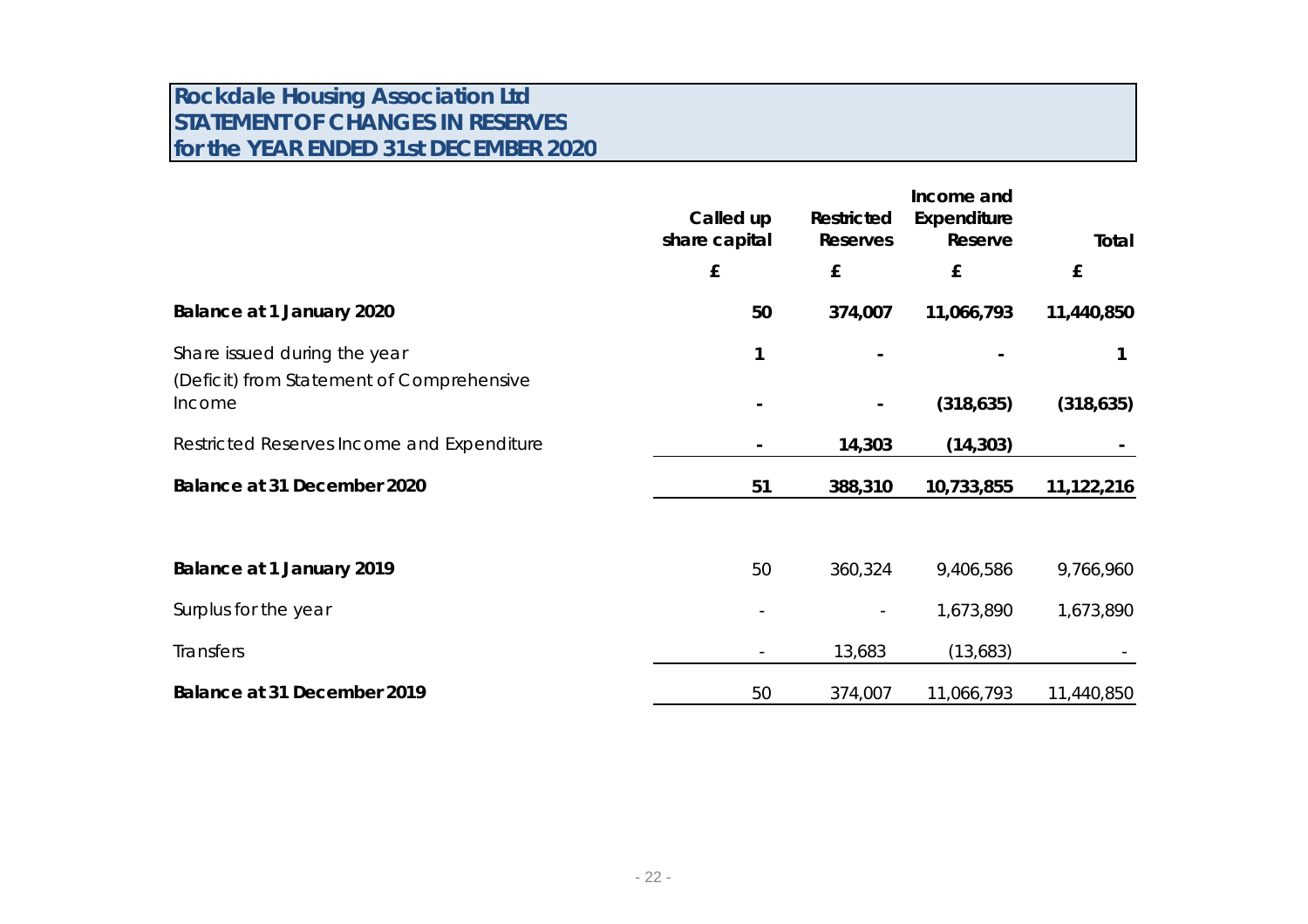| <b>Rockdale Housing Association Ltd</b>          |            |             |          |                    |
|--------------------------------------------------|------------|-------------|----------|--------------------|
| <b>STATEMENT OF CASH FLOWS</b>                   |            |             |          |                    |
| for the YEAR ENDED 31st DECEMBER 2020            |            |             |          |                    |
|                                                  |            | 2020        |          | 2019               |
|                                                  |            | £           |          | £                  |
| Cash flows from operating activities             |            |             |          | as restated        |
| Operating (deficit)/ surplus for the year        |            | (98, 635)   |          | 1,585,918          |
| Adjustments for:                                 |            |             |          |                    |
| Depreciation of tangible fixed assets            |            | 355,522     |          | 368,643            |
| Loss/profit on disposal of tangible fixed assets |            | 1,034       |          | (1,629,930)        |
| Gain on fixed asset investments                  |            | (24, 439)   |          | (9, 914)           |
| Amortised social housing grant                   |            | (58, 896)   |          | (72, 525)          |
| Difference in net pension expense and            |            |             |          |                    |
| contributions paid                               |            | (118,000)   |          | 950,972            |
| Change in stock                                  |            |             |          |                    |
| Change in trade and other debtors                |            | (41, 436)   |          | (56, 917)          |
| Change in trade and other creditors              |            | 42,753      |          | (965, 913)         |
| Interest payable                                 |            | 16,741      |          | 16,902             |
| Interest and dividends receivable                |            | (97, 315)   |          | (45, 550)          |
|                                                  |            | 75,964      |          | (1,444,232)        |
| Net cash from operating activities               |            | (22,671)    |          | 141,686            |
| Cash flows from investing activities             |            |             |          |                    |
| Acquisition & construction of properties         |            | (86, 814)   |          | (445, 023)         |
| Purchases of other fixed assets                  |            | (64, 952)   |          | (52, 517)          |
| Sale proceeds from tangible fixed assets         |            |             |          | 1,802,735          |
| <b>Purchases of investments</b>                  |            | (1,061,286) |          | (2,014,310)        |
| Sale proceeds from investments                   |            | 405,000     |          |                    |
| Interest and dividends received                  |            | 100,152     |          | 34,761             |
|                                                  |            |             |          |                    |
|                                                  |            | (707,900)   |          | (674, 354)         |
| Cash flows from financing activities             |            |             |          |                    |
| Interest paid                                    |            | (16, 809)   |          | (16, 932)          |
| Repayments of borrowings                         |            | (1, 284)    |          | (1, 159)           |
| Share Capital issued                             |            |             |          |                    |
|                                                  |            | (18,092)    |          | (18,091)           |
| Net change in cash and cash equivalents          |            | (748, 663)  |          | (550, 759)         |
| Cash and cash equivalents at start of year       | Note 13    | 4,190,726   |          | 4,741,485          |
| Cash and cash equivalents at end of year         |            | 3,442,063   |          | 4,190,726          |
| Notes to the cash flow statement                 |            |             |          |                    |
|                                                  | At 1 Jan   |             |          | Non-cash At 31 Dec |
| a. Analysis of changes in net debt               | 2020       | Cash flows  | changes  | 2020               |
|                                                  | £          | £           |          | £                  |
| Cash and bank deposits                           | 4,190,726  | (748, 663)  |          | 3,442,063          |
| Debts due within 1 year (housing loan)           | (1,280)    | 1,280       | (1, 420) | (1, 420)           |
| Debts due after 1 year (housing loan)            | (161, 047) |             | 1,420    | (159, 623)         |
| Total                                            | 4,028,399  | (747, 383)  | 0        | 3,281,020          |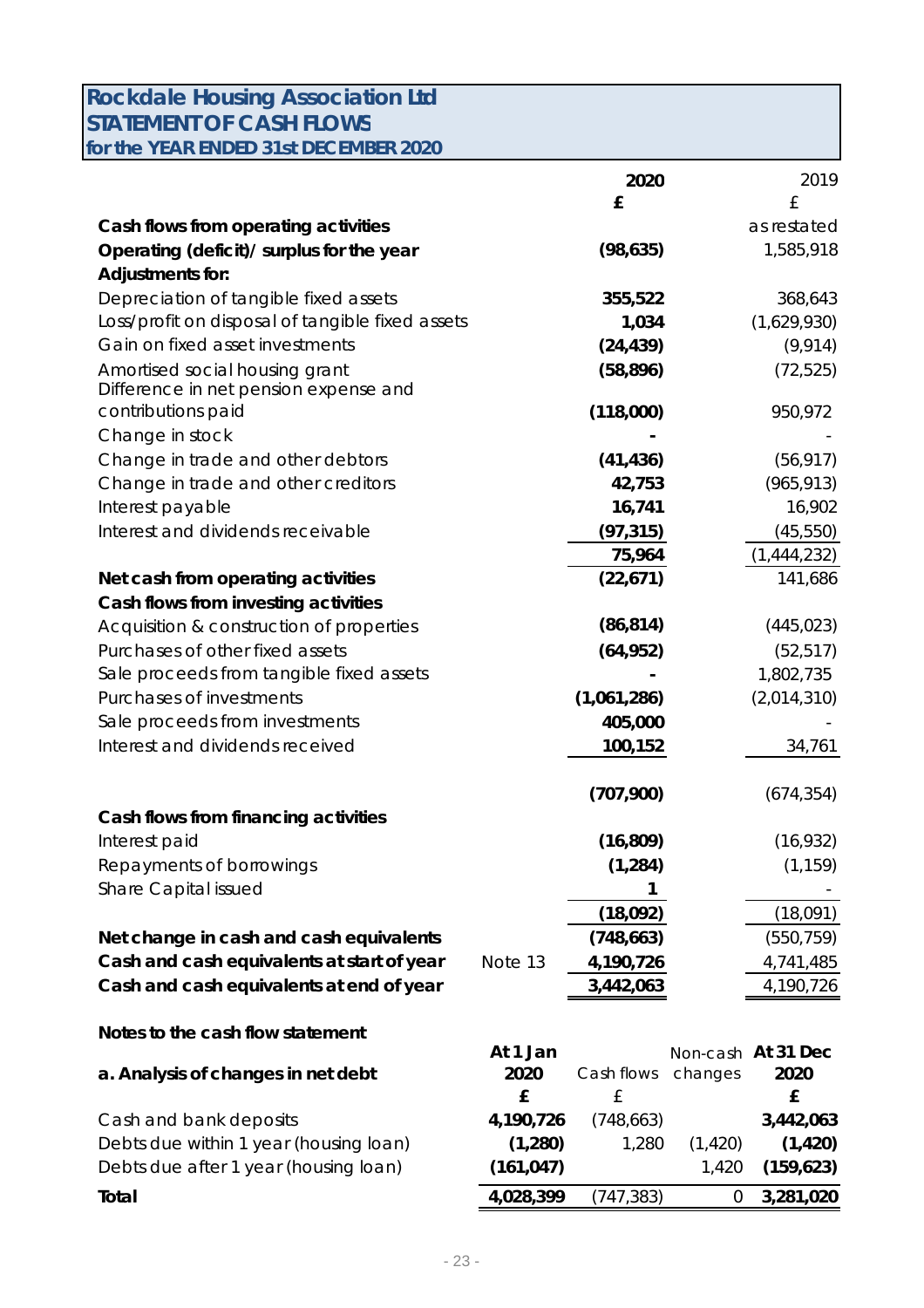# 1. STATUS

Rockdale Housing Association Limited is registered under the Co-operative and Community Benefit Societies Act 2014 as an exempt charity (No. 13507R) and a private registered provider of social housing in the United Kingdom registered with the Regulator of Social Housing (No.LH0869) under the Housing Act 1996. The Association is a Public benefit entity (PBE) as defined in the glossary of FRS 102.

The Association's registered address is Rockdale Lodge, Rockdale Road, Sevenoaks, Kent, TN13 1JT. The nature of the Association's operations is given in the Director's Report.

## 2. PRINCIPAL ACCOUNTING POLICIES

The financial statements have been prepared in accordance with applicable accounting standards including Financial Reporting Standard 102, the Financial Reporting Standard Applicable in the UK and Republic of Ireland (FRS 102); the Statement of Recommended Practice for Social Housing Providers 2018 update; and with the Accounting Direction for private registered providers of social housing in England 2019. The financial statements are also prepared under the Co-operative and Community Benefit Societies Act 2014. The financial statements are prepared in pounds sterling which is the functional currency of the Association and are rounded to the nearest pound.

The principal accounting policies of the Association are set out in paragraphs (a) to (l) below.

## (a) Basis of Accounting

These financial statements have been prepared on the going concern basis under the historical cost convention.

#### (b) Turnover

Turnover is measured at the fair value of the consideration received or receivable. Turnover represents rental and service charges income receivable in the year net of rent and service charge losses from voids, and revenue grants.

## (c) Pension Costs

The pension scheme is a defined benefit multi-employer scheme. Information regarding the Association's underlying assets and liabilities has been provided by the pension scheme administrators and the scheme assets and liabilities have been included in the Association's financial statements at fair value as detailed in note 18.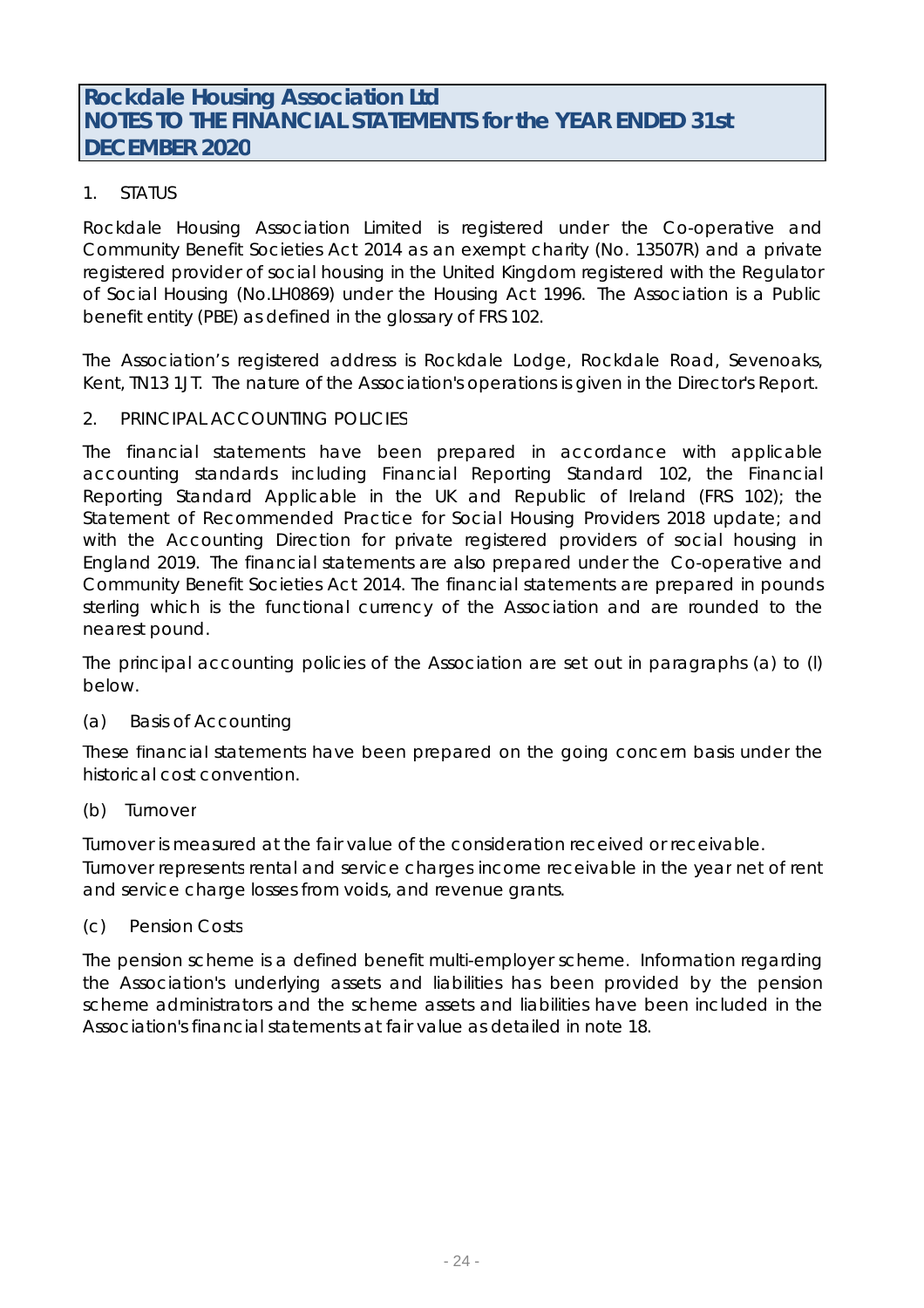# (d) Fixed Assets - Housing, Land and Buildings

Housing properties are stated at cost which includes the following:

Costs of acquiring land and buildings including legal fees; Development expenditure including consultants' fees; Interest charged on the mortgage loans raised to finance the scheme; Expenditure on improvements including consultants' fees; Amounts equal to allowances for administration and supervision of schemes approved for Social Housing Grant (SHG).

Any invoices and architects' certificates relating to capital expenditure incurred in the year are included in the financial statements for the year at gross value before retentions, provided that the dates of issue or valuation are prior to the year end.

Depreciation is provided on housing properties, excluding land, so as to write off the net cost less estimated residual value of each asset over its remaining estimated useful life. Major components are treated as separable assets and depreciated over their expected useful economic lives or the lives of the structure to which they relate, if shorter, as follows:

| Main fabric/structure               | 50 years straight line    |
|-------------------------------------|---------------------------|
| Roof                                | 25-50 years straight line |
| Windows, bathrooms, heating systems | 20 years straight line    |
| Kitchens, lifts                     | 15 years straight line    |

Assets under construction are carried at cost and are not depreciated until they are brought into use. Expenditure on improvements is only capitalised where it results in incremental future benefits such as increased rental income, reduced maintenance costs, a significant extension in the useful economic life of the asset or a major component is replaced. Works to existing properties are treated as improvements where they comply with this policy.

(e) Other Fixed Assets

Tangible fixed assets other than housing properties are stated at cost less accumulated depreciation. Depreciation is calculated to write off the cost over the estimated useful economic life at the following rates:

| Fixtures, fittings, machinery and equipment, | 5 years straight line |
|----------------------------------------------|-----------------------|
| Computers and IT equipment                   | 3 years straight line |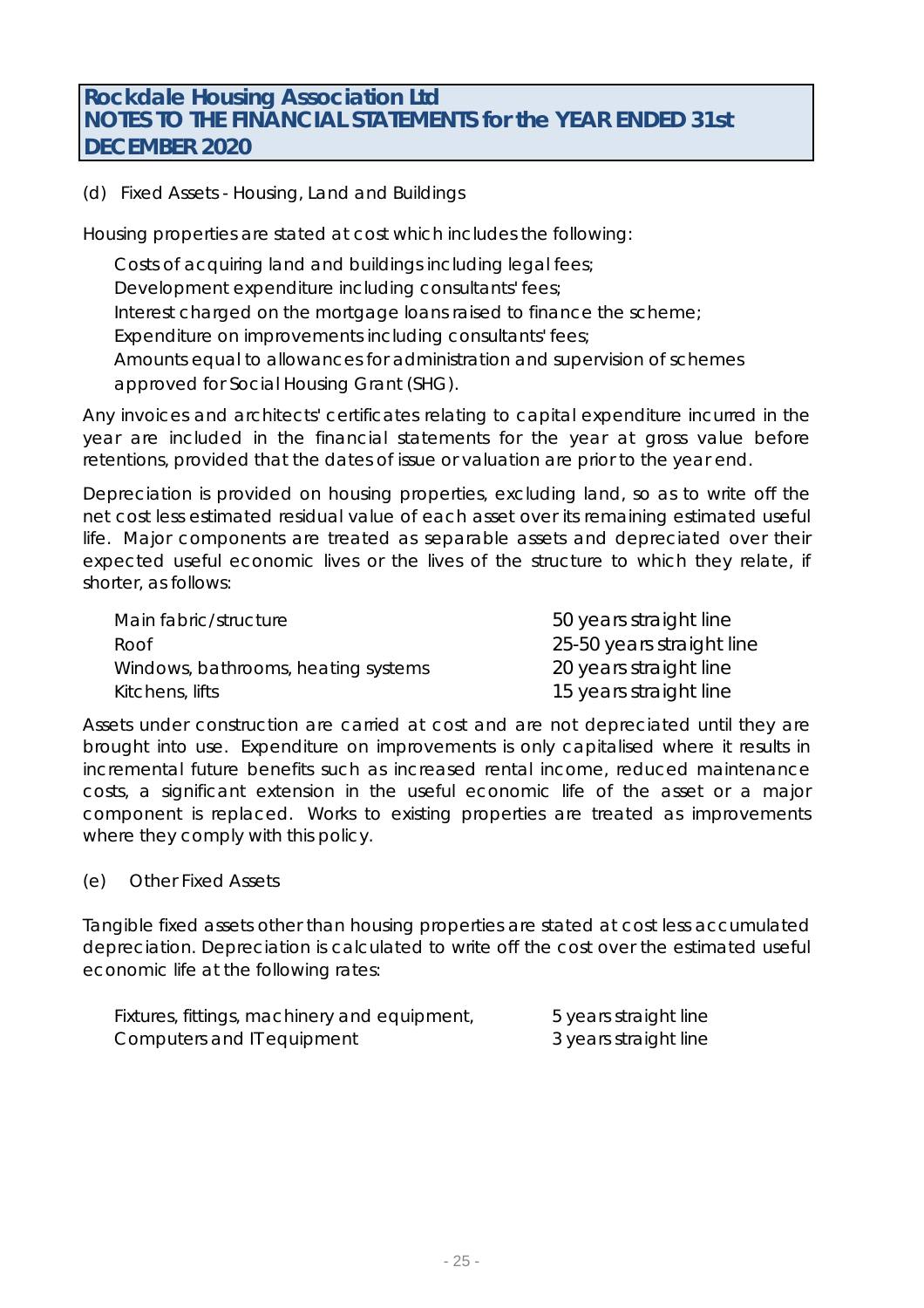# (f) Impairment

Assets not measured at fair value are reviewed for any indication that the asset may be impaired at each accounting reference date. The key indicators considered are declines in market value, physical damage, changes in demand and contamination issues (e.g. the indentification of asbestors requiring removal), among others. If such indicators exist, the recoverable amount is estimated and compared to the carrying amount. Where the carrying amount exceeds the recoverable amount, an impairment loss is recognised in the statement of comprehensive income.

#### (g) Investments

These are measured at fair value as follows:

UK quoted securities and Unit Trusts are valued at the mid-market price quoted by the London Stock Exchange. Oversead securities are valued at the mid-market or last traded price on the relevant stock exchange.

OEICs are valued at the price calculated by the OEIC Manager on the valuation date. Unquoted securities are valued at prices obtained from accredited sources.

Cash balances held by the Investment Company are shown in Cash in the Statement of Financial Position.

#### (h) Debtors and Creditors Receivable / Payable Within One Year

Debtors and creditors with no stated interest rate and receivable or payable within one year are recorded at transaction price. Any losses arising from impairment are recognised in the statement of comprehensive income.

Unutilised contributions made by leaseholders to service charges are provided for in creditors due within one year, in so far as reductions will be made to future service charge contributions in respect of these. Additionally under-recovered service charges are recognised in debtors in so far as the recovery of the balance is virtually certain.

#### (i) Loans and Borrowings

Loans and borrowings are initially recognised at the transaction price including transaction costs. Subsequently, they are measured at amortised cost using the effective interest rate method, less impairment. If an arrangement constitutes a financing transaction it is measured at present value.

#### (j) Social Housing Grants

Social Housing Grants (SHG) are included in deferred income and then released to income on a systematic basis using the accrual method. This amortisation is calculated on a pro rata basis over the expected useful life (as shown in note (d) above) of the housing properties' structure and their individual components (excluding land).

SHG is repayable under certain circumstances, primarily following the sale of the property, but will normally be restricted to net proceeds of sale. The grants are reflected in the financial statements once payment has been approved.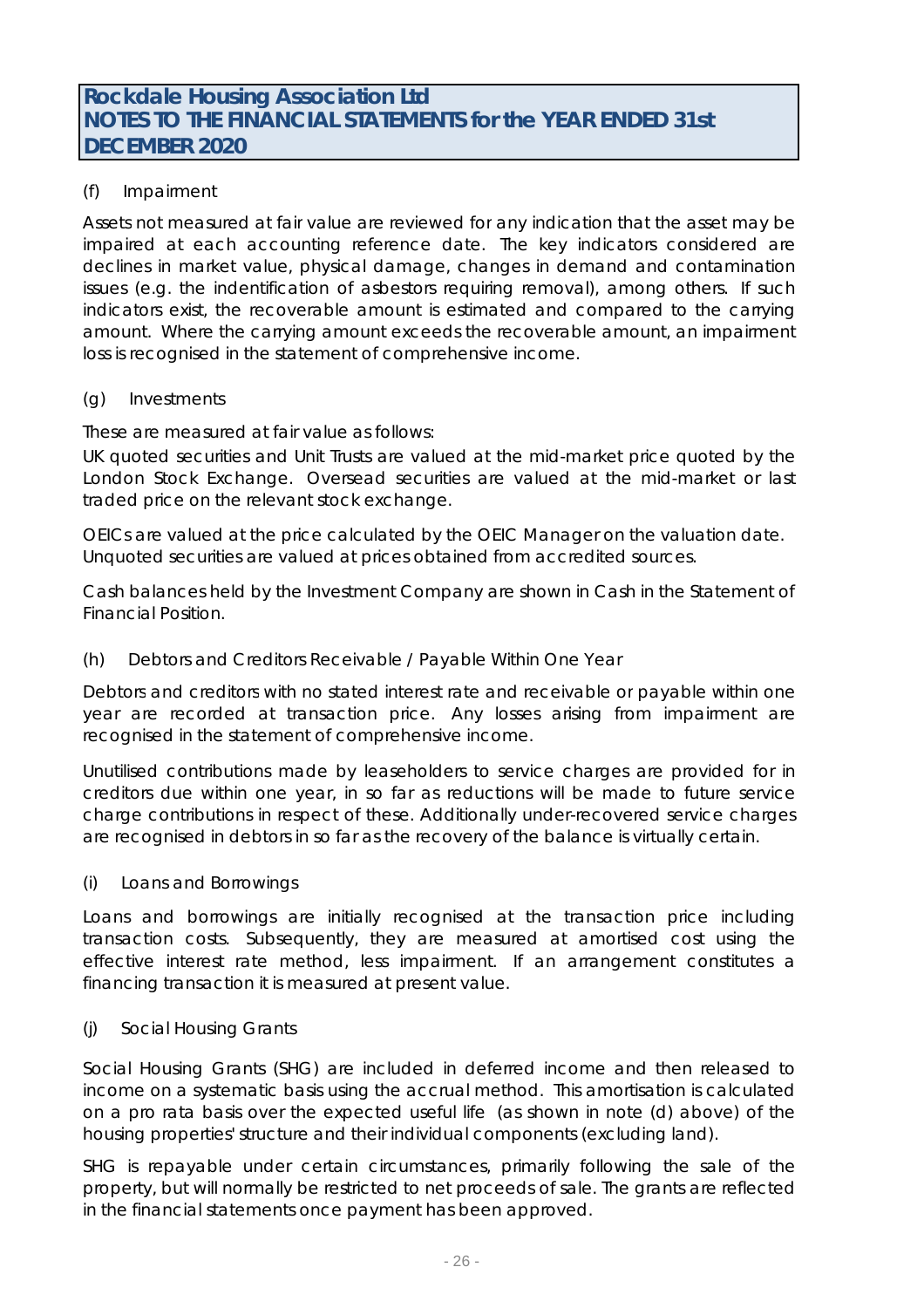### (k) Restricted Reserves

Restricted reserves are those reserves which are subject to external restrictions governing their use.

#### (l) Critical accounting policies

In many cases, the accounting treatment of a particular transaction in these financial statements is specifically dictated by FRS 102 and does not require judgment in its application. In other cases management's judgement may be required in choosing a particular policy. Where the choice of a particular policy could materially affect the numbers disclosed in these financial statements then we consider these to be critical accounting policies.

The critical accouting policies and important estimates used in the preparation of these accounts are set out below:

A key source of estimation uncertainty arises from the Multi-employer defined benefit pension scheme valuations of liabilities. The key assumptions used in the actuarial calculations include the discount rate, inflation rate, salary growth and the life expectancy of the staff members.

Useful economic lives of tangible assets:

The annual depreciation charge for tangible assets is sensitive to changes in the estimated useful economic lives and residual values of the assets and these are reassessed annually. They are amended when necessary to reflect current estimates, based on future developments, economic utilisation and the physical condition of the assets. Note 2(d) gives the current useful economic lives for each class of assets.

As an example of the potential effect of a change in estimate, we have assessed that the structure of our buildings and certain roofs have an expected useful life of 50 years. If, however, we re-assessed and reduced this to 40 years, this would have resulted in extra depreciation of £34,834 being charged in these accounts.

A further example would be that if the discount rate used to calculate the provision on the defined benefit pension scheme were changed from 1.34% to 1.44%, the provision at the year-end would alter from £965,000 to £877,000. Also, the actuarial loss shown in Total Comprehensive Income would decrease from £(220,000) to £(132,000).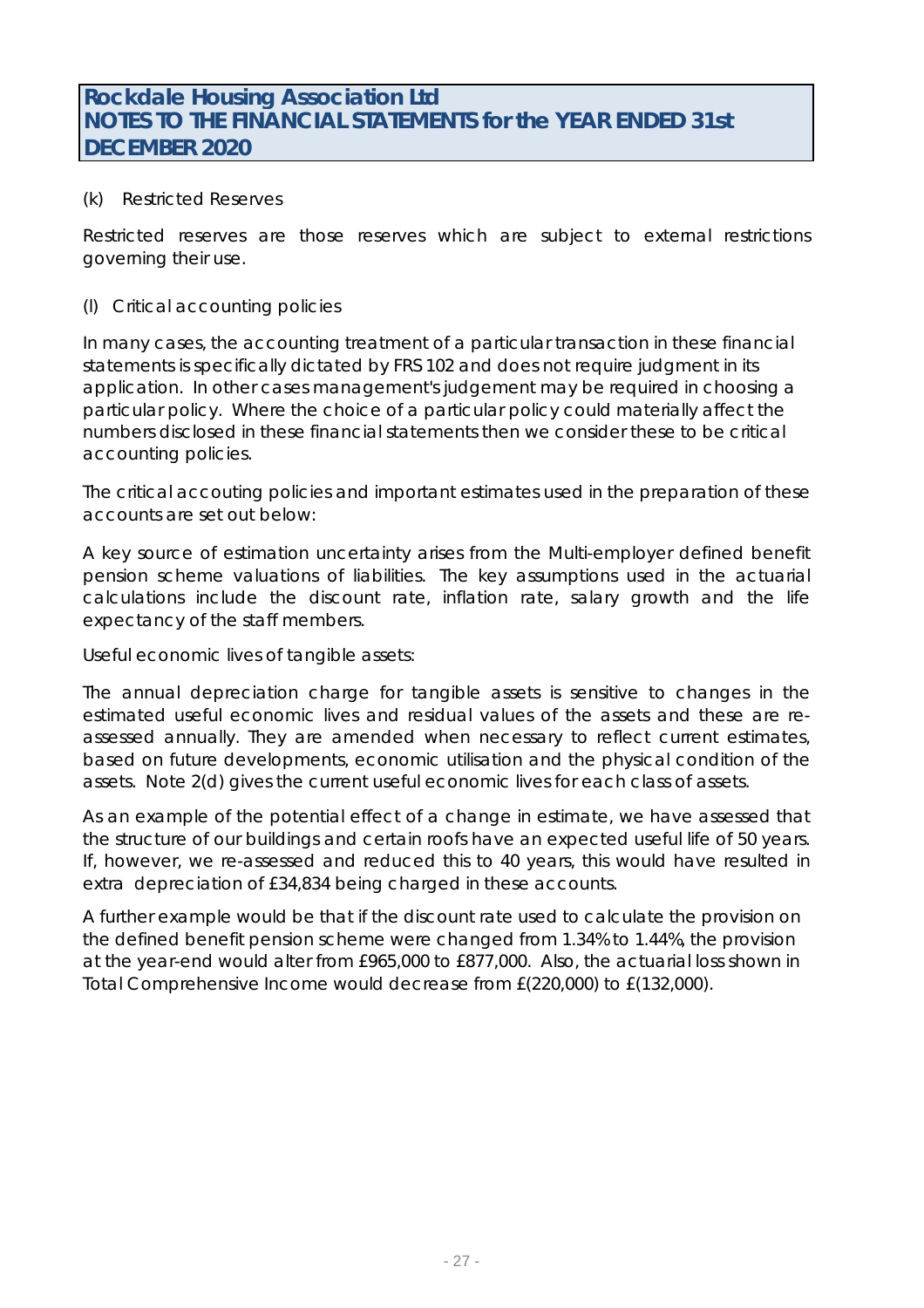# 3. INCOME AND EXPENDITURE for Social Housing

|                                                            | 2020          | 2019        |
|------------------------------------------------------------|---------------|-------------|
| Fees receivable                                            | 2,249,617     | 2,172,263   |
| Rents receivable                                           | 617,645       | 605,030     |
| Service charges receivable                                 | 506,857       | 491,724     |
| Support charges receivable                                 | 221,951       | 213,751     |
| <b>Amortised Social Housing Grant</b>                      | 58,896        | 72,525      |
|                                                            | 3,654,966     | 3,555,293   |
| Less: Voids, Losses and Charitable Contributions (Note 4)  | (463, 267)    | (464, 700)  |
| Income from Lettings                                       | 3,191,699     | 3,090,593   |
| <b>Direct Property Operating Costs:</b>                    |               |             |
| Staff costs (Note 6)                                       | (2, 230, 703) | (2,093,458) |
| Maintenance costs                                          | (266, 992)    | (185, 896)  |
| Depreciation and loss on disposal of tangible fixed assets | (355, 522)    | (368, 643)  |
| Utilities, rates and insurance                             | (199, 974)    | (208, 715)  |
| Other costs                                                | (380, 858)    | (344, 302)  |
| <b>Operating Expenditure</b>                               | (3, 434, 049) | (3,201,014) |
| <b>Operating (Deficit) from Social Housing Activities</b>  | (242, 350)    | (110, 421)  |

## 3. a) POST BALANCE SHEET EVENT

Throughout 2020 Rockdale managed to stay free of Covid-19, but in early 2021 it was unfortunately detected in the Care Home and the decision was taken not to allow further admissions until this was resolved. The financial impact of this is not yet clear, although total income for the first three months of 2021 has reduced by 13% compared to the budget.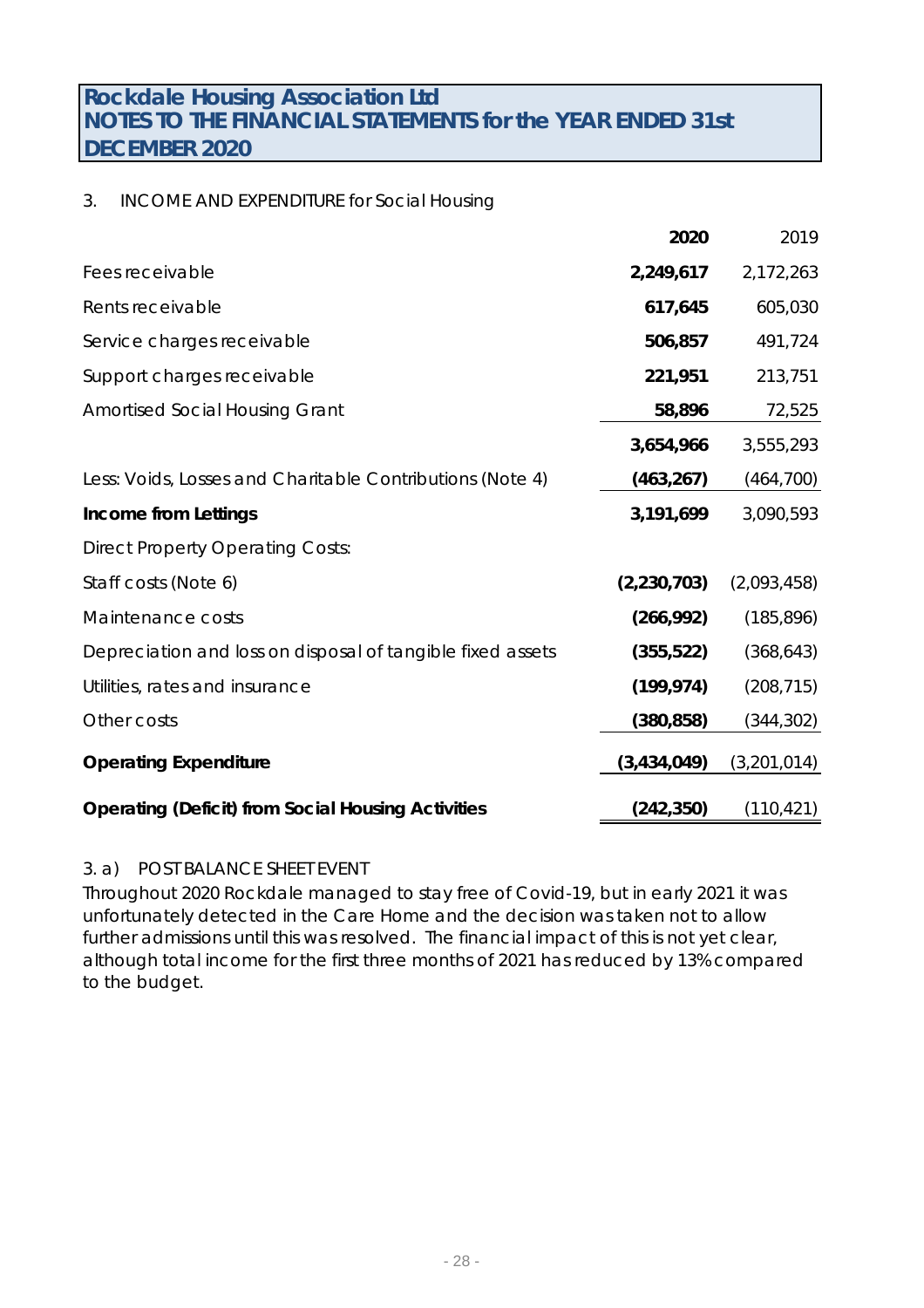# 4. VOIDS, LOSSES AND CHARITABLE CONTRIBUTIONS

|                                                      | 2020     | 2019     |
|------------------------------------------------------|----------|----------|
| Voids due to vacancies                               | 255,599  | 307,553  |
| Charitable contributions to fees and support charges | 207.540  | 157.110  |
| Write offs and other losses                          | 128      | -37      |
|                                                      | £463,267 | £464,700 |

## 5. EMOLUMENTS PAID TO KEY MANAGEMENT PERSONNEL

Key Management Personnel are defined as the people responsible for planning and directing the activities of Rockdale Housing Association, comprising the Chief Executive, the Head of Finance, the Head of Maintenance, the Home Manager and the Housing Manager. The highest paid director is the person who reports directly to the Board.

Details of emoluments paid to Key Management Personnel are given below:

|                                                               | 2020     | 2019     |
|---------------------------------------------------------------|----------|----------|
| Remuneration paid on behalf of Key Management Personnel,      |          |          |
| including national insurance and pension contributions        | £298,114 | £244,471 |
| Remuneration to the highest paid director, excluding national |          |          |
| insurance and pension contributions                           | £59,006  | £57,954  |

The Chief Executive is an ordinary member of the Social Housing Pensions Scheme the details of which are shown in Note 18.

Two staff were paid more than £60,000 in total, one was the highest paid director as shown above and the other earned just over £60,000. Emoluments totalling £3,000 were paid in the year to two members on the Board of Management for a one-off project.

## 6. EMPLOYEE INFORMATION

|                                                             | 2020 | 2019 |
|-------------------------------------------------------------|------|------|
| The average number of full time equivalent persons (working |      |      |
| 37 hours per week), employed during the year was            | 74   | 73.  |
| The average number of persons employed during the year was  | 86   | 85   |

Wages and Salaries **2,049,527** 1,907,794 Social Security Costs **142,678** 123,951 Other Pension Costs **93,504** 109,235 **£2,285,709** £2,140,980 Staff costs included in other operating costs during the year amounted to:

Staff costs include £115,843 for agency staff, (2019: £159,008).

A reconciliation of the total above to total staff costs in note 3 is shown overleaf.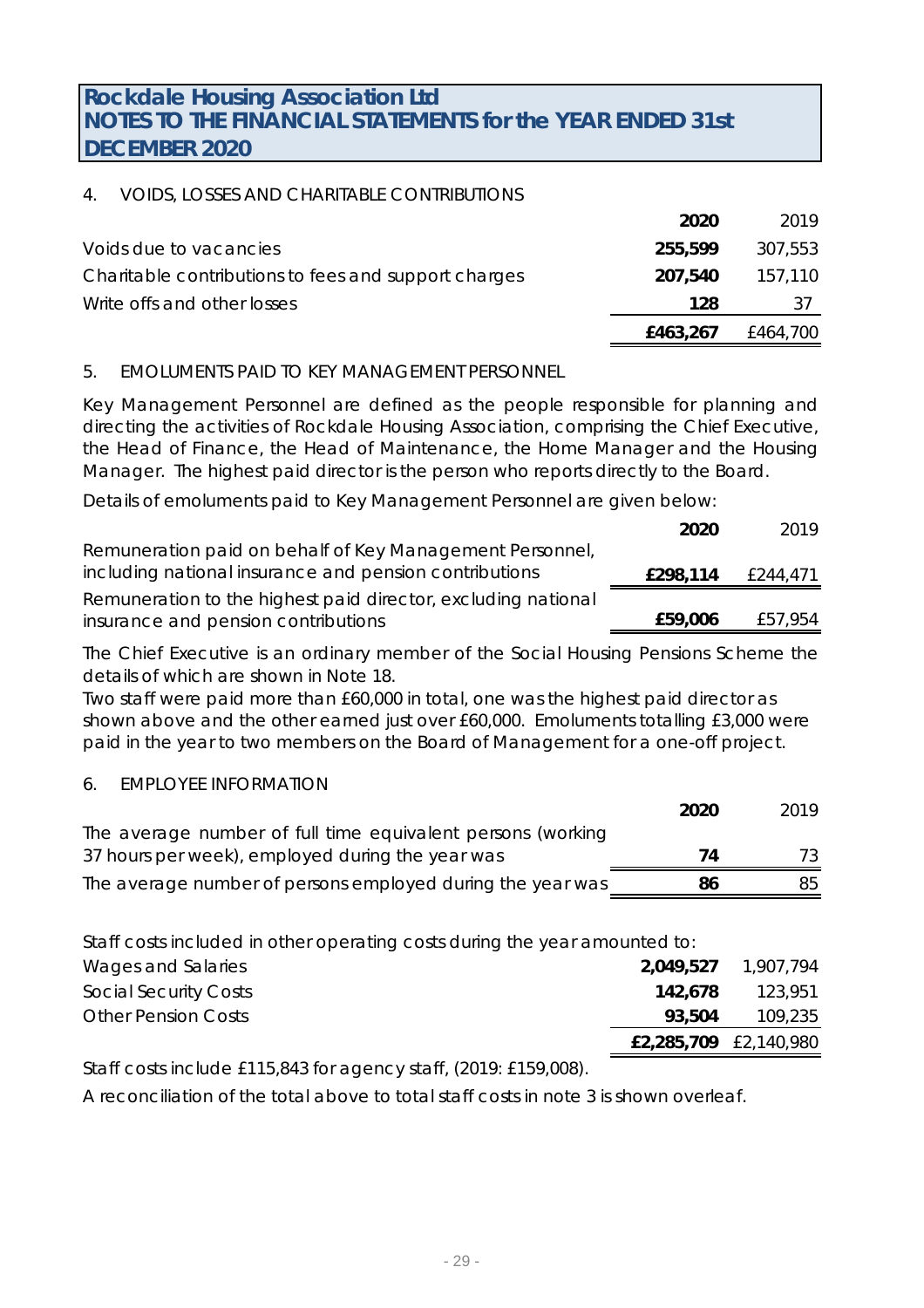| <b>EMPLOYEE INFORMATION (Continued)]</b>                                                                   |                                                                |            |
|------------------------------------------------------------------------------------------------------------|----------------------------------------------------------------|------------|
|                                                                                                            | 2020                                                           | 2019       |
| Reconciliation of Staff Costs on prior page to Note 3:                                                     |                                                                |            |
| Staff Costs as above                                                                                       | 2,285,709                                                      | 2,140,980  |
| Included in Note 3 in headings other than Staff costs:<br>Home Help staff and health insurance included in |                                                                | (47, 043)  |
|                                                                                                            |                                                                |            |
|                                                                                                            |                                                                | (479)      |
| Staff Costs per Note 3                                                                                     | £2,230,703                                                     | £2,093,458 |
| <b>INTEREST RECEIVABLE AND OTHER INCOME</b>                                                                |                                                                |            |
|                                                                                                            | 2020                                                           | 2019       |
| Deposit interest receivable                                                                                | 14,800                                                         | 40,363     |
| Investment income receivable                                                                               | 82,515                                                         | 5,187      |
| Charitable donations and bequests                                                                          | 24,847                                                         | 37,133     |
| Leasehold Properties Sinking Fund Income                                                                   | 36,863                                                         | 32,611     |
|                                                                                                            | £159,025                                                       | £115,294   |
| <b>INTEREST PAYABLE AND OTHER COSTS</b>                                                                    |                                                                |            |
|                                                                                                            | 2020                                                           | 2019       |
| Fundraising, publicity and awareness costs                                                                 | 28,567                                                         | 31,544     |
| Investment management fees                                                                                 | 25,290                                                         |            |
| Net interest expense on defined benefit pensions                                                           | 15,000                                                         | 24,000     |
| Loans payable wholly or partly after five years                                                            | 16,741                                                         | 16,902     |
|                                                                                                            | £85,598                                                        | £72,446    |
|                                                                                                            | Other costs<br>Maintenance staff included in Maintenance costs | (55,006)   |

# 9. TAXATION

10. DEFICIT / SURPLUS FOR THE YEAR

The Association is an exempt charity, registered under the Co-operative and Community Benefit Societies Act 2014, number 13507R, and by virtue of Section 505 of the Income and Corporation Taxes Act 1988 is therefore exempt from liability to taxation on its income and gains

|                                                      | 2020     | 2019         |
|------------------------------------------------------|----------|--------------|
| Deficit / Surplus for the year is after charging:    |          |              |
| Depreciation - tangible fixed assets                 | £355,522 | £368,643     |
| Loss / (Profit) on disposal of tangible fixed assets | £634     | (E1,629,930) |
| Auditors' remuneration, including irrecoverable VAT: |          |              |
| - in the capacity of Auditors                        | £10,100  | £11,460      |
| - in other capacity                                  | £2,008   | £1,980       |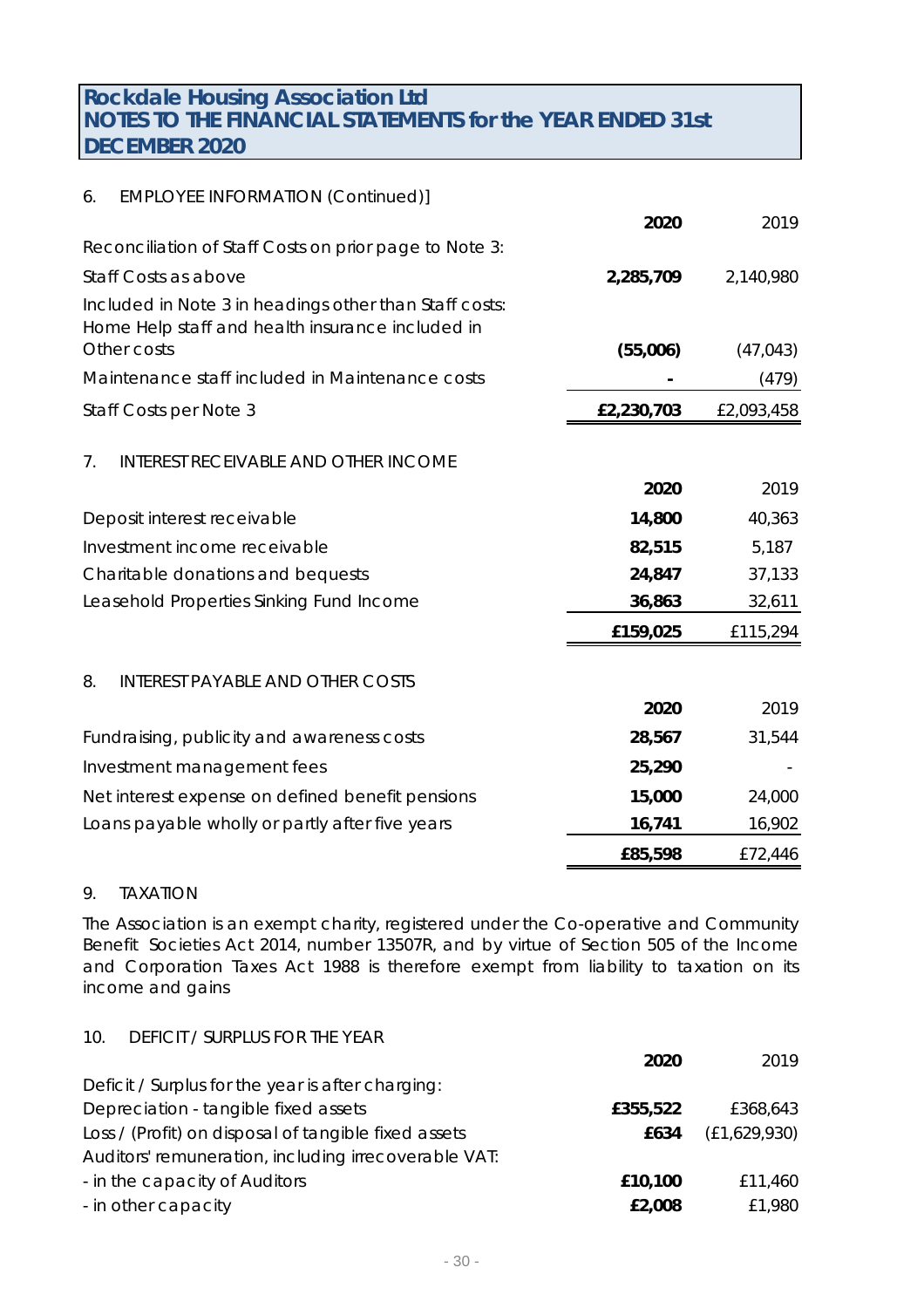## 11. TANGIBLE FIXED ASSETS - HOUSING PROPERTIES

|                       | Freehold<br>Housing<br>Properties<br>under<br>Shared<br>Ownership | Freehold<br>Housing<br>Properties<br><b>Held for</b><br>Letting | Freehold<br><b>Offices</b> | Total                |
|-----------------------|-------------------------------------------------------------------|-----------------------------------------------------------------|----------------------------|----------------------|
| COST                  |                                                                   |                                                                 |                            |                      |
| At 1st January 2020   | 168,276                                                           | 11,145,644                                                      | 236,135                    | 11,550,055           |
| <b>Additions</b>      |                                                                   | 86,814                                                          |                            | 86,814               |
| Disposals             |                                                                   | (18, 911)                                                       |                            | (18, 911)            |
| At 31st December 2020 |                                                                   | £168,276 £11,213,547                                            |                            | £236,135 £11,617,958 |
|                       |                                                                   |                                                                 |                            |                      |
| <b>DEPRECIATION</b>   |                                                                   |                                                                 |                            |                      |
| At 1st January 2020   | 62,563                                                            | 3,125,486                                                       | 123,851                    | 3,311,900            |
| Charge for year       | 3,366                                                             | 312,308                                                         | 3,928                      | 319,602              |
| <b>Disposals</b>      |                                                                   | (18, 911)                                                       |                            | (18, 911)            |
| At 31st December 2020 | £65,929                                                           | £3,418,883                                                      | £127,779                   | £3,612,591           |
|                       |                                                                   |                                                                 |                            |                      |
| <b>NET BOOK VALUE</b> |                                                                   |                                                                 |                            |                      |
| At 1st January 2020   | £105,713                                                          | £8,020,158                                                      | £112,284                   | £8,238,155           |
| At 31st December 2020 | £102,347                                                          | £7,794,664                                                      | £108,356                   | £8,005,367           |

There exists a charge and a pending charge in favour of Balfour Beatty over three of the Association's properties. These charges are to be released, and the leases assigned within the next financial year. No significant additional liability is expected to arise from this arrangement.

The building of a new lift for the tenants in the Beatrice Wilson flats was planned for completion in 2020, but had to be rescheduled to 2021 due to the Covid-19 lockdown restrictions. The proposed contractual amount is for £194,000, which is covered by existing reserves and included in the 2021 Capital budget.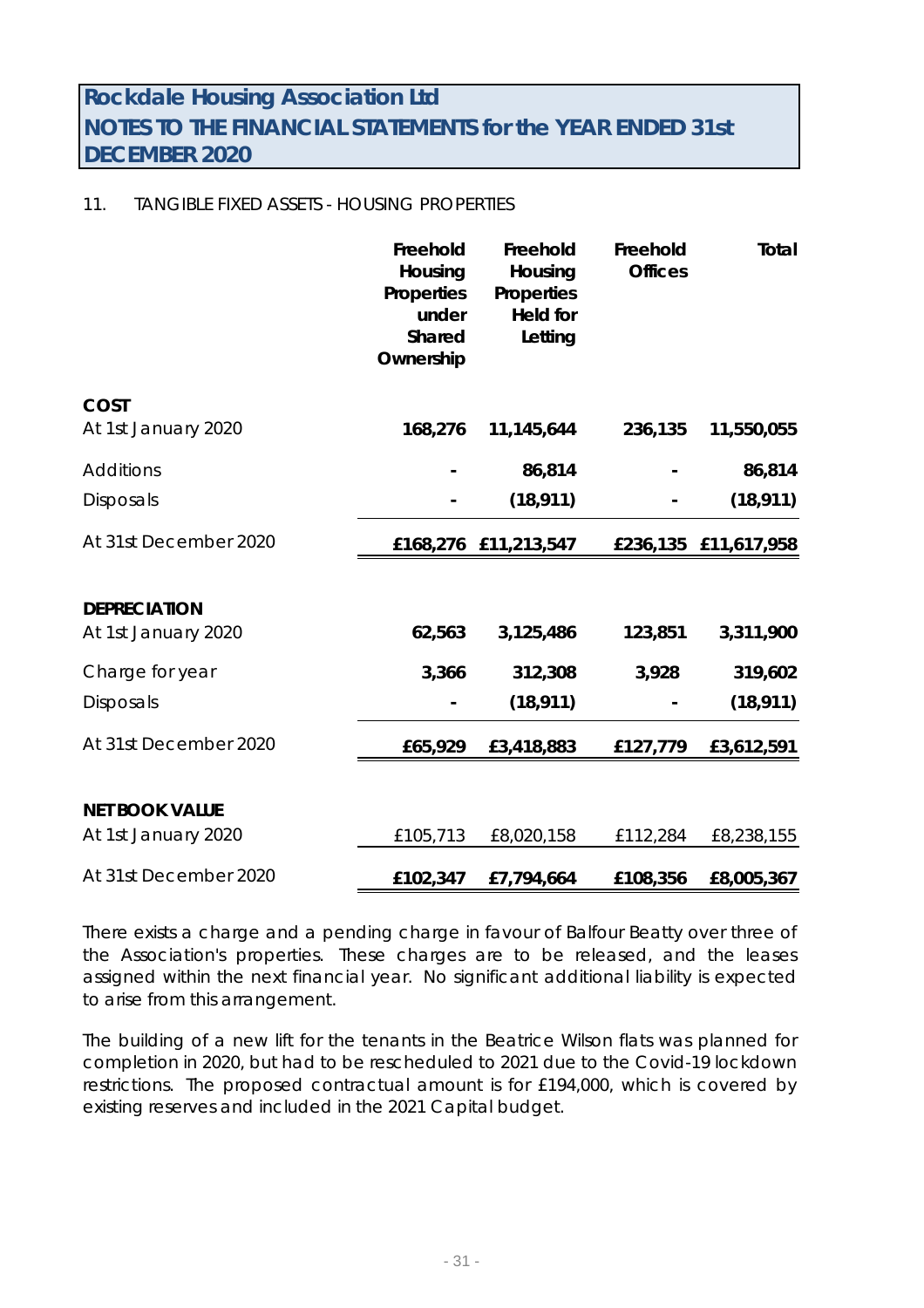# 12. OTHER FIXED ASSETS

|                                          | Plant,<br>Machinery,<br><b>Fixtures &amp;</b><br>Equipment | Computer<br>Hardware &<br>Software | Total     |
|------------------------------------------|------------------------------------------------------------|------------------------------------|-----------|
| COST                                     |                                                            |                                    |           |
| At 1st January 2020                      | 316,342                                                    | 52,283                             | 368,625   |
| <b>Additions</b>                         | 44,678                                                     | 20,274                             | 64,952    |
| <b>Disposals</b>                         | (44, 760)                                                  | (2, 341)                           | (47, 101) |
| At 31st December 2020                    | £316,260                                                   | £70,216                            | £386,476  |
| <b>DEPRECIATION</b>                      |                                                            |                                    |           |
| At 1st January 2020                      | 257,047                                                    | 28,387                             | 285,434   |
| Charge for year                          | 22,009                                                     | 13,911                             | 35,920    |
| Released on disposal                     | (43, 845)                                                  | (2, 222)                           | (46, 067) |
| At 31st December 2020                    | £235,211                                                   | £40,076                            | £275,287  |
| <b>NET BOOK VALUE</b>                    |                                                            |                                    |           |
| At 1st January 2020                      | £59,295                                                    | £23,896                            | £83,191   |
| At 31st December 2020                    | £81,049                                                    | £30,140                            | £111,189  |
| <b>INVESTMENTS</b><br>13.                |                                                            | 2020                               | 2019      |
| Fixed interest bonds and gilts           |                                                            | 2,436,989                          | 1,874,097 |
| UK equities                              |                                                            | 91,300                             | 108,500   |
| Alternative investments (infrastructure) |                                                            | 176,660                            | 41,628    |
|                                          |                                                            | £2,704,949                         | 2,024,225 |

Investment funds are shown at fair value: Quoted securities and unit trusts are valued at the mid-market or last traded price on the relevant stock exchange. Further information on the basis of valuations are given in Principal Accounting Policies 2(g) on page 26.

|                                          | <b>Investments</b> | Cash held   | Total      |
|------------------------------------------|--------------------|-------------|------------|
| Market value at 1 January 2020           | 2,024,222          | 735,740     | 2,759,962  |
| Additions at cost                        | 1,061,286          | (1,061,286) |            |
| Disposal proceeds                        | (405,000)          | 405,000     |            |
| Realised loss on disposal of investments | (29, 403)          |             | (29, 403)  |
| Fair value gain on investments           | 53,844             |             | 53,844     |
| Net Income for transfer                  |                    | 1,440       | 1,440      |
| Market value at 31 December 2020         | £2,704,949         | £80,894     | £2,785,843 |

In the comparative figures, cash balances held with the Investment portfolio are now analysed within cash and cash equivalents.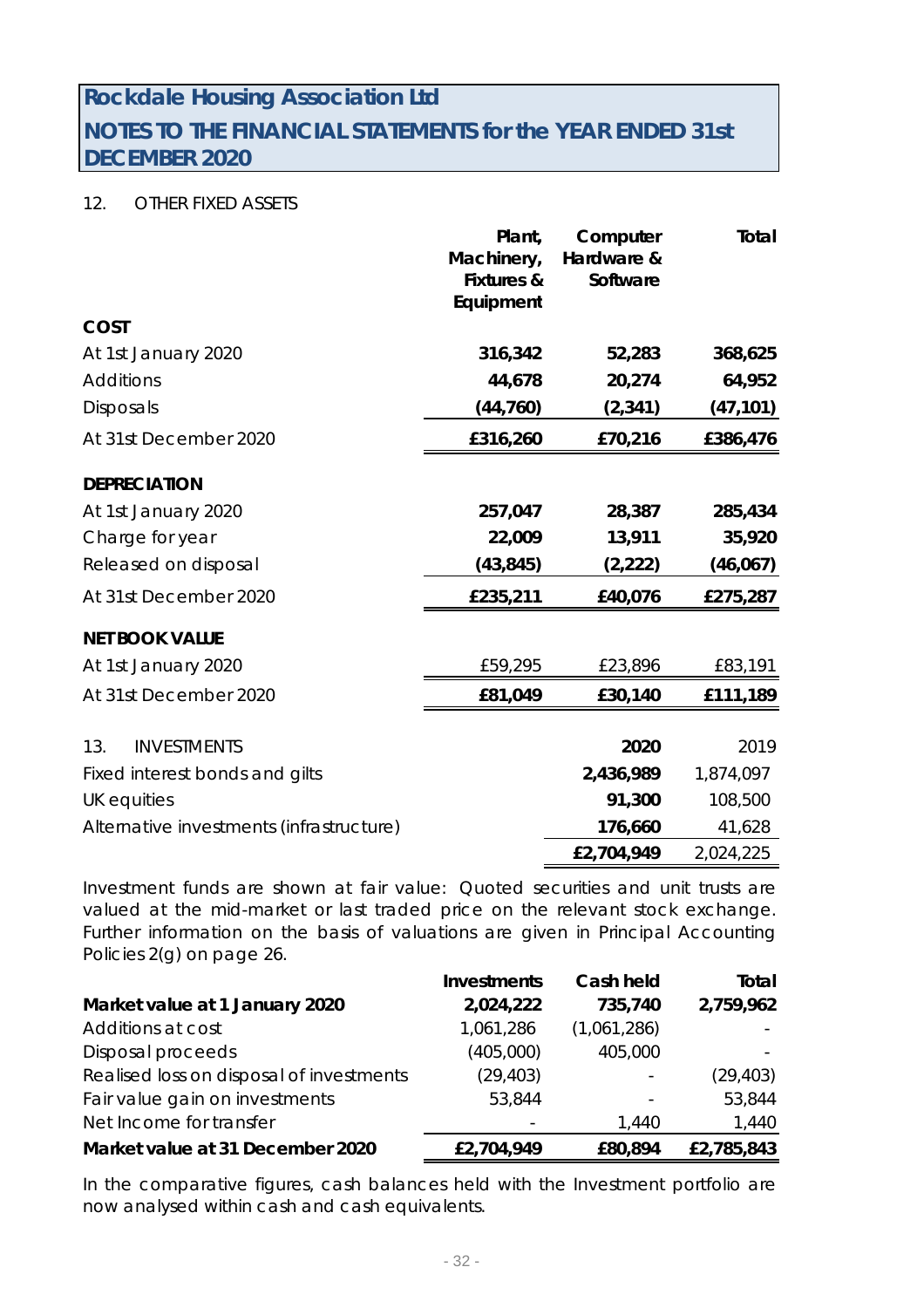# **Rockdale Housing Association Ltd**

# **NOTES TO THE FINANCIAL STATEMENTS for the YEAR ENDED 31st DECEMBER 2020**

#### 14. DEBTORS: Due within one year

|                                                                |             | 2020      | 2019      |
|----------------------------------------------------------------|-------------|-----------|-----------|
| Interest receivable                                            |             | 18,132    | 20,782    |
| Rent receivable                                                |             | 34,764    | 1,193     |
| Other debtors and prepayments                                  |             | 138,991   | 131,313   |
|                                                                |             | £191,887  | £153,288  |
| 15.<br><b>CREDITORS: Amounts falling due within one year</b>   |             |           |           |
|                                                                | <b>Note</b> | 2020      | 2019      |
| <b>PAYE and National Insurance</b>                             |             | 31,397    | 33,887    |
| Pension contributions                                          |             | 23,779    | 23,191    |
| Social Housing Grants Deferred                                 | 17          | 58,896    | 71,777    |
| Social Housing Grant for repayment                             | 17          | 62,150    |           |
| <b>Balfour Beatty retention</b>                                |             | 77,091    | 77,091    |
| Accruals                                                       |             | 132,387   | 89,414    |
| Covid Grants prepaid                                           |             | 33,730    |           |
| Other creditors                                                |             | 88,689    | 120,665   |
|                                                                |             | £508,119  | £416,025  |
| CREDITORS: Amounts falling due after more than one year<br>16. |             |           |           |
|                                                                | <b>Note</b> | 2020      | 2019      |
| Social Housing Grants Deferred                                 | 17          | 1,700,497 | 1,746,512 |
| Recycled Social Housing Grant Liability                        | 17          |           | 62,150    |
| <b>Pensions Deficit Contributions</b>                          | 18          |           |           |
| Housing Ioans - Orchardbrook Limited                           |             | 159,623   | 161,047   |

The loan from Orchardbrook Limited is repayable from 1985 over 60 years with fixed interest of 10.375%, and is secured by a first legal charge over the relevant properties. The amount of loan repayable within one year is included in other creditors in note 15.

**£1,860,120** £1,969,709

#### 17. SOCIAL HOUSING GRANTS DEFERRED

|                                                           | <b>Note</b> | 2020       | 2019       |
|-----------------------------------------------------------|-------------|------------|------------|
| At 1st January                                            | 15, 16      | 1,818,289  | 1,928,599  |
| Grants removed to Recycled Grant Liability                |             |            | (62, 150)  |
| Amortisation added back on above grants                   |             |            | 24,365     |
| Amortisation for the year                                 |             | (58, 896)  | (72, 525)  |
| Social Housing Grants Deferred at 31st December           |             | £1,759,393 | £1,818,289 |
| Less amount included in Creditors due within one year:    |             | (58, 896)  | (71, 777)  |
| At 31st December - Creditors due after more than one year |             | £1,700,497 | £1,746,512 |

Total cumulative grants received as at 31 December 2020 were £3,307,808.

The decision was made to repay the recycled Grant Liability of £62,150, which has been moved to Creditors within one year, see note 15. This reflects changes in Development plans as these have been reformulated in the wake of Covid-19.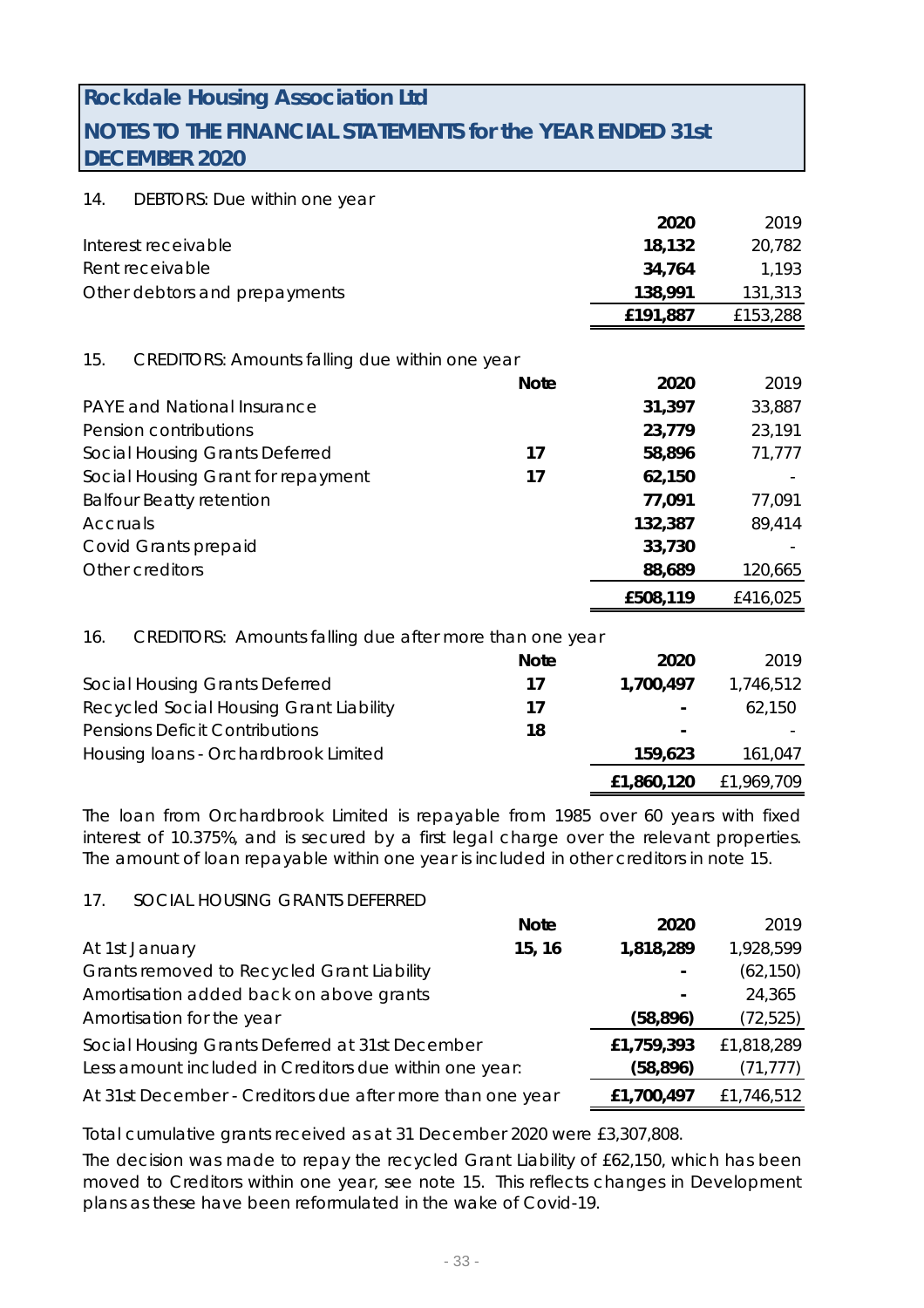## 18. PENSION OBLIGATIONS

Rockdale Housing Association Ltd. participates in the Social Housing Pension Scheme (SHPS), a multi employer scheme which provides benefits to some 500 non-associated employers. The scheme is a defined benefit scheme in the UK.

The scheme is subject to the funding legislation outlined in the Pensions Act 2004 which came into force on 30th December 2005. This, together with documents issued by the Pensions Regulator and Technical Actuarial Standards issued by the Financial Reporting Council, set out the framework for funding defined benefit occupational pension schemes in the UK.

The scheme is classified as a 'last-man standing' arrangement. Therefore the Association is potentially liable for other participating employers' obligations if those employers are unable to meet their share of the scheme deficit following withdrawal from the scheme. Participating employers are legally required to meet their share of the Scheme deficit on an annuity purchase basis on withdrawal from the scheme.

The last triennial valuation of the scheme for funding purposes was carried out as at 30 September 2017. The valuation revealed a deficit of £1,522m. A Recovery Plan has been put in place with the aim of removing this deficit by 30 September 2026.

The next triennial valuation as at 30 September 2020 is underway, but the results are not yet published. There will still be a signifcant deficit on the Scheme and that a revised Recovery Plan will be instigated from April 2021. The amount of deficit contributions required from Rockdale Housing Association and pattern of payment is currently unknown.

For accounting purposes, two actuarial valuations for the scheme were carried out with effective dates of 31 March 2018 and 30 September 2018. The liability figures from each valuation are rolled forward to the relevant accounting dates and are used in conjunction with the Association's fair share of the Scheme's total assets to calculate the net deficit or surplus at the accounting period start and end dates.

## PRESENT VALUES OF DEFINED BENEFIT OBLIGATION, FAIR VALUE OF ASSETS AND DEFINED BENEFIT ASSET (LIABILITY)

|                                                                 | 2020      | 2019      |
|-----------------------------------------------------------------|-----------|-----------|
| Fair value of plan assets                                       | 4,757,000 | 4,168,000 |
| Present value of defined benefit obligation                     | 5,722,000 | 5,031,000 |
| Surplus (deficit) in plan and defined benefit (liability) to be |           |           |
| recognised                                                      | (965,000) | (863,000) |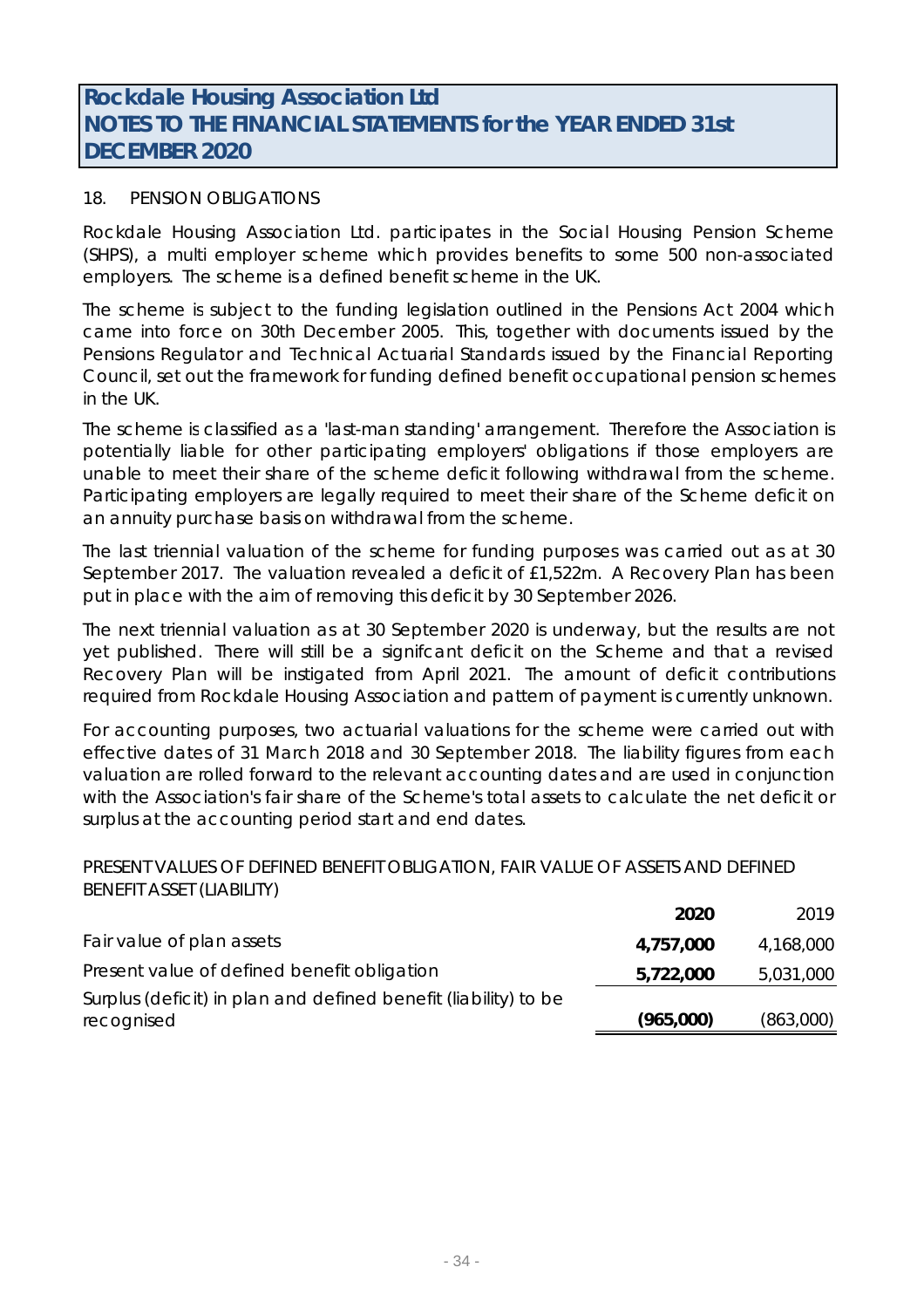## 18. PENSION OBLIGATIONS continued

| <b>DEFINED BENEFIT OBLIGATION</b>                                                         | 1 January to                     |
|-------------------------------------------------------------------------------------------|----------------------------------|
|                                                                                           | 31 December 2020                 |
| Defined benefit obligation at start of period                                             | 5,031,000                        |
| <b>Current service cost</b>                                                               | 13,000                           |
| <b>Expenses</b>                                                                           | 6,000                            |
| Interest expense                                                                          | 98,000                           |
| Contributions by plan participants                                                        | 5,000                            |
| Actuarial losses (gains) due to scheme experience                                         | 36,000                           |
| Actuarial losses (gains) due to changes in demographic assumptions                        | (62,000)                         |
| Actuarial losses (gains) due to changes in financial assumptions                          | 766,000                          |
| Benefits paid and expenses                                                                | (171,000)                        |
| Defined benefit obligation at end of period                                               | £5,722,000                       |
|                                                                                           |                                  |
| RECONCILIATION OF OPENING AND CLOSING BALANCES OF THE FAIR                                |                                  |
| <b>VALUE OF PLAN ASSETS</b>                                                               | 1 January to<br>31 December 2020 |
|                                                                                           |                                  |
| Fair value of plan assets at start of period                                              | 4,168,000                        |
| Interest income<br>Experience on plan assets (excluding amounts included in interest      | 83,000                           |
| income)                                                                                   | 520,000                          |
| Contributions by the employer                                                             | 152,000                          |
| Contributions by plan participants                                                        | 5,000                            |
| Benefits paid and expenses                                                                | (171,000)                        |
| Defined benefit obligation at end of period                                               | £4,757,000                       |
| The actual return on plan assets (including any changes in share of assets) over the year |                                  |
| was £603,000.                                                                             |                                  |
| DEFINED BENEFIT COSTS RECOGNISED IN STATEMENT OF                                          |                                  |
| <b>COMPREHENSIVE INCOME (SoCI)</b>                                                        | 1 January to                     |
|                                                                                           | 31 December 2020                 |
| <b>Current service cost</b>                                                               | 13,000                           |
| <b>Expenses</b>                                                                           | 6,000                            |
| Net interest expense                                                                      | 15,000                           |

income (SoCI) **£34,000**

Defined benefit costs recognised in statement of comprehensive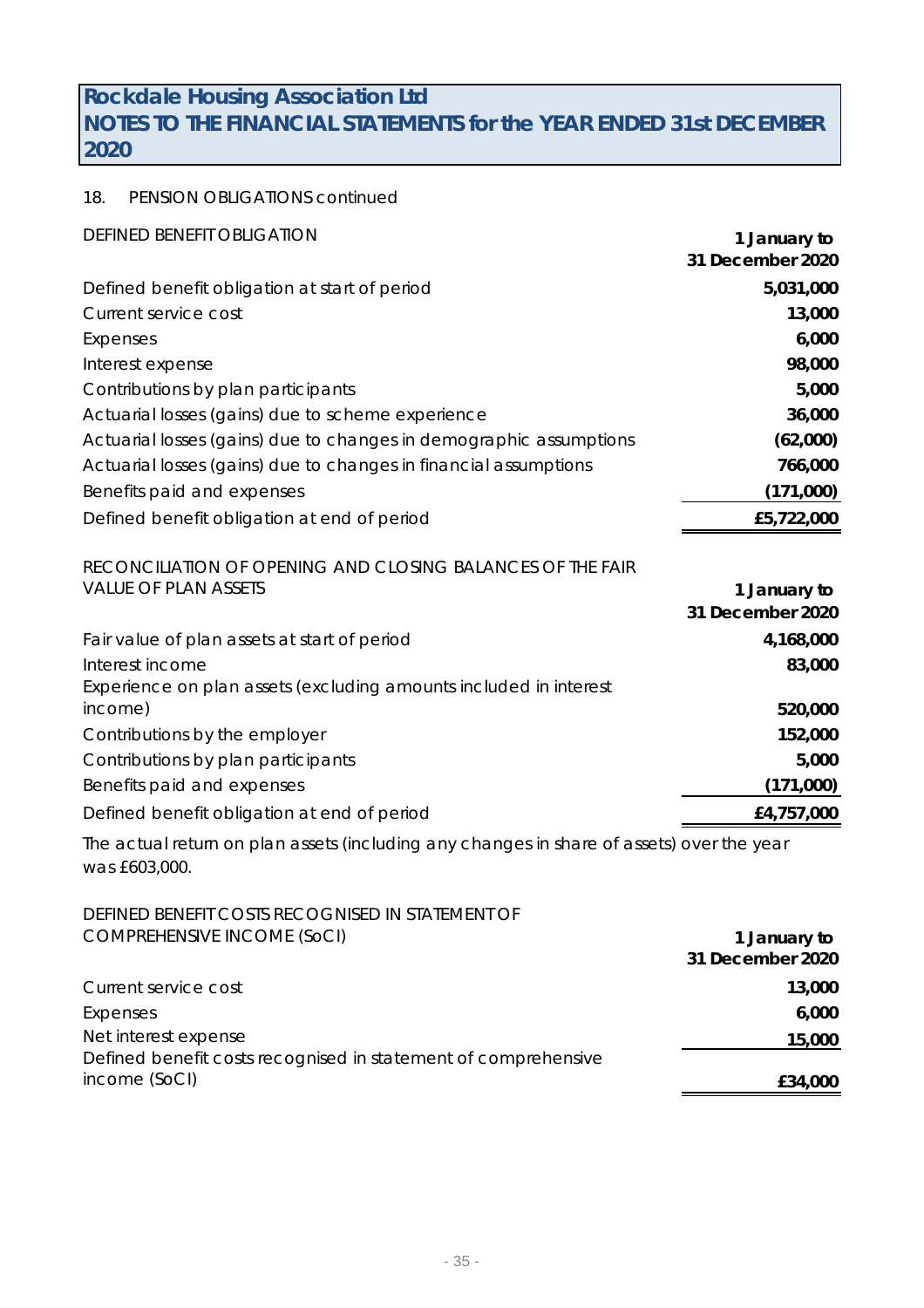| 18.<br>PENSION OBLIGATIONS continued                                                                                |           | Gain/ (loss):           |
|---------------------------------------------------------------------------------------------------------------------|-----------|-------------------------|
| DEFINED BENEFIT COSTS RECOGNISED IN OTHER COMPREHENSIVE INCOME                                                      |           | 2020                    |
| Experience on plan asssets (excluding amounts included in net interest cost)                                        |           | 520,000                 |
| Experience gains and losses arising on the plan liabilities                                                         |           | (36,000)                |
| Effects of changes in the demographic assumptions underlying the present value<br>of the defined benefit obligation |           | 62,000                  |
| Effects of changes in the financial asssumptions underlying the present value of                                    |           |                         |
| the defined benefit obligation                                                                                      |           | (766,000)               |
| Total actuarial gains and losses, and Total amount recognised in other                                              |           |                         |
| comprehensive income                                                                                                |           | (220,000)               |
| <b>ASSETS</b>                                                                                                       | 2020      | 2019                    |
| <b>Global Equity</b>                                                                                                | 760,000   | 839,000                 |
| <b>Absolute Return</b>                                                                                              | 226,000   | 199,000                 |
| <b>Distressed Opportunities</b>                                                                                     | 114,000   | 81,000                  |
| <b>Credit Relative Value</b>                                                                                        | 124,000   | 109,000                 |
| Alternative Risk Premia                                                                                             | 164,000   | 276,000                 |
| <b>Fund of Hedge Funds</b>                                                                                          | 1,000     | 4,000                   |
| <b>Emerging Markets Debt</b>                                                                                        | 198,000   | 154,000                 |
| <b>Risk Sharing</b>                                                                                                 | 169,000   | 137,000                 |
| <b>Insurance-Linked Securities</b>                                                                                  | 117,000   | 116,000                 |
| Property                                                                                                            | 93,000    | 92,000                  |
| Infrastructure                                                                                                      | 290,000   | 294,000                 |
| Private Debt                                                                                                        | 108,000   | 83,000                  |
| <b>Opportunistic Illiquid Credit</b>                                                                                | 111,000   | 76,000                  |
| <b>High Yield</b>                                                                                                   | 147,000   |                         |
| <b>Opportunistic Credit</b>                                                                                         | 112,000   |                         |
| Cash                                                                                                                | 47,000    |                         |
| Corporate Bond Fund                                                                                                 | 275,000   | 202,000                 |
| <b>Liquid Credit</b>                                                                                                | 54,000    |                         |
| Long Lease Property                                                                                                 | 73,000    | 81,000                  |
| Secured Income                                                                                                      | 158,000   | 136,000                 |
| <b>Liability Driven Investment</b>                                                                                  | 1,405,000 | 1,267,000               |
| <b>Net Current Assets</b>                                                                                           | 11,000    | 22,000                  |
| <b>Total Assets</b>                                                                                                 | 4,757,000 | 4,168,000               |
| <b>KEY ASSUMPTIONS</b>                                                                                              | 2020      | 2019                    |
|                                                                                                                     |           | % per annum % per annum |
| <b>Discount Rate</b>                                                                                                | 1.34      | 1.98                    |
| Inflation RPI                                                                                                       | 3.02      | 3.05                    |
| <b>Inflation CPI</b>                                                                                                | 2.48      | 2.05                    |
| Salary Growth                                                                                                       | 3.48      | 3.05                    |

Allowance for commutation of pension for cash at retirement: 75% of maximum allowance.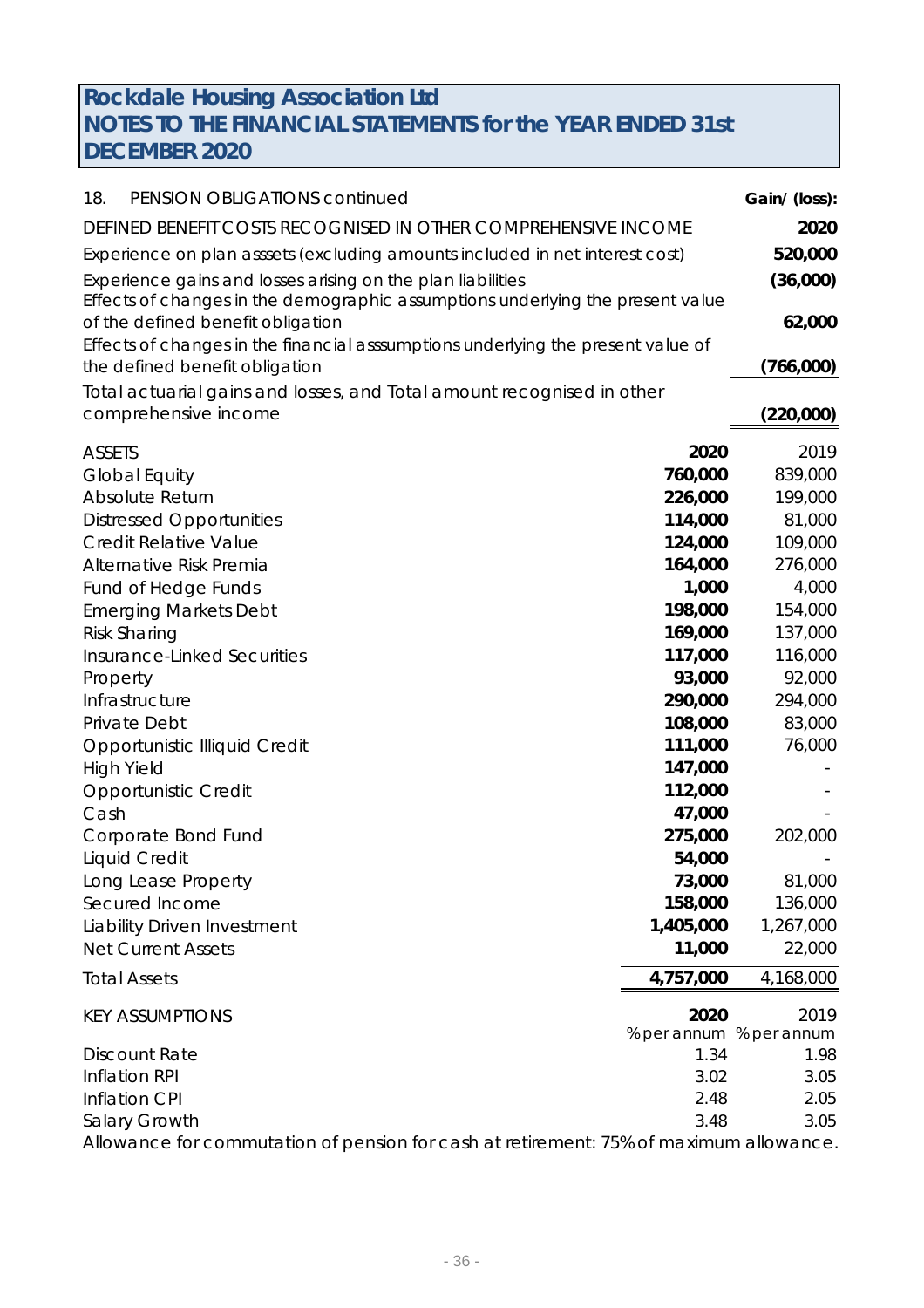# 18. PENSION OBLIGATIONS continued

The mortality assumptions adopted at 31 December 2020 imply the following life expectancies at the age of 65 Years: expectancy: Expectancy: Male retiring in 2020 21.5 Female retiring in 2020 23.3 Male retiring in 2040 22.9 Female retiring in 2040 24.5 19. SHARE CAPITAL

|                                                              | 2020 | 2019 |
|--------------------------------------------------------------|------|------|
| Shares of £1 each issued and fully paid at beginning of year | 50   | 50.  |
| Shares issued during year                                    |      |      |
| Balance at 31st December                                     | f51  | £50. |

#### 20. RESTRICTED RESERVES

|                                     | At 1st   |         |                    | At 31st  |
|-------------------------------------|----------|---------|--------------------|----------|
|                                     | January  |         | Income Expenditure | December |
| <b>Akehurst Lane Reserves</b>       | 370,053  | 18,704  | (20, 390)          | 368,367  |
| <b>Summerbank Reserves</b>          | 7,945    | 8,291   | (1, 433)           | 14,803   |
| Laurie House 1-11 Reserves          | 5,300    | 3       | (759)              | 4,544    |
| Laurie House 12-19 Reserves         | (9, 291) | 11,780  | (1,893)            | 596      |
| Infection Control Grant (see below) |          | 48,268  | (48, 268)          |          |
| Total                               | £374,007 | £87,046 | (E72, 743)         | £388,310 |
| 2019                                |          |         |                    |          |
| <b>Akehurst Lane Reserves</b>       | 353,202  | 31,910  | (15,059)           | 370,053  |
| <b>Summerbank Reserves</b>          | 8,086    | 12      | (153)              | 7,945    |
| Laurie House 1-11 Reserves          | 1,466    | 4,003   | (169)              | 5,300    |
| Laurie House 12-19 Reserves         | (2, 430) |         | (6, 861)           | (9, 291) |
| Total                               | £360,324 | £35,925 | (E22, 242)         | £374,007 |

These reserves are only expendable in the management and maintenance of the specific blocks of Leasehold apartments as indicated. They comprise the sinking fund as specified in the leases.

The Infection Control Grant was received from the Department of Social Health and Care for the purpose of supporting infection control measures to reduce the risk of Covid-19 infection in the Care Home at Rockdale House.